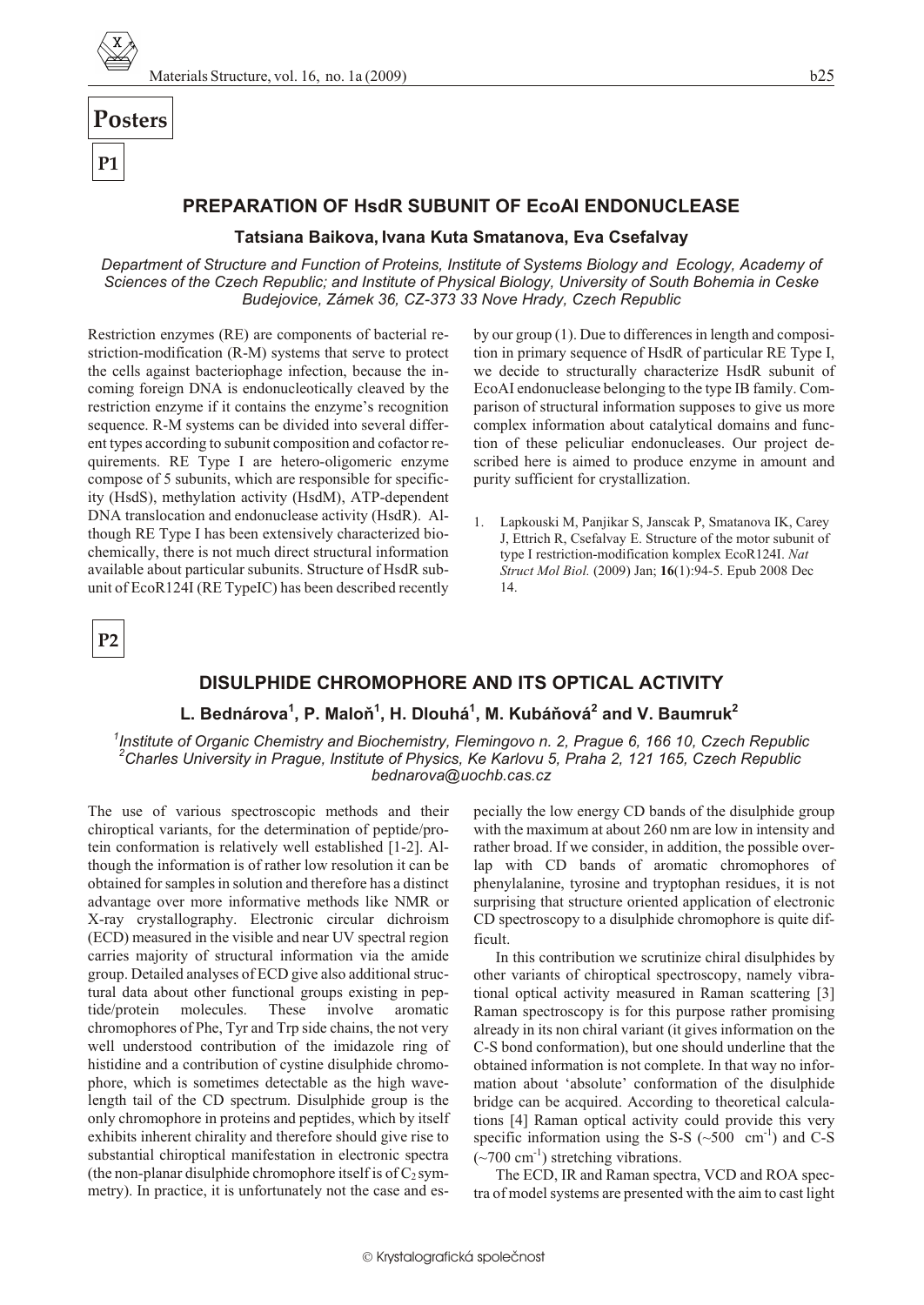Materials Structure, vol. 16, no. 1a (2009)

Spectrosc. 42, 88-92 (2006).

Kapitán J., Baumruk V., Hulačová H., Maloň P., Vib.

This work has been supported by the Grant Agency of the

4. Bednárová L., Bouř P., Maloň P.: Chirality, submitted.

Czech Republic (project No. GA 203/07/1335).

- on this unresolved problem. The spectra are compared with  $\overline{3}$ . theoretical predictions.
- 1. Woody R.W., Dunker A.K., in Circular Dichroism: Conformational Analysis of Biopolymers, G.D. Fasman, p.109, ed., Plenum Press, New York 1996.
- 2. Havel, H. A. (ed.), in Spectroscopic Methods for Determining Protein Structure in Solution, VCH Publishers, New York, 1996.

### P<sub>3</sub>

### **PREPARATION OF RECOMBINANT PROTEINS RhsA AND RhsB FROM E. COLI**

#### Vitali Bialevich, Eva Csefalvay

Department of Structure and Function of Proteins, Institute of Systems Biology and Ecology, Academy of Sciences of the Czech Republic, and Institute of Physical Biology, University of South Bohemia in Ceske Budejovice, Zamek 136, CZ-373 33 Nove Hrady, Czech Republic

Genes rhsA and rhsB are widely distributed in the E. coli K12 chromosome. RhsA and RhsB proteins are products of these genes and have unknown functions and structures. There is the theory that protein RhsA is required for the maximal biosynthesis of the K5 polysaccharide [1].

The main objective of our project is to get the crystals of RhsA and RhsB proteins for synchrotron diffraction experiments. This work includes next steps: to construct the vectors containing genes rhsA and rhsB and to build them in bacterial DNA, to get RhsA and RhsB proteins, and finally to prepare proteins for crystallization experiments.

The polymerase chain reaction (PCR) technique has been used to obtain rhsA and rhsB templates from bacterial DNA. Optimal conditions for PCR have been found, and structures of expression systems are under solution.

 $1.$ C. McNulty, J. Thompson, B. Barrett, L. Lord, C. Andersen and I. S. Roberts. M. Microbiology (2006) 59 (3),  $907 - 922$ 

This work is supported by the Ministry of Education of the Czech Republic (MSM6007665808 and LC06010) and by the Academy of Sciences of the Czech Republic (AVOZ60870520).

### P<sub>4</sub>

# MODULATION OF ENANTIOSELECTIVITY IN HALOALKANE DEHALOGENASE DbjA BY ENGINEERING OF A SURFACE LOOP

J. Brezovsky<sup>1</sup>, Z. Prokop<sup>1</sup>, Y. Sato<sup>2,3</sup>, J. Florian<sup>4</sup>, T. Mozga<sup>1</sup>, R. Chaloupkova<sup>1</sup>, T. Koudelakova<sup>1</sup>, P. Jerabek<sup>1</sup>, R. Natsume<sup>3</sup>, Y. Nagata<sup>2</sup>, T. Senda<sup>5</sup> and J. Damborsky<sup>1</sup>

Loschmidt Laboratories, Institute of Experimental Biology and National Centre for Biomolecular Research, Faculty of Science, Masaryk University, Kamenice 5/A4, 625 00 Brno, Czech Republic;

<sup>2</sup>Department of Life Sciences, Graduate School of Life Sciences, Tohoku University, 2-1-1 Katahira, Sendai, 980-8577, Japan;

<sup>3</sup>Biomedicinal Information Research Center, Japan Biological Informatics Consortium, 2-42 Aomi, Koto-ku, Tokyo 135-0064, Japan;

<sup>4</sup>Department of Chemistry, Loyola University Chicago, Chicago, Illinois 60626, USA;

<sup>5</sup>Biomedicinal Information Research Center, National Institute of Advanced Industrial Science and Technol-

ogy, 2-42 Aomi, Koto-ku, Tokyo 135-0064, Japan

Email: jiri@chemi.muni.cz

The conversion of structurally and chemically simple chiral molecule 2-bromopentane to 2-pentanol is catalyzed by the novel haloalkane dehalogenase DbjA [1] with high enantioselectivity ( $E = 145$ ), while other two closely re-DhaA and LinB, exhibit only low lated enzymes. enantioselectivity ( $E = 7$  and  $E = 16$ , respectively) with this substrate. The analysis of sequence of these enzymes identified a unique surface loop as possible determinant of this high enantioselectivity. Mutant enzyme DbjA con-

structed by deletion of this extra loop has significantly lowered enantioselectivity with 2-bromopentane ( $E = 58$ ). The high enatioselectivity was re-introduced in DbjA H139A ( $E = 120$ ), carrying additional single-point mutation in the floppy residue H139.

In this study, we employed computer modeling to study a molecular basis for modulation of 2-bromopentane enantiodiscrimination by engineering of a surface loop. Free energies of binding were calculated using linear re-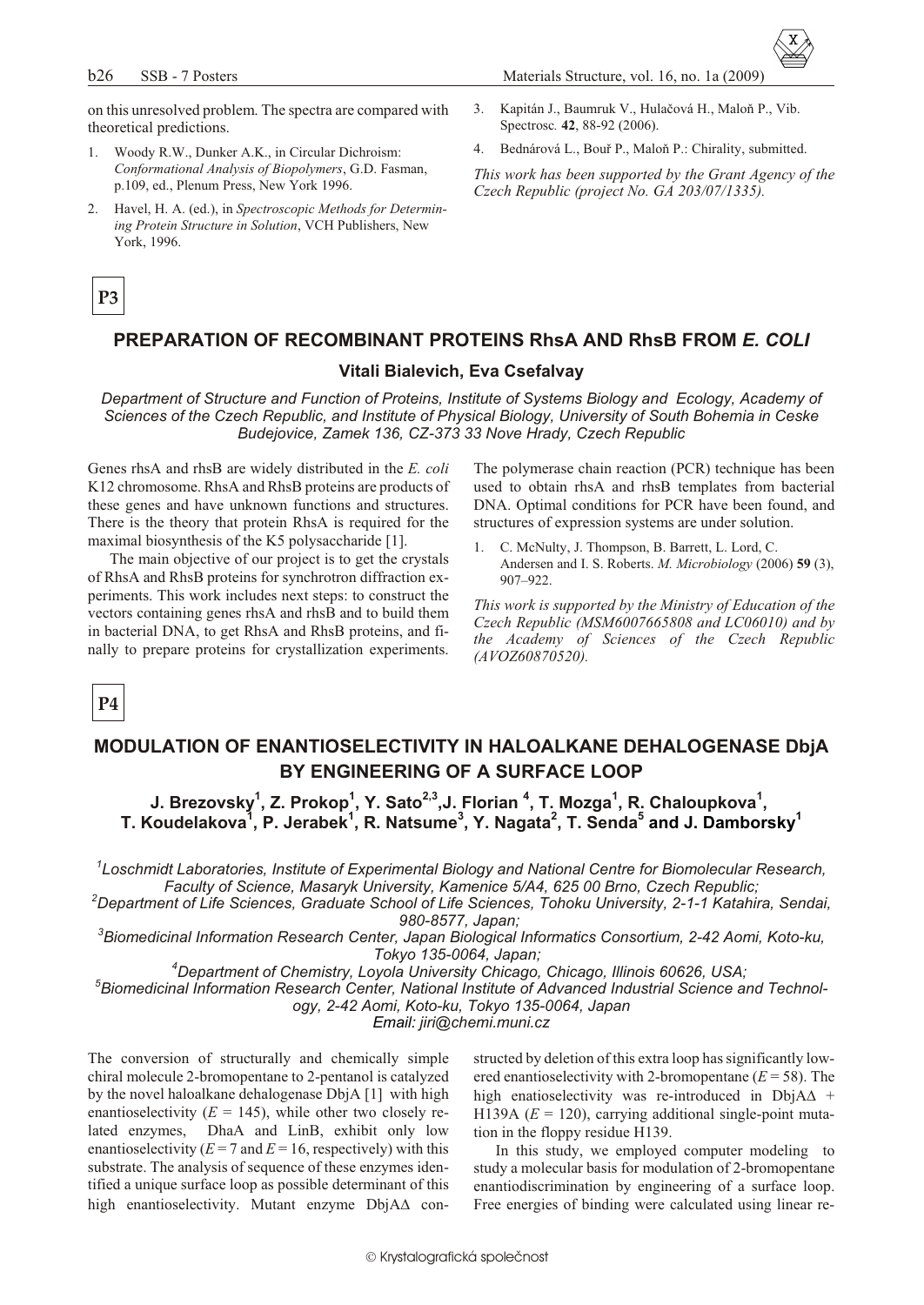

sponse analysis (LRA) [2] and the reactivities were estimated with populations of near attack configurations (NACs) for both enantiomers [3]. The calculations showed preference of  $(R)$ -enantiomer over  $(S)$ -enantiomer in all DbjA variants which is in correspondence with experimental observations. The calculated preferences arise mainly from the difference in reactivity since (S)-enantiomer occurs in NACs less frequently. The preference is further increased by tighter binding of  $(R)$ -enantiomer. Calculated correctly reproduce observed changes data  $in$ enantioselectivity in DbjA and DbjA + H139A. Deletion of the loop results in rotation of His139 towards the center of the active site pocket and reduced width of the pocket. Interactions with His139 displace  $(R)$ -enantiomer from its reactive position and lead to significant drop in enantioselectivity of DbjA mutant (NACs = 19.7 %,  $E_{calc}$  $= 71$  in DbjA versus NACs = 6.4 %,  $E_{calc} = 49$  in DbjA ). Additional mutation of His139Ala reconstitutes width of the active site pocket, reactivity of  $(R)$ -enantiomer and enantioselectivity of  $DbiA$  +H139A to its original level  $(NACs = 24.1 %$ ,  $E_{calc} = 79$ ).

In summary, we show that the width of the active site pocket is important for enantioselective discrimination of structurally and chemically simple molecule 2-bromopentane by DbjA, and explain why DhaA and LinB with narrow active site pockets discriminate linear brominated alkanes poorly. Our study further demonstrates that enantioselectivity of enzymes can be modulated by the surface loop engineering which may have important implications for construction of new enantioselective biocatalysts.

- 1. Y. Sato, M. Monincová, R. Chaloupková, Z. Prokop, Y. Ohtsubo, K. Minamisawa, M. Tsuda, J. Damborsky, Y. Nagata, Applied and Environmental Microbiology, 71,  $(2005), 4372-9.$
- $\mathcal{D}$ Y.Y. Sham, Z.T. Chu, H. Tao, A. Warshel, Proteins, 39,  $(2000), 393-407.$
- S. Hur, K. Kahn, T.C. Bruice, Proceedings of the National  $\mathfrak{Z}$ . Academy of Sciences of the United States of America,  $100, (2003), 2215 - 221.$

 $P5$ 

# **RECOGNITION OF PHOSPHORYLATED CTD OF RNA POL II BY NRD1**

H. Cerna<sup>1</sup>, K. Kubicek<sup>2</sup>, R. Stefl<sup>1</sup>

<sup>1</sup>National Centre for Biomolecular Research, Faculty of Science, Masaryk University, 625 00 Brno  $^2$ Dept. of Condensed Matter Physics, Faculty of Science, Masaryk University, 61137 Brno stefl@chemi.muni.cz

The transcription by RNA polymerase II (Pol II) in Saccharomyces cerevisiae can be terminated via at least two pathways - the mRNA pathway and ncRNA pathway. Both of them require interaction of CTD domain of RNA poly II with CID domain of a specialized protein. The CTD domain of RNA polymerase II contains tandem repeats of a heptad sequence that are dynamically phosphorylated or dephosphorylated on Ser5 and Ser2 over the course of transcription. The Nrd1 protein acts in ncRNA pathway where Nrd1 (in comlex with Nab3 and Sen1) is via its CID

domain bound to CTD domain of RNA poly II. Depending on the extent of exosome degradation, this termination pathway can lead to either 3'end trimming or complete degradation. Unlike other factors of transcription termination, Nrd1 binds preferentially to CTD phosphorylated at Ser5, which has the highest levels of fosforylation in early elongation. We will present our NMR study of the Nrd1 **CTD** domain and its interaction with the Ser5-phosphorylated CTD of RNA Pol II.

**P6** 

# **GENERATION OF BACTERIAL STRAINS FOR PRODUCTION OF THERAPEUTIC HUMAN PEPTIDE HORMONE**

# Oksana Degtjarik<sup>1</sup>, Martina Hladikova<sup>1</sup>, Zuzana Chrastilova<sup>2,3</sup> and Jost Ludwig<sup>1,4</sup>

University of South Bohemia, Dep. of Physical Biology, Zamek 136, 373 33 Nove Hrady, Czech Republic<sup>1</sup> <sup>2</sup>Zentiva a.s., U Kabelovny 130, 102 37 Praha 10, Czech Republic

<sup>3</sup>Institute of Chemical Technology, Department of Biochemistry and Microbiology, Technicka 3, 166 28 Praha 6, Czech Republic

<sup>4</sup>University of Bonn, IZMB / MolekulareBioenergetik, Kirschallee 1, D-53115 Bonn, Germany

Therapeutically active peptides and proteins (biopharmaceuticals or biodrugs) represent a rapidly growing proportion of marketed drugs and have an undisputed place alongside many therapies; for certain indications they even are the only effective therapy. Therapeutic peptides and proteins interact with targets that are not accessible for small chemistry-based molecules. Biopharmaceuticals cover many therapeutic areas including treatment of cancer, autoimmune diseases, diabetes, anemia, disorders as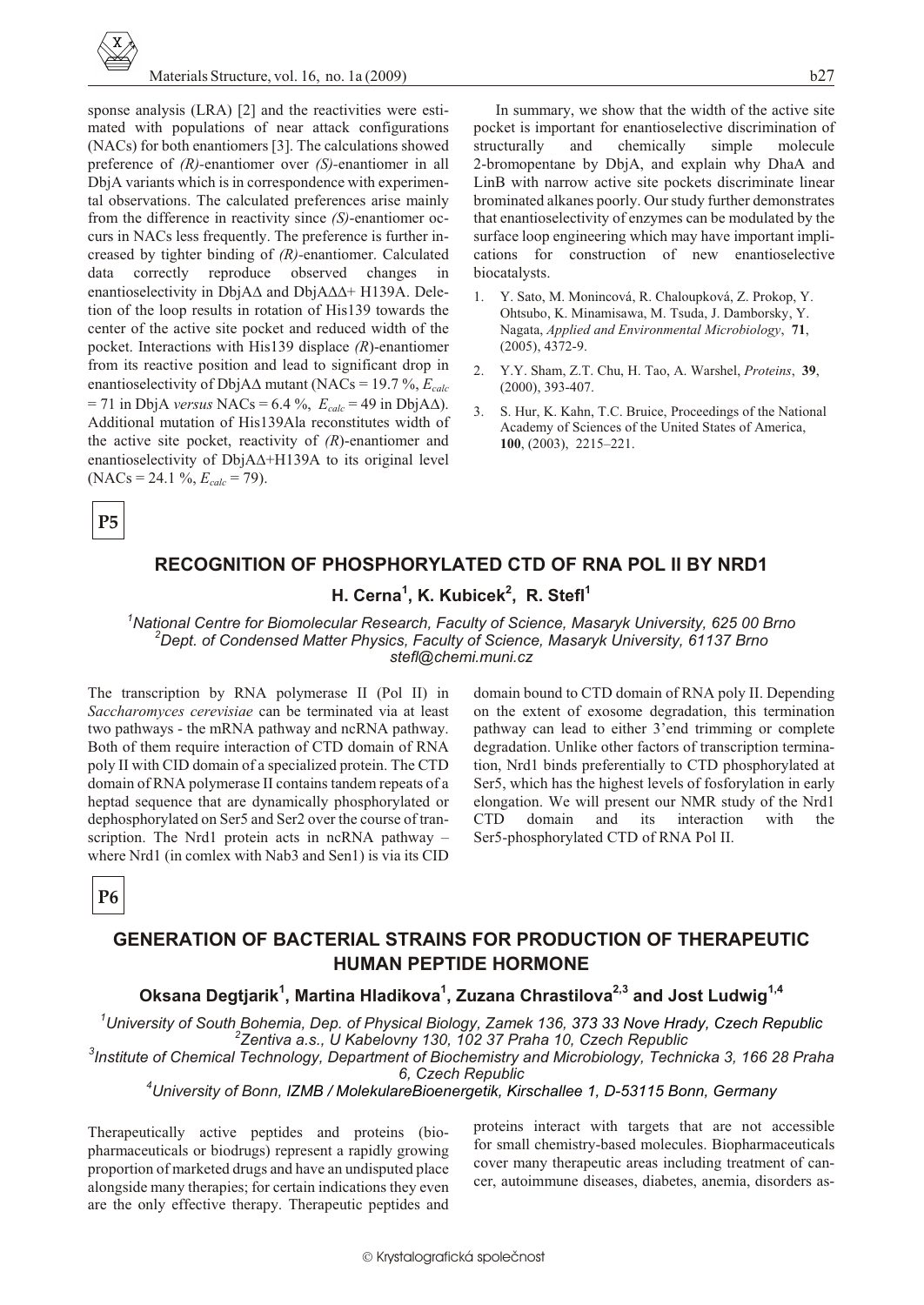sociated with lack of certain proteins (e.g. human growth hormone) and others.

Parathyroid hormone (PTH) is a peptide hormone secreted by the parathyroid glands that consists of 84 amino acid residues. In human it regulates calcium and phosphate metabolism. A C-terminal truncated version consisting of the 34 first amino acids retains the biological activity.

The aim of this work was to generate a high-level expression system for production of recombinant human parathyroid hormone which eventually can be used for pharmaceutical purposes.

Because it is known, that short peptides are difficult to express in Escherichia coli, several different strategies were used to obtain suitable expression constructs for production of PTH in bacteria. One method relies on the use of fusion partners (glutathione S-transferase (GST), maltose

binding protein (MBP) and others). By including an appropriate protease recognition sequence, the peptide can be separated from the fusion partner by proteolytic cleavage. Another method involves gene polymerization. Here, the gene of interest is expressed and purified as polymer and subsequently cleaved into monomers. A third approach is to express the target gene in a bacterial strain exhibiting low proteolytic activity what should also lead to higher yields of the produced peptide.

Materials Structure, vol. 16, no. 1a (2009)

We have developed several bacterial expression systems, using all three approaches mentioned for yield enhancement. As an alternative to bacterial expression, we are also developing a yeast expression system, producing and secreting the desired peptide.

This work is supported by grants FRVS 1069/2008/G4, MSM 6046137305 and MPO 2A-2TP1/030.

# $P7$

### CRYSTALLIZATION OF CARBOHYDRATE OXIDASE FROM *MICRODOCHIUM NIVALE*

### J. Dušková<sup>1</sup>, J. Dohnálek<sup>1, 2</sup>, T. Skálová<sup>1</sup>, L. H. Østergaard<sup>3</sup>, C. C. Fuglsang<sup>3</sup>, P. Kolenko<sup>1</sup>, A. Štěpánková<sup>1</sup> and J. Hašek

Institute of Macromolecular Chemistry, Academy of Sciences of the Czech Republic, Heyrovského nám. 2, Praha 6, Czech Republic,

<sup>2</sup>Institute of Physics, Academy of Sciences of the Czech Republic, Cukrovarnická 10, Praha 6, Czech Republic, Czech Republic, and

<sup>3</sup>Novozymes A/S, Brudelysvej 26, DK-2880 Bagsvaerd, Denmark. E-mail: duskova@imc.cas.cz

Carbohydrate oxidase from Microdochium nivale containing 475 amino acids belongs to a family of flavin- or Cu-containing enzymes whose function consists in catalytic oxidation of the primary alcohol in various oligosacharides. The product of the reaction is the corresponding saccharide acid and the process is accompanied by reduction of molecular oxygen to hydrogen peroxide, which has large potential industrial utilization.

Hampton Research Crystal Screens and Index solutions were used for the initial screening and crystallization experiments were performed using vapour diffusion and micro-batch methods at 290 K and 298 K. Morphology of the crystals varied depending on crystallization conditions and crystals featured varying stability.

A hexagon-shaped crystal grown with Jeffamine ED2001 as precipitant was measured at beamline BM14, ESRF in Grenoble using the MARMosaic 225 detector. The data were collected up to 2.7 Å resolution, however, a rapid intensity fall-off occurred beyond 3.5 Å. The space group was assigned as  $P6<sub>2</sub>22$ , with unit cell parameters  $a =$  $b = 55.7$ Å,  $c = 610.4$  Å. The crystallographic symmetry was verified with program Pointless [1]. Analysis of the intensity statistics clearly showed the presence of merohedral

twinning. This was confirmed by the web-based service for analysis of twinning http://nihserver.mbi.ucla.edu/. Twinning which indicated merohedral twinning with a twin factor of  $43\%$  [2].

Extensive molecular replacement trials with a model of 41% sequence identity (PDB code 1zr6) [3] were performed in *MOLREP* [4] and *AMORE* [5], however, without satisfactory results. Further experiments to produce well diffracting crystals are necessary.

- Collaborative Computational Project, Number 4, Acta  $\mathbf{1}$ . Cryst., D50, (1994), 760-763.
- Yeates, T. O., Methods Enzymol., 276, (1997), 344-358.  $2.$
- Huang, C, Lai, W, Lee, M. H., Chen, C. J., Vasella, A.,  $\mathcal{Z}$ Tsai, Y. C., & Liaw, S. H., J. Biol. Chem,. 280, (2005), 38831 - 38838.
- Vagin A. & Teplyakov A., J. Appl. Cryst. 30, (1997),  $\overline{4}$ . 1022-1025.
- 5. Navaza, J., Acta Cryst., A50, (1994), 157-163.

This work was supported by GA AV ČR, project IAA500500701 and by GA CR, project 305/07/1073.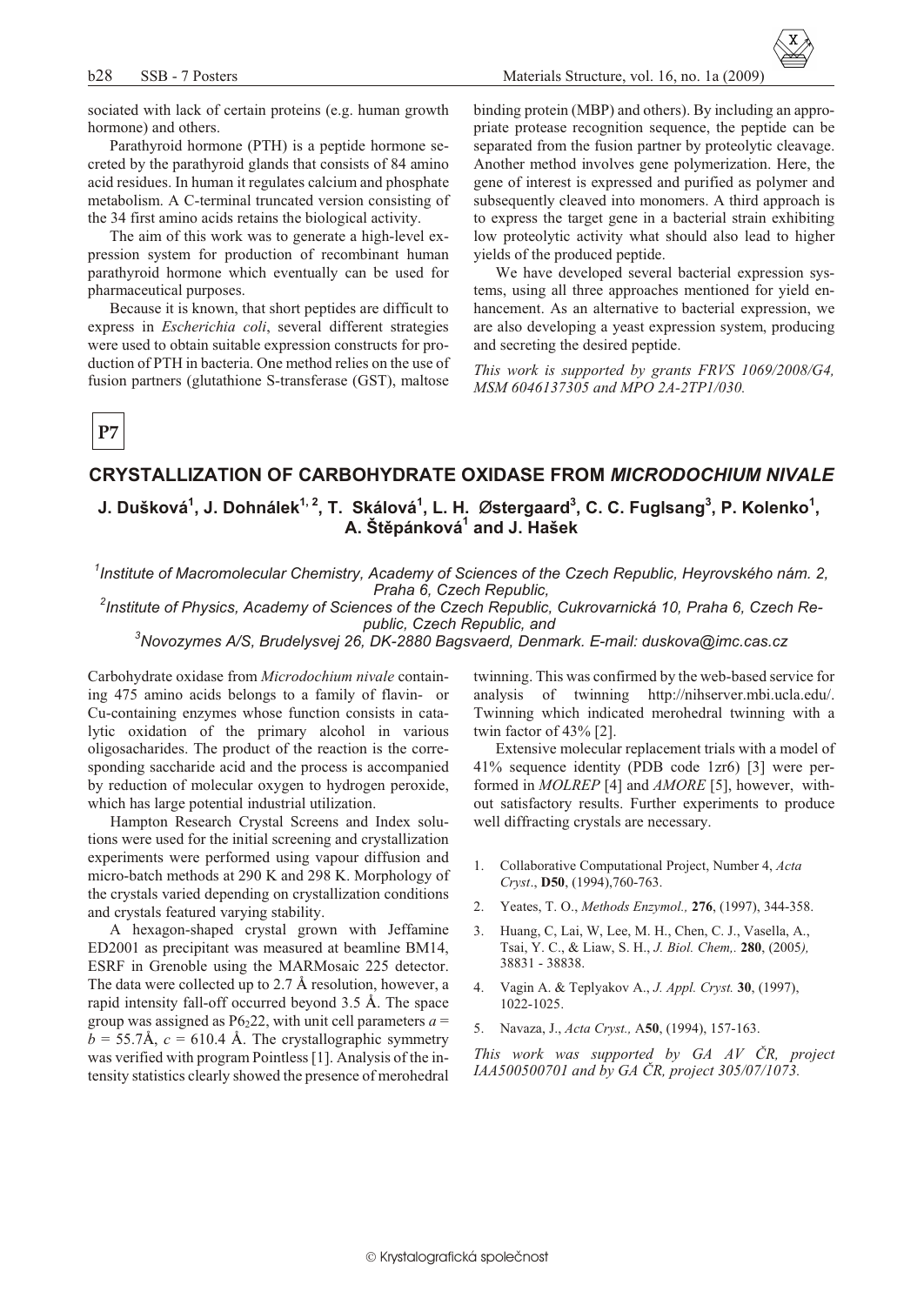# P<sub>8</sub>

# DETAILED CHARACTERIZATION OF THE CALMODULIN BINDING DOMAIN ON THE **C TERMINUS OF TRPV1 RECEPTOR**

### Lenka Gryčová, Zdeněk Lánský, Blanka Holakovská and Jan Teisinger

Institute of Physiology, Academy of Sciences of Czech Republic

Transient receptor potential vanilloid 1 (TRPV1) is a transmembrane ion channel that participates in physical and chemical pain evoked signal transduction. This nonselective cation channel allows monovalent and some divalent cations  $(Ca^{2+}, Mg^{2+})$  to move into the cell. Many TRP channels possess multiple CaM-binding domains (CaM-BDs) located at both termini and which could show varying behaviors towards calcium. Despite the fact that CaM-BDs have no sequence homology, they share key structural features such as interspersed basic and bulky hydrophobic amino acid residues. The C-terminal region of TRPV1 (TRPV1-CT) does not possess any classical previously defined CaM-binding motif. Several possible binding motifs for CaM have been recently identified on the TRPV1-CT by sequence homology and structural analyses.

In this work we explored this unusual TRPV1 CaM-binding motif in detail. Based on our three dimensional computer homology model, we generated nine point mutant proteins of TRPV1-CT containing the putative binding site for CaM (V769A, R771A, L777A, R778A, R781A, V782A, R785A, K788A, and R797A) and evaluated their effects on TRPV1-CT interaction with CaM. The part of the rat TRPV1-CT DNA subcloned into the expression vector pET32b was used as a template for the introduction of point mutations. Recombinant fusion proteins were used for steady state anisotropy measurements and the dissociation constants for CaM on all constructions were estimated. We have found that among the basic residues the arginine R785 is the most essential residue for TRPV1-CT binding to CaM. In addition, the analysis of hydrophobic valines located at the first and the last position of a tentative "1-8-14" conserved motif revealed that the residue at the first position plays a more important role in TRPV1-CT's binding to CaM.

This work was supported by Grant IAA600110701 of the GAAV, by grants 303/07/0915 and GACRGA CR 305/08/H037, of the GACR, by Research Project MSM0021620857 and the Centre of Neurosciences LC554 of the Ministry of Education, Youth, and Sports of the Czech Republic, and by Research Project No. AVOZ 50110509 of the Academy of Sciences of the Czech Republic.

P<sub>9</sub>

# SURFACE MAPPING OF CYSTATHIONE BETA SYNTHASE: INSIGTH INTO ENZYME **AUTOINHIBITION USING MASS SPECTROMETRY**

### A. Hnízda, V. Kožich

#### Institute of Inherited Metabolic Disorders, Charles University in Prague, First Faculty of Medicine, ales.hnizda@lf1.cuni.cz

Cystathionine -synthase (CBS) is a tetrameric enzyme containing 551 amino acids, which catalyzes condensation of serine with homocysteine. Sequence of CBS can be divided to three regions: N-terminal part (1-39), active core  $(40-413)$  and C-terminal part  $(414-551)$ ; interaction of active core with C-termain domain causes enzyme autoinhibition.

The 3-D structure was determined only for the truncated CBS lacking C-terminal part (amino acids 1-413, trCBS) since full-length CBS protein (wtCBS) could not be succesfully crystallized. The aim of this work is to describe molecular mechanism of the autoinhibition using the chemical modification of surface exposed amino acid residues followed by mass spectrometric detection.

Initially, we tested eight labelling compounds and six of them were suitable since they have not altered the quarternary structure and activity of CBS, namely 4 -hydroxyphenylglyoxal (HPG), N-ethylmaleinimide (NEM), diethylpyrocarbonate (DEP), N- hydroxysulfo-

succinimide acetate (NHS), N-brom-succinimide (NBS) and N-acetylimidazole (NAI).

In our ongoing study, we have analysed reactivity of four agents (NEM, DEP, NBS, NAI) with trCBS and Cluster of three tryptophane residues wtCBS. (Trp408-Trp410) was differentially reactive with NBS, modified in trCBS but not in wtCBS, indicating that the cluster is sterically hindered in wtCBS.

Contradictory, cysteine (reacted with NEM), histidine (DEP) and tyrosine (NAI) modification sites were identically localized in both forms of CBS. These data shows subtle differences in surface of trCBS and wtCBS and the modular character of the enzyme. Futhermore, this dataset provides the restrains for computation modelling which would have explained the molecular mechanism of CBS activity regulation.

This work was supported by Welcome Trust Internation Fellowship in Biomedical Science and by Research Project of Charles Universitz No. VZ MSM0021620806.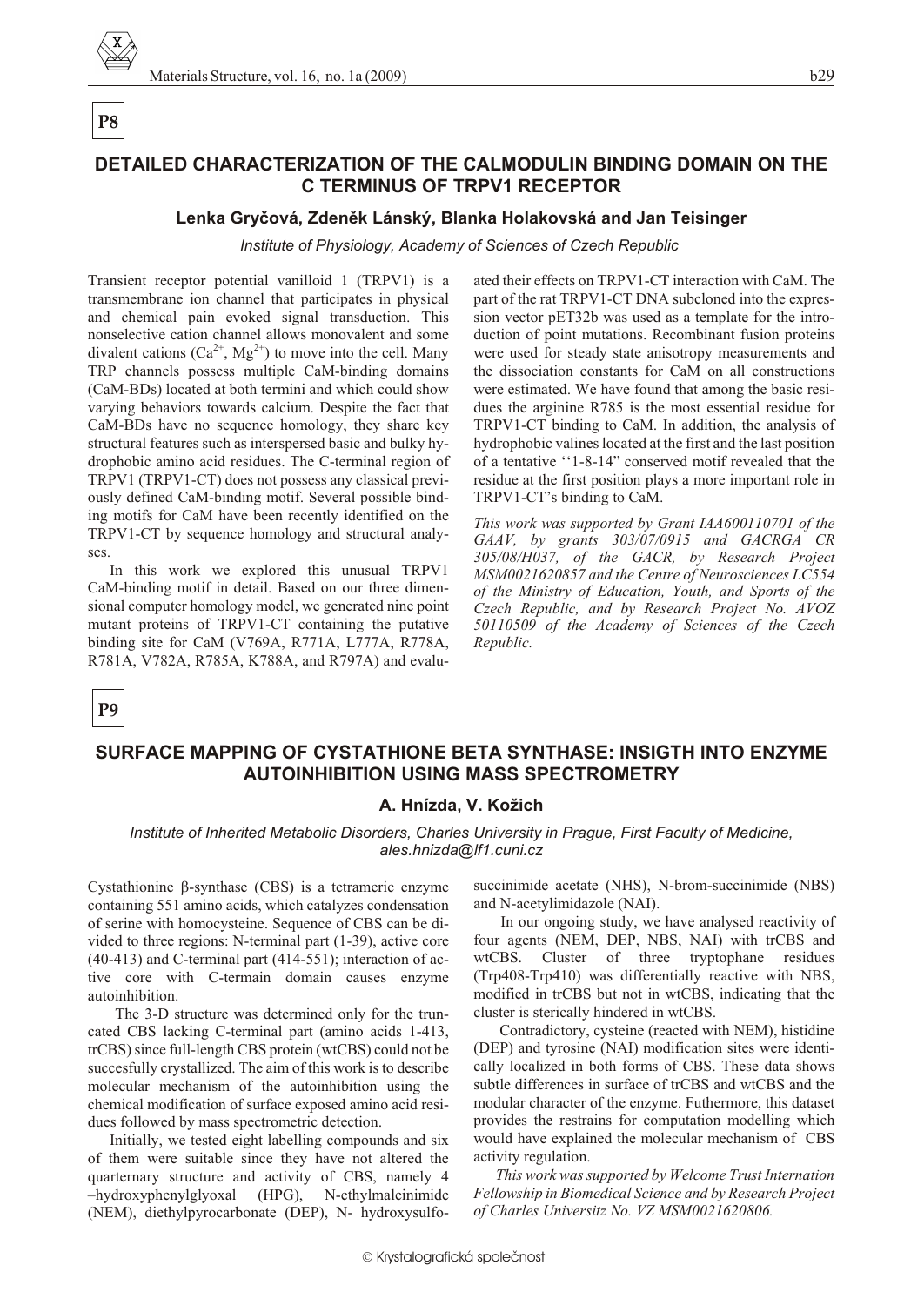# P<sub>10</sub>

# STRUCTURE AND RNA BINDING OF Nab3

F. Hóbor<sup>1</sup>, K. Kubicek<sup>2</sup>, J. Pasulka<sup>1</sup>, R. Stefl<sup>1</sup>

National Centre for Biomolecular Research, Faculty of Science, Masaryk University, 625 00 Brno <sup>2</sup>Dept. of Condensed Matter Physics, Faculty of Science, Masaryk University, 61137 Brno stefl@chemi.muni.cz

Besides mRNA, RNA polymerase II also transcribes a subset of small nuclear and small nucleoar RNAs, and a class of intergenic and anti-sense RNAs. Termination of these transcripts requires the nuclear pre-mRNA down-regulation (Nrd)1 and the nuclear polyadenylated RNA-binding (Nab)3 proteins, and the RNA helicase Sen1. In this so-called nonpoly $(A)$  termination pathway, the RNA-binding proteins, Nrd1 and Nab3, recognize Nrd1- and Nab3-binding sites which is an initial step in the termination and subsequent processing or degradation of these transcripts.

Recent studies identified sequence motives for Nrd1 and Nab3, as the signals that direct termination and

exosome-TRAMP trimming/degradation of nonpolyadenylated transcripts. It was shown that the RNA-recognition motif (RRM) of Nrd1 and Nab3 bind to the GUA[A/G] and UCUU sequences, respectively. In addition, it was demonstrated that Nrd1 and Nab3 form a stable heterodimer and bind to snoRNA terminators that contain multiple Nrd1and Nab3- binding sequences.

To fully understand the structural basis behind the RNA recognition by the Nrd1-Nab3 complex, we use multidimensional NMR spectroscopy to determine the three-dimensional structures of the individual RRMs of Nrd1 and Nab3 and the minimal Nrd1- Nab3 heterodimer alone as well as in complex with their RNA substrates.

# P11

# THE PURIFICATION PROCESS OF TRPC6 C-TAIL AND CALMODULIN-**OPTIMIZATION FOR CRYSTALLIZATION**

#### B. Holakovská, L. Gryčová, H. Janoušková, J. Bílý, J. Teisinger

Institute of Physiology, Academy of Sciences of the Czech Republic

TRP (transient receptor potential) channels represent multifunctional sensors perceiving wide spectrum of environmental cues in form of physical and chemical stimuli. They are widely expressed in the CNS and peripheral cell types. They are involved in numerous fundamental cell functions. Recently, many pathological conditions have been linked to TRP dysfunctions. However many aspects of physiology and regulation of TRPs are still elusive.

It has been proved that TRPC6 plays an important role in vascular and pulmonary smooth muscle cells and it has been proposed to play a critical role in the intravascular pressure-induced depolarization and constriction of small arteries and arterioles.

Unveiling the structure of complex of TRPC6 C-tail with calmodulin could contribute to elucidation of mutual structural adjustment of these two molecules in space, their mutual interactions on molecular level. Detailed studies of the structure of this complex could help with prediction of

therapeutically significant substances applicable in clinical practice for treatment of diseases caused by TRP dysfunctions.

Purification process of recombinant TRPC6 C-tail and calmodulin was suggested. Both proteins were expressed in E. coli expression system. The cells were resuspended, digested with lysozyme and sonicated. The TRPC6 C-tail peptide was obtained by successive affinity chromatography on HisPur resin column and gel filtration. Calmodulin was purified on the column of CL4B-Sepharose and gel filtration. The proteins were mixed together and refined to a high purity by gel filtration. The sample was further used for crystallization experiments using the method of "hanging drop ".

This work was supported by Grant GAAV IAA600110701, GACR 303/07/0915, project (No. H148), Centre of Neurosciences No.LC554 MSMT CR, Research project No. AVOZ.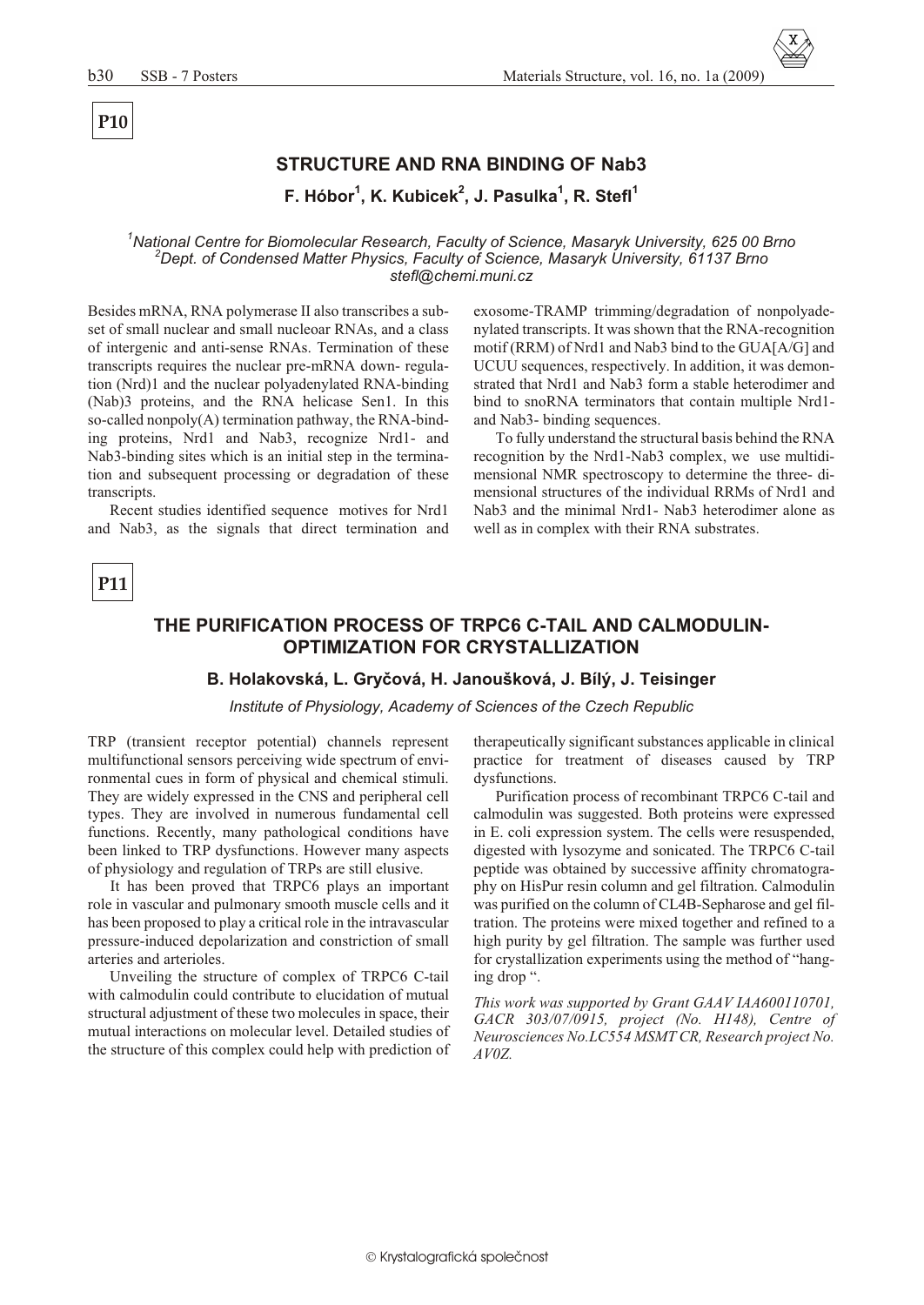#### $b31$

# **COMPUTATIONAL STUDY OF THE NH-TAUTOMERISM IN CALIX[4]PHYRINS OBSERVED BY NMR SPECTROSCOPY**

### Jan Horníček<sup>1,2</sup>, Hana Dvořáková<sup>3</sup> and Petr Bouř<sup>1</sup>

<sup>1</sup>Institute of Organic Chemistry and Biochemistry of the ASCR, v. v. i., Flemingovo nám. 2, 166 10 Praha 6 <sup>2</sup>Department of Natural Compounds Chemistry, Institute of Chemical Technology, Technická 5, 166 28, Prague 6, Czech Republic

<sup>3</sup>Central Laboratories, Institute of Chemical Technology, Technická 5, 166 28, Prague 6, Czech Republic hornicek@uochb.cas.cz

 $1.$ 

 $2^{1}$ 

 $\mathcal{E}$ 

1315-1340.

4126-4132

Calix<sup>[4]</sup>phyrins are novel compounds derived from porphyrins. They can be used as excellent agents in complexes and macromolecular chemistry [1]. For some derivatives the inner hydrogen movement can bee seen in NMR spectra, where the NH-tautomerism can be followed by measurement of the coalescent temperatures. The transition energy barrier for the phenomenon can be obtained from the NMR data. Because of the importance of the hydrogen transfer processes we studied the effect in detail, by simulating the transition path and two-dimensional potential energy surfaces. The PM3, HF/3-21G and DFT BPW91/6-31G\*\* and B3LYP/6-31G\*\* methods were used for the ab initio computations. The Qgrad program [2,

# P13

P<sub>12</sub>

# 2'OH ACTIVATION IN RNA CATALYSIS: METAL-ION / NUCLEOBASE MECHANISMS **IN SELF-CLEAVING RIBOZYMES**

### Zdeněk Chval<sup>1</sup>. Fabrice Leclerc<sup>2</sup>

 $^7$ Department of Laboratory Methods and Medical Technology, Faculty of Health and Social Studies, University of South Bohemia, J. Boreckého 27, 370 11 České Budějovice, Czech Republic <sup>2</sup>Laboratoire de Maturation des ARN et Enzymologie Moléculaire, Université Henri Poincaré, Faculté des Science, B.P. 239, Bd. des Aiguillettes, 54506 Vandoeuvre-Ičs-Nancy, France chval@jcu.cz

The reaction catalyzed by a small catalytically active self-cleaving ribozymes is a phosphate ester hydrolysis that is thought to proceed via activation of the 2'OH group of the ribose moiety at the cleavage site. In this work the mechanism of the 2'OH activation is studied theoretically by DFT and MP2 methods. The effect of bulk solvent is treated with continuum solvation CPCM model.  $Mg^{2+}$  ion and the G-12 guanine nucleobase are considered as the catalysts of the proton transfer to activate 2'OH. Calculated free energy barriers of 2'OH activation are similar for  $Mg^{2+}$ ion and G-12. However negative charge on 2'O is not stabilized enough by the bare G-12 nucleobase and further

stabilization by other species (e.g. by metal ions) is necessary and/or the 2'-OH activation is concomitant with the nucleophilic attack on the phosphorus followed by an immediate cleavage reaction.  $Mg^{2+}$  ion stabilizes 2'O' by a direct coordination and kinetics of 2'OH activation by the  $Mg^{2+}$  ion is determined by the equilibrium between hexaand penta-coordinated  $Mg^{2+}$  structures. The metal ion coordination to 2'OH lowers the  $pK_a$  value of the 2'OH group by more than three log units.

3] using normal modes coordinates was adapted for suit-

able coordinate definition corresponding to the hydrogen

movement. Calculated barriers and equilibrium geometries

Dolenský, B.; Kroulík, V.; Král, V., Sessler, J. L.;

Dvořáková, H.; Bouř, P.; Bernátková, M.; Bucher, C.;

Bouř, P., Collect. Czech. Chem. Commun. 2005, 70,

Bouř, P.; Keiderling, T. A., J. Chem. Phys. 2002, 117,

Lynch, V., J. Am. Chem. Soc. 2004, 126, 13714-13722.

well correspond to the observed data.

This work is supported by the Czech Science Foundation  $(204/09/J010)$  and by the Ministry of Education of the Czech Republic (ME09062 KONTAKT).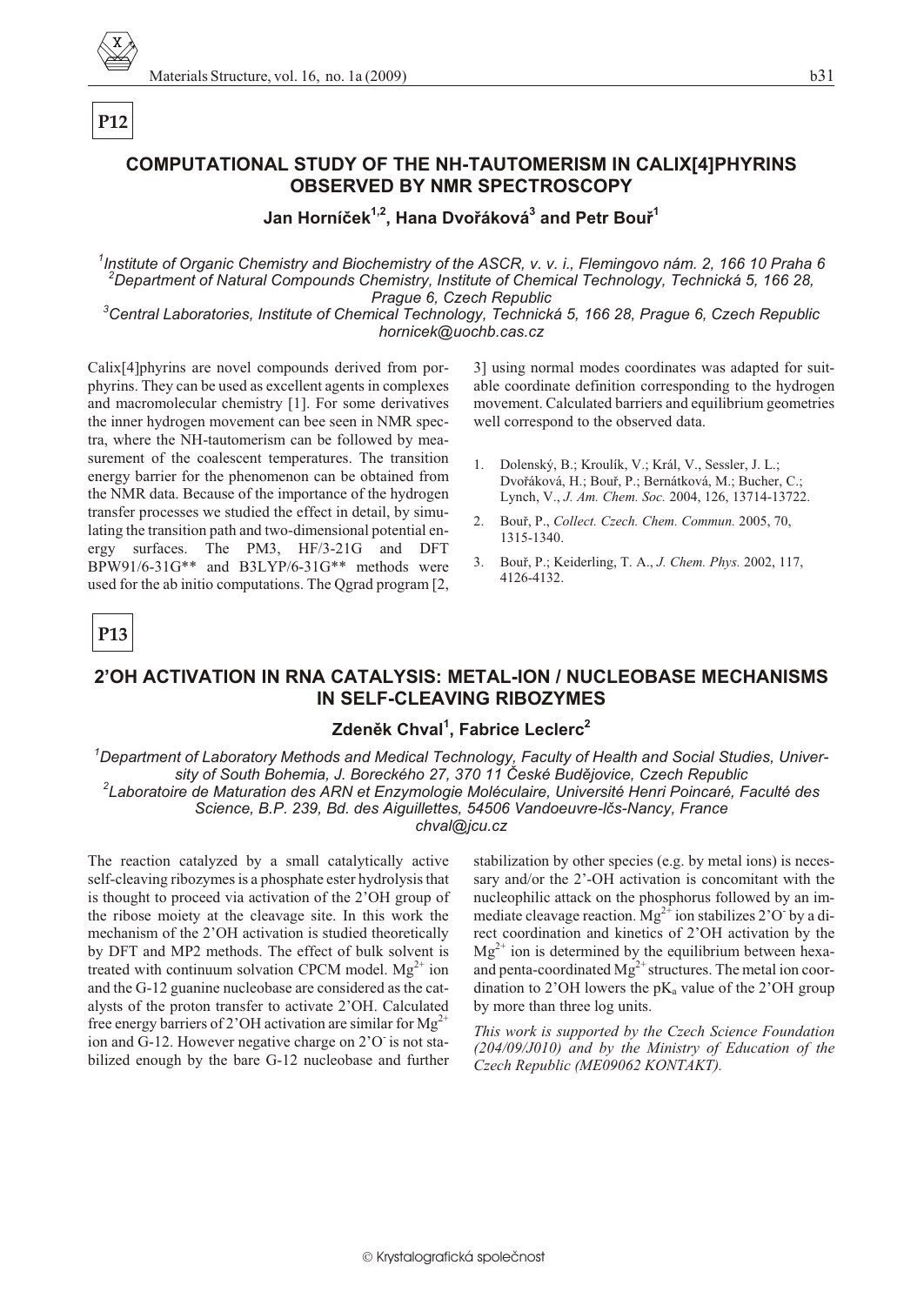# **STRUCTURAL ANALYSIS OF THE EXTRINSIC PsbP PROTEIN OF PSII FROM** *SPINACEA OLERACEA* **BY X-RAY CRYSTALLOGRAPHY, RAMAN SPECTROSCOPY AND BIOINFORMATICS**

**Jaroslava Kohoutová<sup>1</sup> , Vladimír Kopecký Jr.<sup>2</sup> , Mikalai Lapkouski1,2 , Kateøina Hofbauerová2,4, Žofie Sovová<sup>1</sup> , Sergio González-Pérezc<sup>5</sup> , Ivana Kutá Smatanová1,3, José L. Revuelta<sup>6</sup> , Juan B. Arellano<sup>5</sup> , Rudiger Ettrich1,3**

<sup>1</sup> Institute of Systems Biology and Ecology, Academy of Sciences of the Czech Republic, Zámek 136, 37333 **Nové Hrady, Czech Republic** 

<sup>2</sup> Institute of Physics, Faculty of Mathematics and Physics, Charles University in Prague, Ke Karlovu 5, *Prague 2, CZ-12116, Czech Republic* 

<sup>3</sup> Institute of Physical Biology, University of South Bohemia, Zámek 136, 37333 Nové Hrady, Czech Republic *4 In sti tute of Mi cro bi ol ogy, Acad emy of Sci ences of the Czech Re pub lic, Vídeòská 1083, CZ-142 20 Prague 4, Czech Re pub lic*

*<sup>5</sup>Departamento de Estrés Abiótico, Instituto de Recursos Naturales y Agrobiología de Salamanca (IRNASA-CSIC), Apdo. 257, 37071 Salamanca,n Spain.*

*<sup>6</sup>Departamento de Microbiología y Genética, Instituto de Microbiología Bioquímica, Universidad de Salamanca/CSIC, Campus Miguel de Unamuno, 37007 Salamanca, Spain, Ettrich@greentech.cz*

#### **Introduction**

Photosynthesis is the process by which the light energy is converted into the chemical energy. It takes place in the thylakoid membrane of higher plants, algae and cyanobacteria, where membrane-embedded, pigment-protein PSII complex performs light-driven oxidation of water with concomitant reduction of the plastoquinone pool. Water splitting is performed in a cluster of four  $Mn^{2+}$  ions located on the lumenal side of photosystem II (PSII) and  $Ca^{2+}$ and Cl<sup>-</sup> ions are required for optimal activity of this water–oxidase complex. In higher plants the function of  $Ca^{2+}$ and Cl<sup>-</sup> is modulated by the presence of four extrinsic proteins [1], PsbP, PsbQ [2], PsbO, and PsbR, at the lumenal surface, the so called oxygen-evolving complex. To understand the molecular mechanisms of the oxygen–evolving reaction, an essential prerequisite is the structural knowledge of these proteins and their relative interactions.

#### **Results and Discussion**

The structure of recombinant protein PsbP of the oxygen-evolving complex from *Spinacia oleracea* was determined at a 1.98 Å resolution by X-ray crystallography [3] and the unresolved parts further refined by Raman and FTIR spectroscopy. Spectroscopy gives a unique opportunity to study protein samples in different phases, we report the spectra of PsbP in crystal, solution and as DCDR deposit. For protein preparation the overexpression system *Escherichia coli* (*BL21DE3*) transformed by plasmid DNA with gene PsbP (recombinant HisPsbP) was used to produce protein stable in bisTRIS buffer ( $pH=6,00$ ) in a concentration of  $15 \text{ mg/ml}$ . A more clear picture about the location of extrinsic protein in higher plants is emerging from interaction studies between PsbP and PsbQ proteins from spinach, approached in both, theoretical (MD analysis) and experimental level (affinity chromatography).

- 1. De Las Rivas J., Heredia P., Roman A.: Oxygen-evolving extrinsic proteins  $(PsbO,P,Q,R)$ : Bioinformatics and functional analysis, *Biochim. Biophys. Acta* 1767 (2007), 575-582.
- 2. J. Ristvejova, V. Kopecky, Z. Sovova, M. Balsera, J.B.Arellano, M.Green, R.Ettrich: Structure and dynamics of the N-terminal loop of PsbQ from photosystem II of *Spinacea oleracea*, *Biochem. Biophys. Res. Comm*. **345**, 287-291, 2006.
- 3. J.Kohoutová, I. Kutá-Smatanová, J.Brynda, N.Lapkouski, J.L. Revuelta., J.B Arellano., R.Ettrich, Crystallization and preliminary crystallographic characterization of the PsbP protein from oxygen-evolving complex of photosystem II from *Spinacia oleracea, Acta Cryst.* **F65** (2009) doi:10.1107/S1744309108040578.

*We gratefully acknowledge support from Ministry of Edu*cation, Youth and Sports of the Czech Republic [MSM6007665808, LC06010]; Academy of Sciences of the *Czech Repub lic [AVOZ60870520]; Grant Agency of the* Academy of Sciences of the Czech Republic *[KJB101120805 to V.K.].*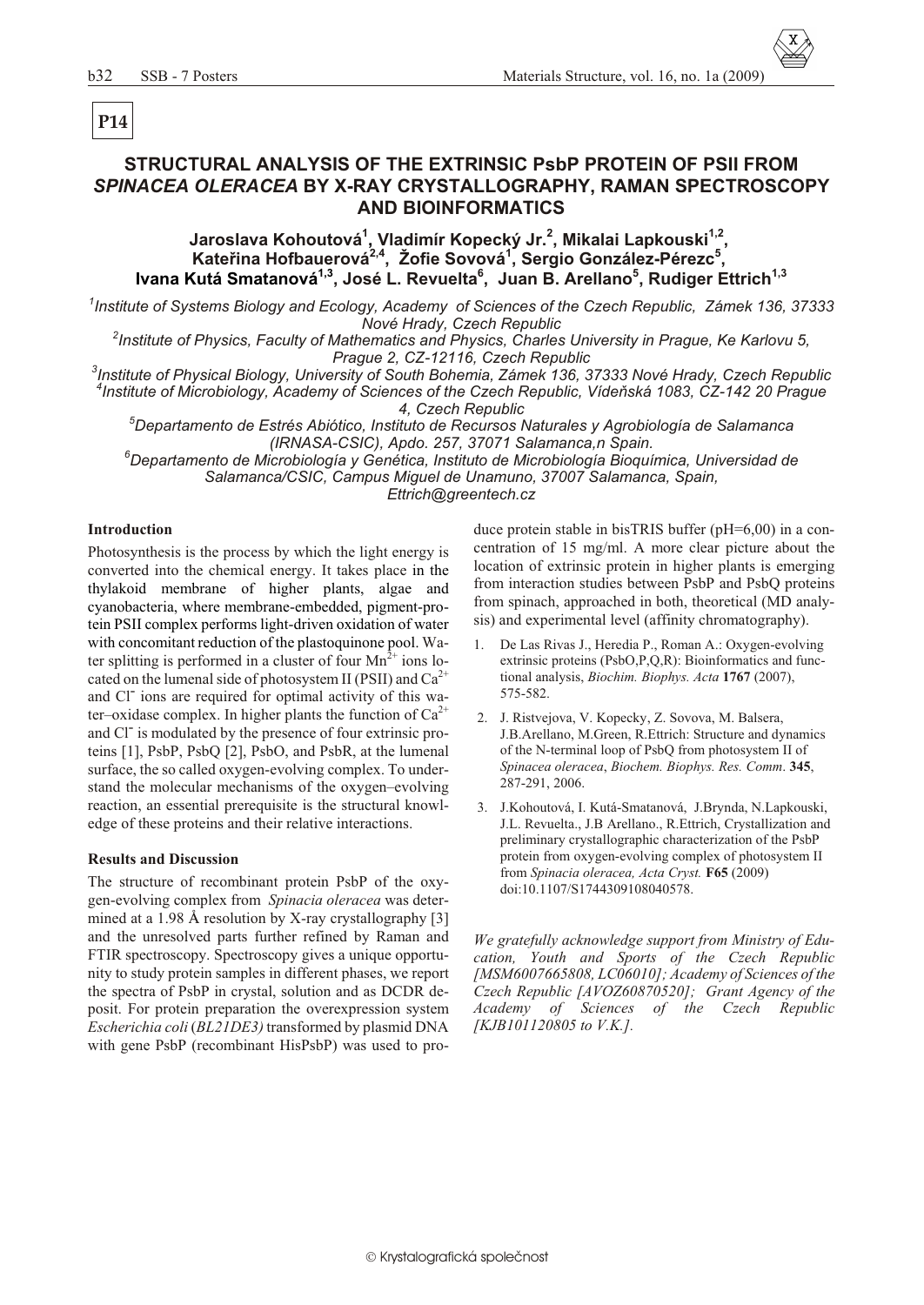

# **CHARACTERIZATION, CRYSTALLIZATION AND PRELIMINARY X-RAY DIFFRACTION STUDIES OF TOMATO NUCLEASE I**

T. Koval<sup>1,2</sup>, J. Dohnalek<sup>2, 3</sup>, P. Lipovova<sup>4</sup>, T. Podzimek<sup>4</sup>, J. Matousek<sup>5</sup>

 ${}^{7}$ Fac. of Mathematics and Physics, Charles University in Praque, Ke Karlovu 3, 121 16 Praha 2, Czech Rep. <sup>2</sup>Institute of Physics, Cukrovarnicka 10, 162 00 Praha 6, Czech Republic <sup>3</sup>Institute of Macromolecular Chemistry AS CR, Heyrovskeho nam.2, 162 06 Praha 6, Czech Republic <sup>4</sup>Institute of Chemical Technology, Technicka 5, 166 28 Praha 6, Czech Republic

<sup>5</sup>Inst. of Plant Molecular Biology, Biology Centre, AS CR, Branisovska 31, 37005 Ceske Budejovice,

Czech Rep

Tomato Nuclease I is a  $\text{Zn}^{2+}$  dependent plant endonuclease, which cleaves both RNA and DNA in ss and ds form. This enzyme belongs to plant nuclease I group, is relatively small glycoprotein and shows considerable activity in cell apoptosis. Therefore detailed structural study of this enzyme can lead to new ways of cancer and bacterial disease

treatment. Heterelogous expression yields amounts and quality of the enzyme suitable for structural studies. Biochemical characterisation of tomato nuclease I focused on 3D structure determination using crystallographic methods and also crystallization and preliminary X-ray diffraction experiments are reviewed.

P<sub>16</sub>

# **EXPLORING THE 3D STRUCTURE OF THE** N-ACETYLGLUCOSAMINYLTRANSFERASE V (GNT-V)

# Stanislav Kozmon<sup>1,2</sup>, Igor Tvaroška<sup>2</sup>

<sup>1</sup>NCBR, University campus, Kamenice 5, 625 00 Brno, Czech Republic <sup>2</sup>Institute of Chemistry, Slovak Academy of Sciences, 845 38 Bratislava, Slovakia stano@chemi.muni.cz

Glycosyltransferases (GT's) are indispensable to cellular life in eukaryotes by producing glycan linkages with a unique contribution to the development and function of physiological systems in the context of living organisms. Also connections between GT's and mammalian disease processes are being made recently. In this group of -1,6-N-acetylglucosaminylglycosyltransferases  $is$ transferase V (GnT-V) also included. Genetic experiments on mice with blocked GnT-V production (Mgat5-/- knockout) clearly show reduction in cancer metastasis [1]. Due to the clear evidence of the involvement GnT-V in the cancer metastasis is only little information on the structure and reaction mechanism.

In the present study, we have attempted to build model of the GnT-V 3D-structure. Unfortunately, it is not clear to which GT family GnT-V belongs, therefore, we used one structure from the GT-A family and one structure from the GT-B one as structure templates. Selected structures had the best primary sequence alignment with GnT-V minimal catalytic domain [2]. We have chosen structure of Core2 transferase  $(2GAM)$  [3] as the representative of the GT-A family and MurG transferase (1NLM) [4] as the representative of the GT-B family, respectively. We made several alignments employing different algorithms, namely with Blosum62, 120PAM or 3D-PSSM. We obtain altogether 10 models of the GnT-V structure. On the basis of the 3D-structure analysis we have chosen five models for the molecular dynamic equilibration in water. All structure

models have been equilibrated at 300 K during 4ns. The molecular dynamic simulation show, that more reliable model might be the model based on the MurG template. Due to these result we did multiple sequence alignment with another seven members of this family, including MurG, to observe more precise alignment. In addition we also took one glycosyltransferase, which family hasn't been specified yet, -1,6-fucosyltransferase FUT8 (2DE0)  $\lceil 5 \rceil$ .

- 1. M. Granovsky, J. Fata, J. Pawling, W. J. Muller, R. Khokha, J. W. Dennis, *Nature Med.*, 6, (2000), 306.
- $2.$ B. Korczak, T. Le, S. Elowe, A. Datti, W.J. Dennis, Glycobiology, 10, (2003), 595.
- 3. J. E. Pak, P. Arnoux, S. Zhou, P. Sivarajah, M. Satkunarajah, X. Xing, J. M. Rini, J. Biol. Mol., 281,  $(2006), 26693.$
- 4. Y. Hu, L. Chen, S. Ha, B. Gross, B. Falcone, D. Walker, M. Mokhtarzadeh, S. Walker, Proc. Natl. Acad. Sci. USA, 100, (2003), 845.
- H. Ihara, Y. Ikeda, S. Toma, X. Wang, T. Suzuki, J. Gu, E. 5. Miyoshi, T. Tsukihara, K. Honke, A. Matsumoto, A. Nakagawa, N. Taniguchi, Glycobiology, 17, (2007), 455.

This work was supported by the grants from ESF number JPD 3BA 2005/1-031 and from the Science and Technology Assistance Agency under contract APVV-0607-07.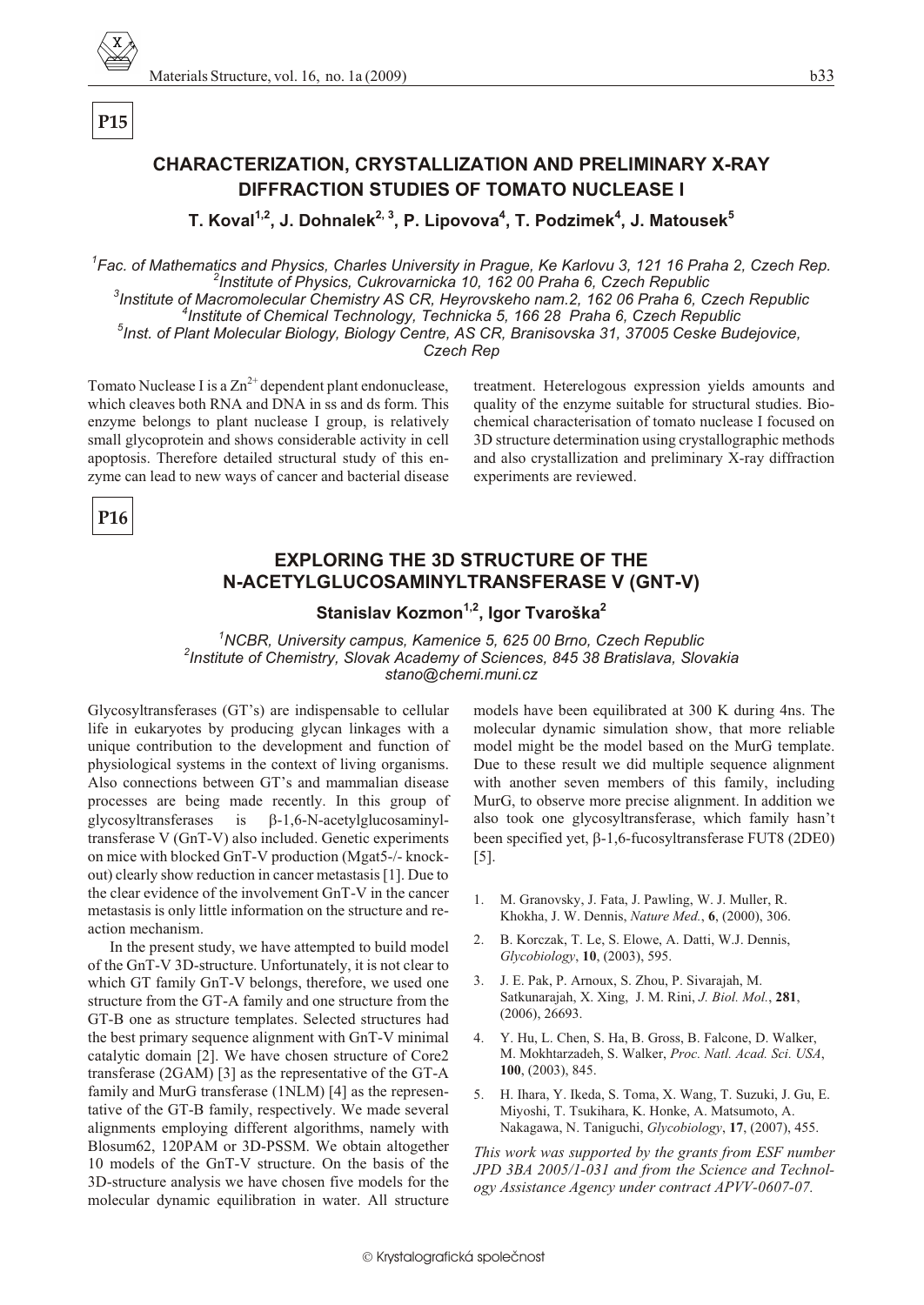# **EXPERTOMICA HELA CELLS 3.03 RC**

### **T. Levitner, Š. Timr , I. Khrytankova, D. Štys**

*Institute of Physical Biology, Zámek 136, Nové Hrady, levitner@greentech.cz* 

Expertomica Hela Cells (EHC) is a program that creates computer description of the behavior of a cell culture photo graphed with Time-Lapse microscopy. It is being developed especially for the description of HeLa cells with an experiment range up to 1500 analyzed images with 30-50 cells per image. The EHC can be used for larger experiments or for other cell types as well with minor limitations only.

EHC consists of two logical blocks, the data control block and GUI. However, the user can see only GUI, which he uses to control the whole program. In the program he creates a project into which he loads the directory with analyzed pictures and then enters the position of the cells and their neighbors with a mouse click. The internal cell features, shape in our case, are entered after the cell was highlighted. When the cell divides itself, moves or merges with another cell, a new cell has to be created with a click and its parents and neighbors have to be marked. The whole process goes on this way until a complete computer description is finished.

The topological representation of the complete computer description can be exported into a \*.dot file or just a part of it relating to a single cell can be viewed in the Graph panel.

The above mentioned operations are analogous to those performed by biologists decades ago with just one difference. They drew the topological graph by hand on millimeter paper and were able to analyze the culture up to

approximately 15 cell cycles. The benefit of the computer description, apart from paper saving and facile storage, is the fact that we can easily compute any parameters of the cell culture (e.g. time between cell division in a single line or within the whole culture), get ex act growth speed of the colony, etc.

EHC is written in the Java language version 6 because of its almost unlimited transferability between PC platforms and OS. Another advantage is the small program size.

The following EHC version is to eliminate the above mentioned limitations by adding semi-automatic analysis and extending program usage to other cell types. After that, the user will solve only disputable analytic cases.

- 1. V. Březina, Dynamické charakteristiky buněk in vitro mikrokinematografická studie, **Kandidátská disertaèní práce**, Ústav experimentálnej onkológie, Výzkumný ústav pediatrický, Brno 1985.
- 2. T. Levitner, J. Urban, J. Vaněk, D. Štys, Sledování *biologických interakcí z pohledu dostupných dat*, **Modelování a měření interakcí v mechanice**, Nečtiny 2008.

*This work was supported by the Ministry of Education,* Youth and Sports of the Czech Republic (MSM *6007665808) and the Eu ro pean Eco nomic Area (EEA) and Nor way Grants, Ice land, Liech ten stein and Nor way (A/CZ0046/1/0008).*

# **P18**

### **GLYCOSIDE HYDROLASE FAMILY 31 PROTEINS IN** *CAENORHABDITIS ELEGANS*

**Filip Majer<sup>1</sup> , Jana Uøinovská<sup>1</sup> , Jakub Sikora<sup>1</sup> , Helena Poupìtová<sup>1</sup> , Jitka Hlavatá<sup>1</sup> , Karel Jelínek<sup>2</sup> , Marta Kostrouchová<sup>1</sup> , Jana Ledvinová<sup>1</sup> , Martin Høebíèek<sup>1</sup>**

<sup>1</sup>Charles University in Prague, 1st Faculty of Medicine, Institute of Inherited Metabolic Disorders, Charles *University in Prague* 

<sup>2</sup>*Charles University in Prague, Faculty of Science, Department of Physical and Macromolecular Chemistry, Charles University in Prague* 

*filip.majer@lf1.cuni.cz*

Human acid alpha-glucosidase (GAA, EC 3.2.1.20) catalyses lysosomal glycogen degradation and belongs to glycoside hydrolase family 31 (GH31). The objective of our study was to assess GH31 proteins in *Caenorhabditis elegans* (*C. elegans*), to identify the acid active GAA ortholog and to evaluate *C. elegans* as a model organism for glycogen storage disease type II (acid alpha-glucosidase deficiency).

*C. elegans* genome contains four acid alphaglucosidase related (aagr-1-4) genes. These predicted ORFs were amplified from mixed stage N2 culture's cDNA and sequenced. Multiple protein sequence alignment demonstrated common evolutionary origin of AAGR-1-4 and other selected GH31 members. We further performed protein structure homology modeling of all four AAGR proteins on the basis of available GH31 templates (YicI, MalA and Nt-MGA) as well as molecular docking of the specific inhibitor of non-alpha-glucosidase GH31 enzymes - acarbose. All these bioinformatic analyses suggested clustering of AAGR-1 and 2 with acid-active, and AAGR-3 and 4 with neutral pH optimum GH31 enzymes. The expression of AAGR-1 and 2, evaluated by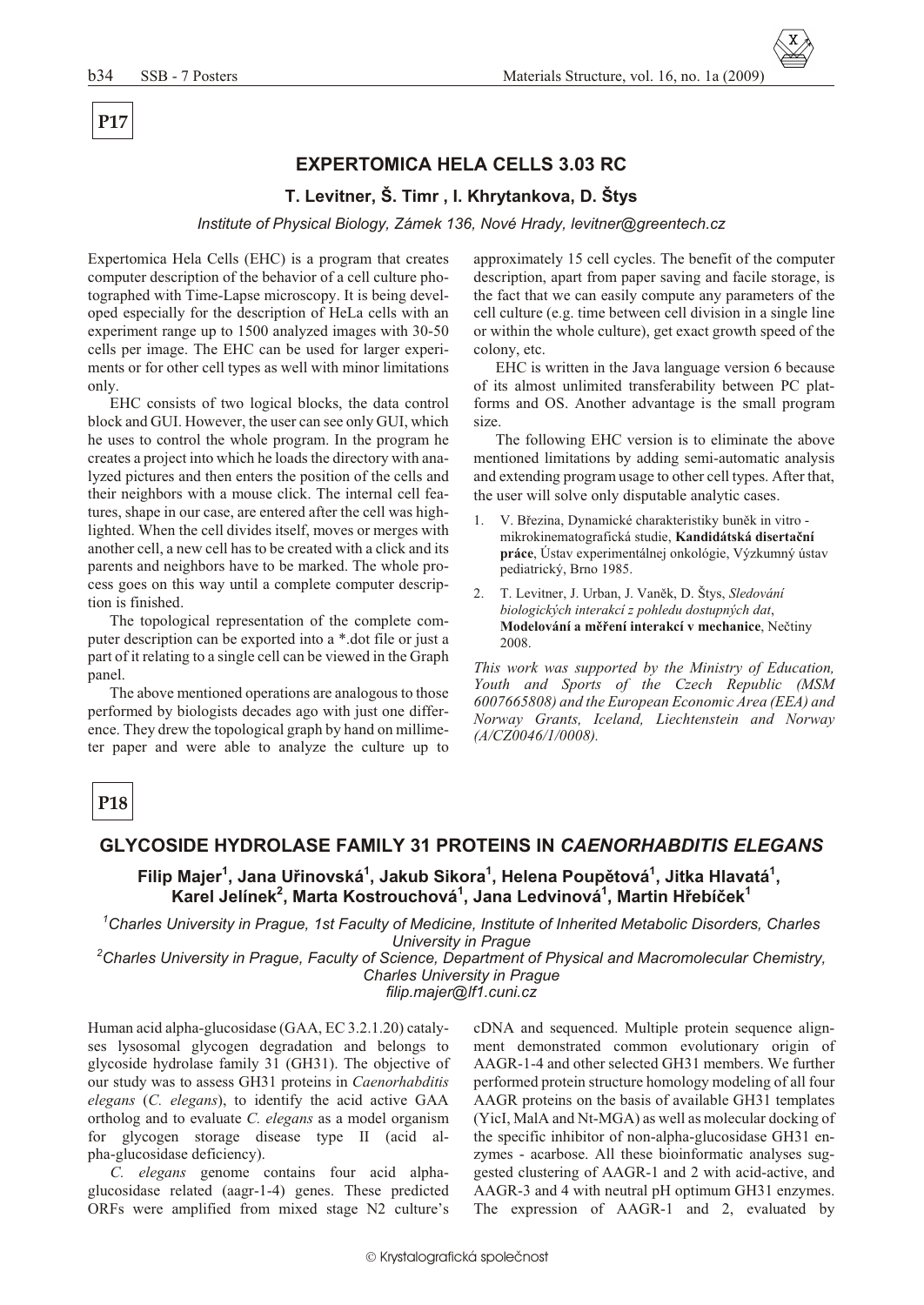

transcriptional GFP tagging, was in both cases limited to intestinal cells and six coelomocytes. RNA interference (RNAi) of each of the four nematode's genes did not reveal any changes in morphological phenotype. Additionaly, RNAi efficacy was assessed by glucosidase activity measurements at two pH values (4.0 and 6.5) with and without addition of acarbose (pH 4.0), a clinically used alpha-glucosidase inhibitor. We observed predominant neutral or acidic glucosidase activities associated with individual AAGRs. Nevertheless, AAGR-1 was found to possess acidic glucosidase activity with relatively pronounced acarbose resistance, a result further replicated in aagr-1 deletion mutant.

P<sub>19</sub>

### $b35$

To conclude, four C. elegans (AAGR-1-4) orthologs of human GAA were evaluated by combination of bioinformatic, cellular and biochemical approaches. It was determined that AAGR-2 has predominating acid and AAGR-3 neutral glucosidase activity, though AAGR-1 was the least acarbose sensitive acidic AAGR and therefore could represent the most probable ortholog of human GAA.

This work was supported from research project 0021620806 from the Ministry of Education, Youth and Sports of the Czech Republic.

# Structure-function relationships of maize -glucosidase Zm.p60.1

P. Mazura<sup>3</sup>, R. Dopitová<sup>2</sup>, L. Janda<sup>2</sup>, J. Damborský<sup>4</sup>, T. Filipi<sup>3</sup>, N. S. Kiran<sup>3</sup>, B. Brzobohatý<sup>1</sup>

<sup>1</sup>Institute of Biophysics AS CR, v.v.i., CZ-61265, Brno, Czech Republic; <sup>2</sup>Department of Functional Genomics and Proteomics, Masaryk University, CZ-62500 Brno, Czech Republic;  $^3$ Department of Molecular Biology and Radiobiology, Mendel University of Agriculture and Forestry, CZ-61300 Brno, Czech Republic;

Loschmidt Laboratories, Masaryk University, CZ-62500 Brno, Czech Republic, mazura@sci.muni.cz

The basic structure of the vast majority of -glucosidases is  $\chi$ <sub>8</sub> barrel fold which is a fundamental structural elethe ( ment in many proteins. Proteins containing the (  $\mathcal{E}_8$  barrel fold occur in five of the six general classes of catalytic activities according to the Enzyme Commission classification scheme.

Current knowledge as represented by more than 150 hits in the CaZy (carbohydrate active enzymes) database shows that the -glucosidase (-glucoside hydrolase, EC 3.2.1.21) class comprises extended "families" of enzymes hydrolyzing a broad variety of aryl- and alkyl- b -D-glucosides as well as glucosides made up only of carbohydrate moieties [1]. Widespread interest in -glucosidase research reflects their essential functions in a variety of basic biological processes ranging from developmental regulation to chemical defense against pathogen attack, and in a number of industrial applications such as biomass conversion.

Our model enzyme, the maize -glucosidase Zm-p60.1. is important for the regulation of plant development due to its role in the targeted release of free cytokinins from their inactive storage forms, cytokinin-O-glucosides [2,3].

Our research is focused on attempting to modulate enzyme specificity and understanding the functional relationships between key amino acid residues that form the entrance to the active site. We are interested in plant

-glucosidases and Zm-p60.1 is the best described among them. This group of proteins is highly diverse in terms of homologous enzymes, which enables bioinformatics as well as the elucidation of the biological significance of -glucosidases.

In our work we have mainly used methods of rational design in protein engineering, that approach, however, has several limitations. Therefore we have adopted a strategy of random site directed mutagenesis followed by directed evolution to investigate the functional relationships between amino acid residues. Generally, this work will shed more light on the complex evolution of enzyme substrate interaction at the active site. Simultaneously, the ability to modulate specificity of -glucosidases holds considerable promise in terms of biotechnological applications.

- $1.$ Berrin et al (2003) Substrate (aglycone) specificity of human cytosolic -glucosidase Biochem. J. 373,41-48.
- $2.$ Brzobohatý et al (1993) Release of active cytokinin by a ß-glucosidase localized to the maize root meristem. Science. 262: 1051-1054.
- Kiran et al (2006) Ectopic over-expression of the maize  $\mathcal{E}$ -glucosidase Zm-p60.1 perturbs cytokinin homeostasis in transgenic tobacco. J Exp Bot. 57(4): 985-96.

This project was supported by grants GACR203/02/0865 from the Grant Agency of the Czech Republic, LC06034, LC06010, MSM0021622415 and MSM0021622412 from the Ministry of Education, Youth and Sports of the Czech Republic, and AVOZ50040507 from the Academy of Sciences of the Czech Republic.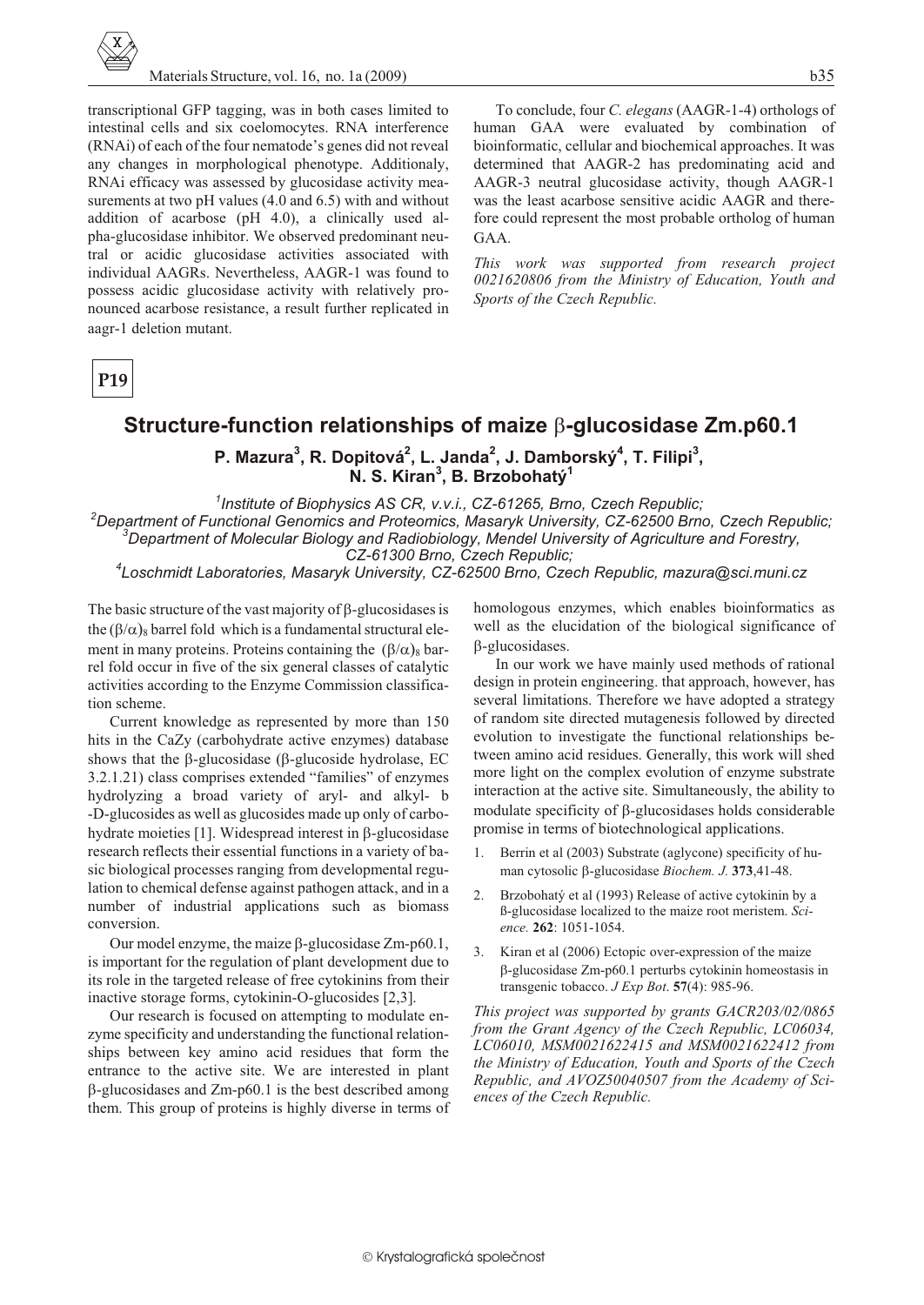# P<sub>20</sub>

# **BUILDING A STRUCTURAL MODEL FOR TRANSIENT RECEPTOR POTENTIAL CHANNELS: POSSIBILITIES AND LIMITATIONS**

B. Minofar<sup>1</sup>, V. Zayats<sup>1</sup>, N. Kulik<sup>1</sup>, A. Samad<sup>1</sup>, T. Stockner<sup>2</sup> and R. Ettrich<sup>1</sup>

<sup>1</sup>Laboratory of High Performance Computing, Institute of Systems Biology and Ecology, Academy of Sciences of the Czech Republic, and Institute of Physical Biology, University of South Bohemia, Zamek 136, 37333 Nove Hrady, Czech Republic

<sup>2</sup>Bioresources, Austrian Research Centers GmbH - ARC, 2444 Seibersdorf, Austria

Transient receptor potential (TRP) channels are a large superfamily of nonselective cation channels that play an important role in many sensory functions. In the absence of high resolution TRP channel structural data, structural prediction and computational modeling is the only possibility to help with the interpretation of experimental data on an atomic and structural level. TRP channels are characterized by six transmembrane domains and a short, pore-forming hydrophobic stretch between the fifth and sixth transmembrane domain. Many TRP channels have a long amino terminus containing several ankyrin-repeat domains and a C-terminal domain on the cytoplasmic side of the membrane. We demonstrate on two examples, the transient receptor potential vanilloid receptor-1, which is a cation

channel present in sensory nerve endings, and the transient receptor potential TRPA1 as a candidate for a mechanically gated transduction channel, the possibilities and limitations of computational modeling. Starting with secondary structure prediction and prediction of transmembrane regions, over fold prediction, threading and homology modeling up to molecular dynamics in an explicit phoshatidyl oleoyl phosphatidylcholine membrane and ligand docking calculations, a wide variety of attempts are made to gain structural insides. Their reliability and confrontation with experimentally gained data is discussed.

Supported by AVOZ60870520 and by MSMT CR LC06010 and MSM6007665808.



### NMR STRUCTURAL STUDY OF N-TERMINAL DOMAIN OF RNA POLYMERASE **DELTA SUBUNIT FROM BACILLUS SUBTILIS**

### Veronika Motáčková<sup>1</sup>, Hana Šanderová<sup>2</sup>, Jiří Nováček<sup>1</sup>, Lukáš Žídek<sup>1</sup>, Vladimír Sklenář<sup>1</sup>, Libor Krásný<sup>2</sup>

<sup>1</sup>National Centre for Biomolecular Research and <sup>2</sup>Institute of Experimental Biology, Faculty of Science, Masaryk University, Kotlářská 2, 61137 Brno, Czech Republic <sup>2</sup>Institute of Microbiology of the Academy of Sciences of the Czech Republic, v.v.i.,, Vídeňská 1083, 14220 Praha 4-Krč, Czech Republic

Contrary to the well studied RNA polymerases of gram negative bacteria, RNA polymerase of Bacillus subtilis, a gram positive bacterium, contains two additional subunits, referred to as delta and omega1. A well-structured N-terminal domain of subunit delta has been overexpressed in an E. coli expression system, labeled with stable isotopes C-13 and N-15, and investigated by nuclear magnetic resonance.

A standard set of triple resonance NMR experiments was measured and almost all resonances of the protein backbone were assigned. Resonance frequencies of the side-chains were assigned using 3D TOCSY- and

NOESY-type spectra. Three-bond coupling constant  $J(H^N H)$  were obtained from 3D HNHA experiments. Chemical shifts of backbone nuclei, medium range NOEs, and the three-bond coupling constants were analyzed and secondary structure was predicted. Internuclear distance restraints were extracted from NOESY spectra and used in structure calculation.

This work was supported by the Grants MSM0021622413, and LC06030 of the Ministry of Education, Youth, and Physical Culture of the Czech Republic and 204/09/0583 from Czech Science Foundation.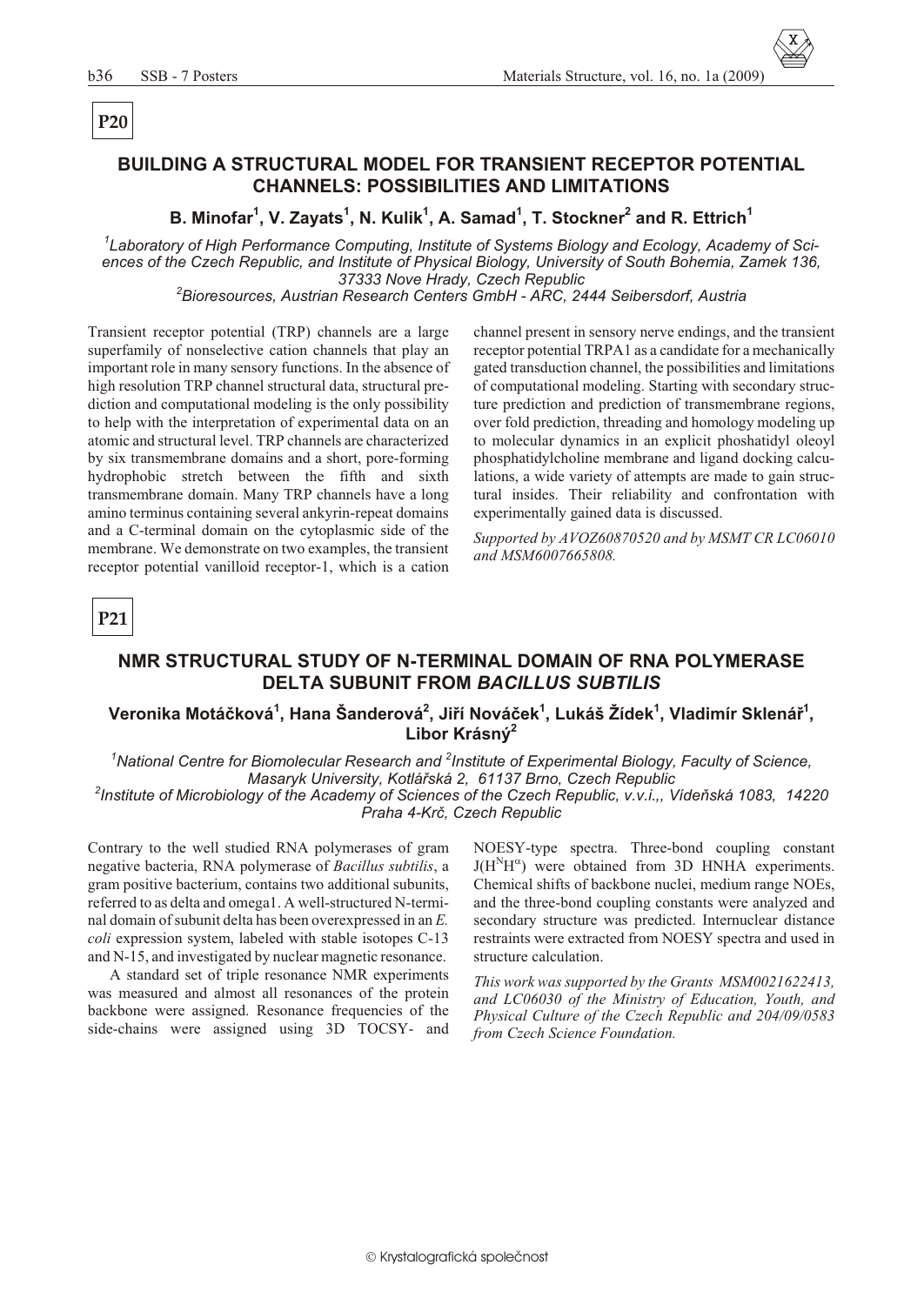# **STRUCTURAL AND BIOCHEMICAL CHARACTERIZATION OF NOVEL HALOALKANE DEHALOGENASE DBEA FROM** *BRADYRHIZOBIUM ELKANI* **USDA94**

### **Tomas Mozga<sup>1</sup> , Tatyana Prudnikova<sup>2</sup> , Radka Chaloupkova<sup>1</sup> , Tana Koudelakova<sup>1</sup> , Pavlina Rezacova4,5, Yukari Sato<sup>6</sup> , Eva Chovancova<sup>1</sup> , Ivana Kuta Smatanova2,3, Yuji Nagata<sup>6</sup> and Jiri Damborsky<sup>1</sup>**

<sup>1</sup> Loschmidt Laboratories, Institute of Experimental Biology and National Centre for Biomolecular Research, Faculty of Science, Masaryk University, Kamenice 5/A4, 625 00 Brno, Czech Republic,

<sup>2</sup> Inst. Phys. Biology, Univ. of South Bohemia, Ceske Budejovice, 373 33 Nove Hrady, Czech Rep.

<sup>3</sup> Institute of Systems Biology and Ecology, Academy of Science of Czech Republic, Zamek 136, 373 33 **Nove Hrady, Czech Republic;** 

<sup>4</sup> Inst. of Molecular Genetics, Acad. Sci. Czech Republic, Flemingovo nam. 2, 166 37 Prague, Czech Rep. <sup>5</sup> Institute of Organic Chemistry and Biochemistry, Academy of Sciences of the Czech Republic, Flemingovo nam. 2, 166 37 Prague, Czech Republic;

<sup>6</sup>Department of Environmental Life Sciences, Graduate School of Life Sciences, Tohoku University, 2-1-1 *Katahira, Sendai 980-8577, Ja pan*

Haloalkane dehalogenases (EC 3.8.1.5; HLDs) are bacterial enzymes that catalyze the hydrolytic conversion of halogenated aliphatic compounds to their corresponding al cohols. These enzymes play a key role in aerobic mineralization of many halogenated compounds that occur as environmental pollutants. HLDs are applicable for bioremediation, decontamination and industrial biocatalysis [1]. Isolation of a new family members is important for evolutionary and mechanistic studies as well as for biotechnological applications.

Three subfamilies, denoted HLD-I, HLD-II and HLD-III, can be recognized within this family [2]. A novel enzyme DbeA belonging to the subfamily HLD-II was isolated from *Bradyrhizobium elkani* USDA94. This new enzyme is closely related to DbjA from *Bradyrhizobium japonicum* USDA110 [3], which exhibits a unique insertion in the N-terminus of the cap domain absent in other HLDs. DbeA has 71% identity to DbjA [3], 47% identity to DhaA  $[4]$ , 41% identity to LinB  $[5]$  and 39% identity to DmbA [6].

Proper folding of DbeA was assessed by measurement of CD spectra in far-UV and near-UV spectral regions. Thermal stability of DbeA was evaluated by determination of the melting temperature ( $T_m = 48.82 \pm 0.16$ °C), which is in the same range as observed with other family members. Gel filtration and native polyacrylamide gel electrophoresis were used for determination of oligomerization state of DbeA. Determined molecular weight of DbeA confirmed dimeric state of DbeA under native conditions. Activity data of HLDs were measured with a set of 30 various substrates. The principal component analysis of the specific activities showed that DbeA is less active than DbjA and

LinB, while it has similar activity as DhaA. DbeA posses a unique sub strate specificity, the enzyme has the highest activity towards brominated and iodinated compounds from all tested HLDs. DbeA showed high enantioselective conversion of 2-bromopentane, 2-bromohexane and brominated ester of propionic and butyric acid into chiral alcohols. The temperature and pH profiles of DbeA were detected by activity measurement with 1-iodohexane as a sub strate. The highest activity of the enzyme was detected at the temperature range 45-55  $\degree$ C, which is in good agreement with the temperature profiles of other HLDs. Surprisingly, DbeA showed more than one pH optimum with the maximal activity detected at  $pH$  conditions 6.0 and 8.5-9.5. Similar pH profile was described only for DmbA, while other HLDs exhibited single pH optimum. Crystallographic analysis of DbeA was initiated to understand the structure-function relationships and evolution of this interesting enzyme.

- 1. Prokop, Z., Damborsky, J., Nagata, Y. and Janssen, D. B. (2004). WO 2006/079295 A2.; Prokop, Z., Damborsky, J., Oplustil, F., Jesenska, A., and Nagata, Y. (2005). WO 2006/128390 A1.
- 2. Chovancova, E., Kosinski, J., Bujnicki, J. M., and Damborsky, J. (2007). *Pro teins* **67**, 305-316.
- Sato, Y., Monincova, M., Chaloupkova, R., Prokop, Z., Ohtsubo, Y., Minamisawa, K., Tsuda, M., Damborsky, J., and Nagata, Y. (2005) *Appl. En vi ron. Microbiol.* **71**, 4372-4379.
- 4. Kulakova, A. N., Larkin, M. J., and Kulakov, L. A. (1997). *Mi cro bi ol ogy* **143**, 109–115.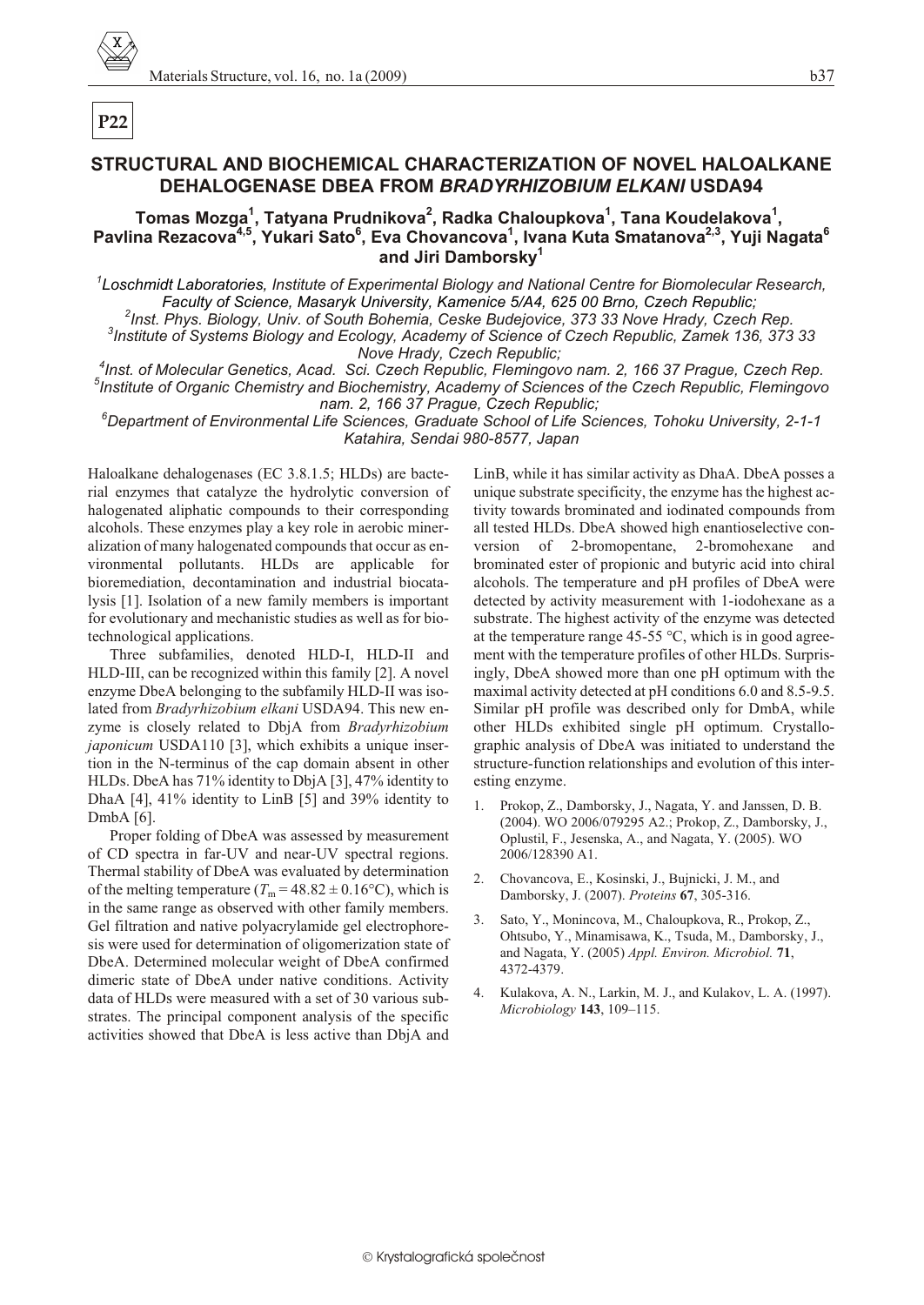P<sub>23</sub>

# PREDICTION OF <sup>13</sup>C CHEMICAL SHIFTS IN NUCLEIC ACIDS

#### P. Novák, V. Sklenář, and R. Fiala

National Centre of Biomolecular Research, Masaryk University, Kotlářská 2, 611 37 Brno, Czech Republic

Chemical shifts are sensitive probes of biomolecular structure [1]. The structural information contained in chemical shifts is, however, very different from the distance and dihedral angle constraints provided by NOE intensities and scalar coupling constants, respectively. The value of chemical shift of a specific nucleus is a sum of many contributions whose sources are not readily identifiable. Therefore, a necessary first step in the studies of chemical shifts in relation to the biomolecular structure is establishing a reliable procedure of calculating the chemical shifts for known structural elements.

As quantum chemical approaches at sufficiently high level remain beyond the applicable limit for molecules of biological interest, the chemical shift calculations rely mostly on classical or semiclassical approaches considering long-range effects arising from the magnetic susceptibilities, electric field effects and close contact effect (mainly hydrogen bonds) as well as the effect of local geometry. In interpreting macromolecular chemical shifts it is usually assumed that the individual contributions are approximately independent and additive. Since hydrogen atoms are bound to only one other atom, the local geometric effect tend to be reasonably constant for a particular type of nucleus and proton chemical shifts can be adequately characterized considering the long-range effects only. On the other hand, the local geometries need to be generally taken into account for <sup>13</sup>C shifts.

For proteins, a number of programs exists to relate the proton and heteronuclear chemical shifts to structural features. Much less is known about the chemical shift – structure relationships in nucleic acids. It has been shown that <sup>1</sup>H shifts in both DNA [2] and RNA [3] can be adequately represented by just three contributions, namely by ring current, magnetic anisotropy and electric field effects, with the electric field effect playing a relatively small role. Carbon and nitrogen chemical shifts for different sugar puckers and base orientations were studied by DFT on the level of DNA and RNA dinucleotides [4].

The systematic studies of  $^{13}$ C chemical shifts of nucleic acids are hindered by inadequate database of available shifts and structures in BioMagResBank. In this situation, we decided to concentrate on a few molecules for which reliable <sup>13</sup>C chemical shift data and accurate structures are available, namely Dickerson-Drew dodecamer (PDB code 1NAJ), d(GCGAAGC) hairpin (PDB code 1PQT), DNA duplex (part of protein-DNA complex PDB code 1AHD).

Chemical shifts were calculated for  ${}^{13}$ C in nucleic acid bases. The structural dependent part of the  ${}^{13}C$  chemical shifts was calculated as a sum of the following contributions: ring current shift and magnetic anisotropy (calculated by program NUCHEMICS), and electric field effect (calculated by program MOLMOL). The calculated shifts were added to the experimental shift values of free dNTP which are assumed to be devoid of the effects of stacking and base-pairing interactions.

The resulting chemical shifts were found to be rather sensitive to even slight structural changes. This confirms that  ${}^{13}C$  shifts are sensitive monitors of structural features, on the other hand, it makes obtaining good agreement with experimental shift values difficult. Tight correlation with the experimental shift data were observed for well defined regions of the molecules, especially for double helices. Larger errors in less regular regions can be ascribed partially to inaccurate structural information and in part to deficiencies in the method used to calculate the chemical shifts.

- $1.$ Wishart, D.S. & Case, D. A. (2001), Methods Enzymol. 338, 3-34.
- $2^{1}$ Wijmenga et al. (1997) J. Biomol. NMR, 10, 337-350.
- 3. Cromsigt et al. (2001) J. Biomol. NMR, 21, 11-29.
- $\overline{4}$ . Xu and Au-Yeung (2000) J. Phys. Chem. B, 104, 5641-5650.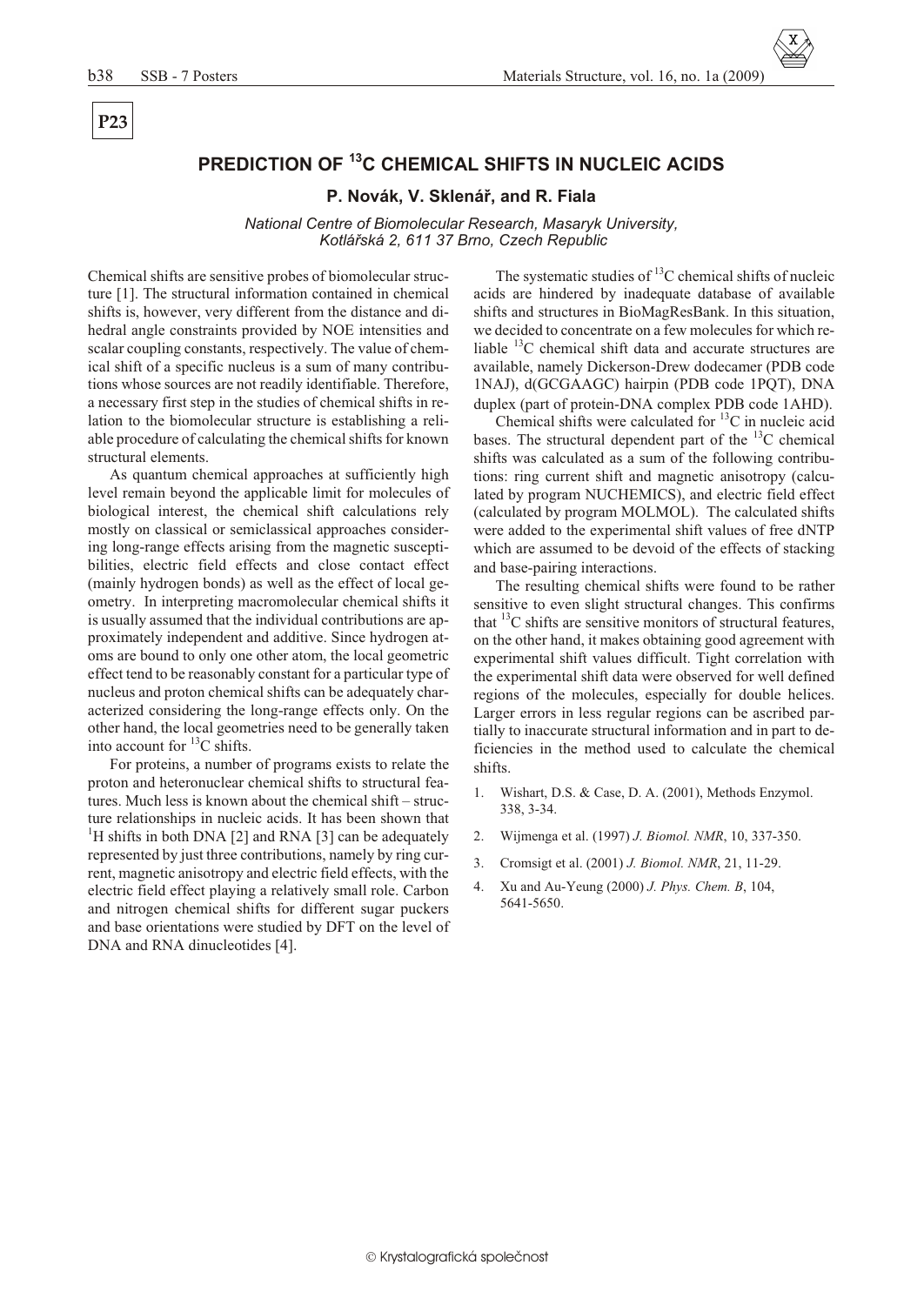# $P<sub>24</sub>$

# THE MOLECULAR DYNAMICS STUDY OF THE RNA-BINDING DOMAIN OF ADAR2 **BOUND TO dsRNA**

### J. Pasulka, J. Koča and R. Štefl

National Centre for Biomolecular Research, Faculty of Science, Masaryk, University, Kotlarska 2, Brno, 611 37, Czech Republic

Like RNA splicing, RNA editing alters the sequence of an RNA from that encoded in the DNA. Typically, a single RNA splicing reaction removes a large block of contiguous sequence, whereas each RNA editing reaction changes only one or two nucleotides. Therefore splicing is a cut-and-paste mechanism whereas editing is one of fine-tuning.

RNA editing by adenosine deamination is catalyzed by members of an enzyme family known as adenosine deaminases that act on RNA (ADARs). ADARs are RNA editing enzymes that target double-stranded regions of nuclear-encoded RNA. ADARs are also interesting in regard to the remarkable double-stranded structures of their substrates and how enzyme specificity is achieved with little regard to sequence.

ADARs from all organisms have a common domain structure that includes variable numbers of double-stranded RNA (dsRNA) binding motifs (dsRBMs) followed by a highly conserved C-terminal catalytic domain. We focused on the N-terminal non-catalytic domain ADAR2, which recognizes the dsRNA with A-C mismatches. Using MD simulations, we study the role of mismatches and their flexibility for the formation of dsRBM-RNA complexes.

P25

### HOTSPOT WIZARD: WEB SERVER FOR IDENTIFICATION OF MUTAGENESIS HOT **SPOTS IN ENZYME STRUCTURES**

# A. Pavelka<sup>\$</sup>, E. Chovancová, J. Damborský

Loschmidt Laboratories, Institute of Experimental Biology and National Centre for Biomolecular Research, Faculty of Science, Masaryk University, Kamenice 5/A4, 625 00 Brno, Czech Republic  $$E$ mail: tonda@chemi.muni.cz

HotSpot Wizard is a web server for identification of hot spots for rational engineering of substrate specificity, activity and enantioselectivity of enzymes. Rational design usually requires considerable knowledge of structure-function relationships of a target protein. Mutations targeting the residues located in the active sites or lining the access tunnels, have a better chance to produce enzyme variants with novel catalytic properties, than mutations localized in other parts of the protein structure. On the other hand, replacement of the amino acid residues that are highly conserved through evolution due to their essential role for the structural stability or functionality, may lead to the loss of enzymatic activity. Mutagenesis of variable sites, which contributes to the substrate binding, transition state stabilization or product release, represents a useful concept in protein engineering [1]. To follow this concept, the users need to have experiences with analyses of protein sequences and structures. Furthermore, these analyses are time-consuming even for experienced users.

HotSpot Wizard automates and speeds-up the analysis by integration of structural and evolutionary information obtained from selected bioinformatics databases and tools. HotSpot Wizard requires a structure of the query protein in PDB format and an e-mail address as the only obligatory inputs. In the first step, Catalytic Site Atlas [2] and UniProt [3] databases are used to determine the residues in-

dispensable for enzyme function. HotSpot Wizard then searches for potentially important residues by CASTp [4], identifying the active site pocket, and by CAVER [5, 6], calculating tunnels connecting buried cavities with the outside solvent. Finally, evolutionary conservation of individual positions in the query structure is estimated by ConSurf [7] from the multiple sequence alignment of closely related proteins. In the output, HotSpot Wizard lists residues ordered by predicted suitability for mutagenesis together with information on their conservation level, potential structural and functional importance, available mutagenesis data and existing sequence variants. Results are mapped on the enzyme structure and can be visualized directly in a web browser using Jmol [8] or downloaded to the local computer as input for PyMOL [9] or text files.

The primary application of HotSpot Wizard is in the rational design of the hot spots for site directed mutagenesis or focused directed evolution. Alternatively, HotSpot Wizard can serve as a structure annotation tool. Altogether, using HotSpot Wizard one can perform several structural and evolutionary analyses at once with minimal demands on a user, making this server potentially useful for experimentalists with no prior knowledge of structural and bioinformatics analyses.

HotSpot Wizard is freely available at http://loschmidt.chemi.muni.cz/hotspotwizard/.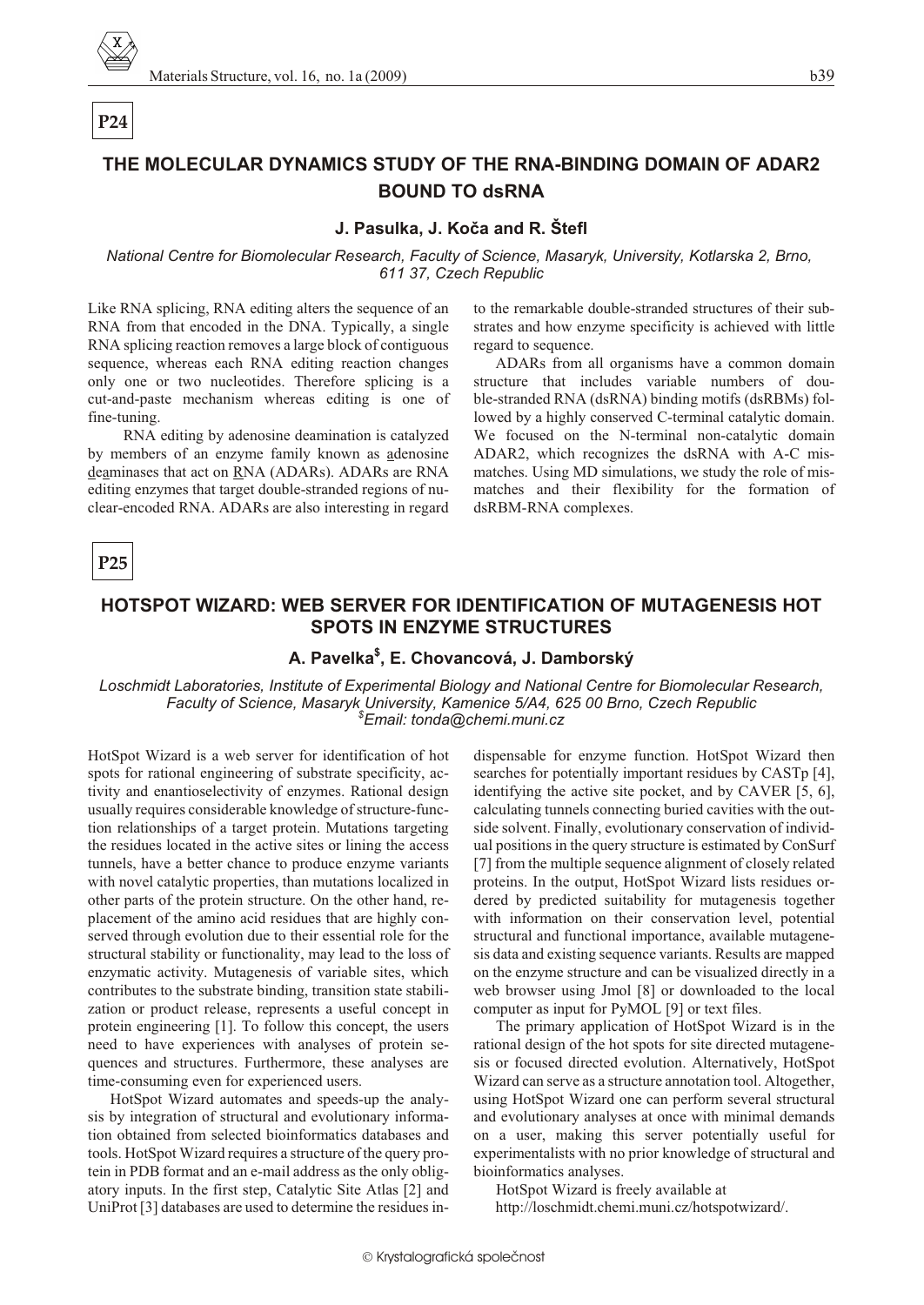b40 SSB - 7 Posters Materials Structure, vol. 16, no. 1a (2009)

- 1. R. Chaloupkova, J. Sykorova, Z. Prokop, A. Jesenska, M. Monincova, M. Pavlova, M. Tsuda, Y. Nagata, J. Damborsky, *J. Biol. Chem.*, **278**, (2003), 52622.
- 2. C.T. Porter, G.J. Bartlett, J.M. Thornton, *Nucleic Acids Res.*, **32**, (2004), D129.
- 3. R. Apweiler, A. Bairoch, C.H. Wu, W.C. Barker, B. Boeckmann, S. Ferro, E. Gasteiger, H. Huang, R. Lopez, M. Magrane, M.J. Martin, D.A. Natale, C. O'Donovan, N. Redaschi, L.L. Yeh, *Nu cleic Ac ids Res.*, **32**, (2004), D115.
- 4. T.A. Binkowski, S. Naghibzadeh, J. Liang, *Nucleic Acids Res.*, **31**, (2003), 3352.
- 5. M. Petrek, M. Otyepka, P. Banas, P. Kosinova, J. Koca, J. Damborsky, *BMC Bioinformatics*, **7**, (2006), 316.
- 6. P. Medek, P. Benes, J. Sochor, *Com puter Graphics and Im aging*, (2008), Innsbruck, Austria.
- 7. M. Landau, I. Mayrose, Y. Rosenberg, F. Glaser, E. Martz, T. Pupko, N. Ben-Tal, *Nu cleic Ac ids Res.*, **33**, (2005), W299.
- 8. A. Herraez, *Biochem Mol Biol Educ.*, **34**, (2006), 255.
- 9. W.L. DeLano, *The PyMOL User's Manual*, DeLano Scientific, Palo Alto, CA, USA, 2002.

# **P26**

### **INTERACTION OF THE N-TERMINAL MYRISTIC ACID WITH MATRIX PROTEIN FROM MASON-PFIZER MONKEY VIRUS**

### **Jan Prchal<sup>1</sup> , Michal Dolezal<sup>1</sup> , Jiri Vlach<sup>1</sup> , Jan Lipov<sup>1</sup> , Michaela Rumlova<sup>2</sup> , Eric Hunter<sup>3</sup> , Tomas Ruml<sup>1</sup> , Richard Hrabal<sup>1</sup>**

<sup>1</sup> Institute of Chemical Technology in Prague, Prague, Czech Republic; <sup>2</sup> Institute of Organic chemistry and Biochemistry, Prague, Czech Republic; *<sup>3</sup>Emory Vac cine Cen ter at Yerkes Nat. Pri mate Res.C., Atlanta, USA*

Polyprotein Gag as a precursor of structural proteins plays a key role in formation and budding of retroviral particles. The N-terminal domain of Gag, the matrix protein (MA) interacts with the cytoplasmic membrane of infected cell through the bipartite signal that involves a cluster of basic residues and myristic acid which is covalently attached to the amino-terminal glycine.

In this work we focus on the determination of molecular basis of the phenotypic changes of M-PMV double-mutants T41I/T78I and Y28F/Y67F, which are unable to bud through the cytoplasmic membrane and rather accumulate on it. In contrast, they do not affect assembly and transport of immature virus particles. We determined the three-dimensional structures of unmyristoylated species of both mutants using isotopically aided NMR spectroscopy. Comparison of their structures with the structure of the wild type MA shows that the mutation caused only marginal changes of the structural motif. In both cases it increased

the size and hydrophobicity of the protein interior. Isoleucines 41 and 78 in T41I/T78I and phenylalanines 28 and 67 are oriented to the protein core in contrast to the original amino acid residues and they influence the interaction of the matrix protein interior with the myristic acid. This finding supports a hypothesis that the phenotypic change of the mutant is caused by an enhanced interaction of the myristic acid with more hydrophobic protein core, which prevents its exposure and finally abrogates the interaction of immature viral particles with the cytoplasmic membrane. To prove the hypothesis we focus on the determination of structure of myristoylated MA proteins with the emphasis to the interaction of the myristoyl with protein core.

*This work was supported by the Czech Ministry of Education 1M6837805002, MSM 6046137305, and ME 904, Grant Agency of Czech Republic 203/07/0872 and grant* CA 27834 from the National Institutes of Health.

**P27**

# **MOLECULAR DYNAMICS SIMULATIONS OF WATER AND IONS INTERACTING WITH RUTILE SURFACES**

#### **M. Předota**

### *Institute of Physics and Biophysics, University of South Bohemia, Branisovska 31, Ceske Budejovice predota@prf.jcu.cz*

In the last 8 years we have been studying by molecular dynamics (MD) the dynamic and structural properties of aque ous solutions in contact with solid metal-oxide surfaces, rutile and cassiterite. During this period we obtained nu merous results on structure of water and adsorbed ions, which were successfully linked with experimental results using X-ray techniques  $[1-3]$ . We gathered data on the ad-

sorption of  $Rb^+$ , Na<sup>+</sup>, Sr<sup>2+</sup>, Ca<sup>2+</sup>, and  $Zn^{2+}$  on neutral, negatively, and positively charged hydroxylated or nonhydroxylated 110 rutile surfaces.

In this communication, we summarize our results and outline the range of properties, which were studied on this system, including inhomogeneous diffusivity and viscosity [4] in the inhomogeneous interfacial region. We also de-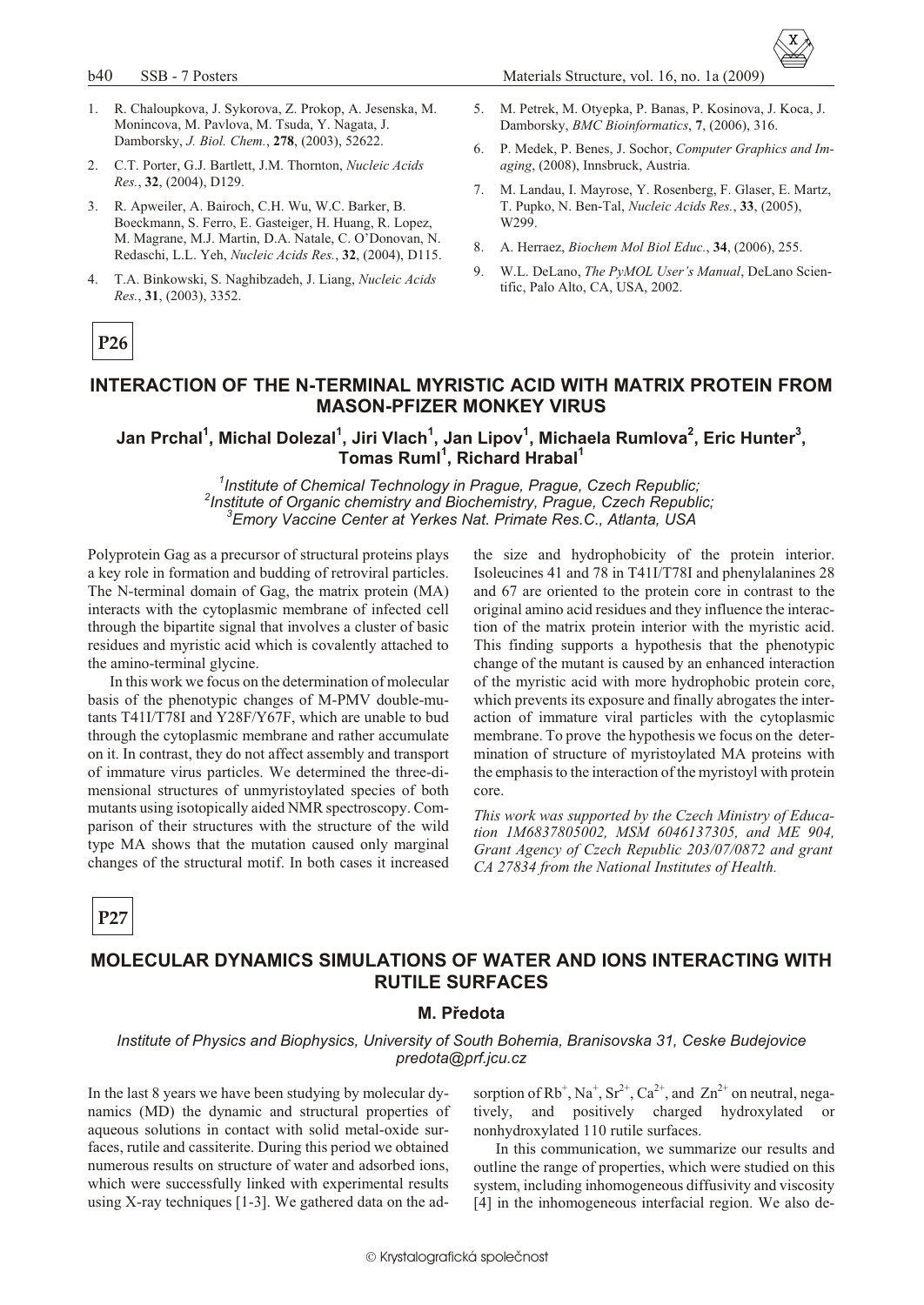



Figure 1. Hydrogen bonding at the neutral hydroxylated surface (left) and neutral nonhydroxylated rutile (110) surface (right) as extracted from a large periodic surface MD structures. Intramolecular O-H bonds in water (white) and surface hydroxyls (yellow), surface oxygen-water H-bonds (violet), surface hydrogen-water H-bonds (green). For the nonhydroxylated surface, water-water H-bonds are in red. Bond lengths are in L.

scribe the ab initio derived method to simulate charged surfaces at surface charge densities linked to solution pH values via surface titration experiments. Discussions with computational biophysicists about transferability of this study to e.g. interfaces with lipid membranes etc. and modeling of interactions of biomolecules with mineral surface are very welcome.

- 1. M. Predota, A. V. Bandura, P. T. Cummings, J. D. Kubicki, D. J. Wesolowski, A. A. Chialvo, and M. L. Machesky, J. Phys. Chem. B. 108, (2004).12049.
- M. Predota, Z. Zhang, P. Fenter, D. J. Wesolowski, and P.  $\mathcal{D}$ T. Cummings, J. Phys. Chem. B, 108, (2004), 12061.
- 3. Z. Zhang, P. Fenter, L. Cheng, N. C. Sturchio, M. J. Bedzyk, M. Predota, et al., Langmuir, 20, (2004), 4954.
- 4. M. Predota, P. T. Cummings, and D. J. Wesolowski, J. Phys. Chem. C, 111, (2007), 3071.

# P<sub>28</sub>

# 14-3-3 PROTEIN INTERACTS WITH AND AFFECTS THE STRUCTURE OF RGS **DOMAIN OF REGULATOR OF G PROTEIN SIGNALING 3 (RGS3)**

# L. Rezabkova<sup>1,2</sup>, E. Boura<sup>1,2</sup>, P. Herman<sup>3</sup>, J. Vecer<sup>3</sup>, L. Bourova<sup>2</sup>, P. Svoboda<sup>2</sup>, M. Sulc<sup>4</sup>,<br>T. Obsil<sup>1,2</sup>

 $^4$ Faculty of Science, Charles University, 12843 Prague, Czech Republic <sup>2</sup>Institute of Physiology, Academy of Sciences of the Czech Republic, 14220 Prague 4, Czech Republic <sup>3</sup>Faculty of Mathematics and Physics, Institute of Physics, Charles University; 12116 Praque, **Czech Republic** 

<sup>4</sup>Institute of Microbiology, Academy of Sciences of the Czech Republic; 14220 Prague, Czech Republic Lenka.Rezabkova@seznam.cz

Regulator of G protein signaling (RGS) proteins share a highly conserved 125-amino-acid large domain that was first identified by its ability to negatively regulate GPCR signaling [1]. Some RGS proteins consist of little more that the RGS domain while others posses long N-terminal or C-terminal extensions (e.g. RGS3) that usually contain additional protein-protein interaction motifs and domains [2]. RGS proteins function as GTPase-activating proteins (GAP) for the G subunit of heterotrimeric G proteins. They bind specifically to the GTP-bound forms of G and significantly stimulate GTP hydrolysis by stabilizing the transition state.

The activity of RGS proteins is tightly regulated through various mechanisms including phosphorylation and interactions with other proteins. Several RGS proteins, e.g. RGS3, RGS4 and RGS7, have been found to interact with 14-3-3 proteins. 14-3-3 proteins are a family of acidic regulatory proteins that function as molecular scaffolds by modulating the structure of their binding partners. Results published by several groups suggested that the 14-3-3 protein binding to selected RGS proteins decreases their inhibitory effect on G protein signaling presumably by blocking the interaction between RGS and G subunit [3,4].

To elucidate the mechanism of 14-3-3 protein-dependent regulation of RGS function, we performed biophysical characterization of interactions between RGS3 and 14-3-3 protein. The main goal of our work was to investigate whether the 14-3-3 protein binding affects the conformation of the RGS domain of RGS3 protein. Site-directed mutagenesis was used to generate two single-tryptophan mutants of human RGS3 with the Trp residue located either at the N-terminus close to the phosphorylation site Ser264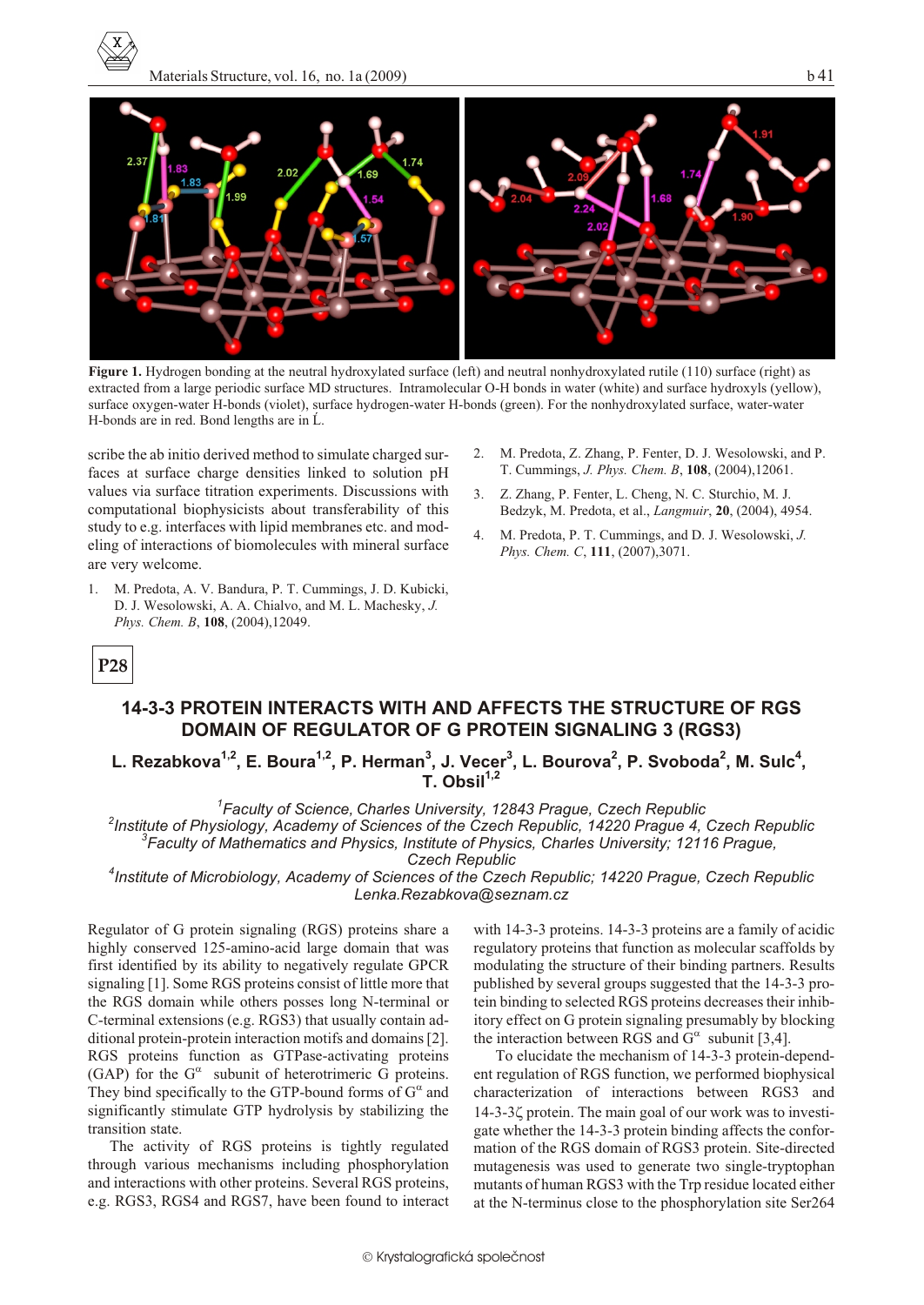Materials Structure, vol. 16, no. 1a (2009)

- (Trp295) or within the RGS domain at the C-terminus of RGS3 molecule (Trp424). Time-resolved tryptophan fluorescence measurements revealed that phosphorylation of Ser264 itself induces significant structural changes in the region surrounding nearby located Trp295 but not Trp424 located within the remote RGS domain. The interaction between the 14-3-3 protein and phosphorylated RGS3 induces significant structural changes in the vicinity of both tested tryptophan residues. Moreover, experiments with isolated RGS domain suggest that this domain can, to some extent. interact with  $14 - 3 - 3$ protein  $in$ a phosphorylation-independent manner. We also solved a crystal structure of RGS domain of RGS3 at 2.3 Å resolution. This structure suggests that 14-3-3-induced conformational change affects the region within the G -interacting portion of the RGS domain. This can explain the inhibitory effect of 14-3-3 on GAP activity of RGS3.
- M. Abramow-Newerly, A.A. Roy, C. Nunn, P. Chidiac,  $1.$ Cell. Signal., 18, (2006), 579.
- 2. M. Ishii, Y. Kurachi, Life Sci., 74, (2003), 163.
- T. Benzing, M.B. Yaffe, T. Arnould, L. Sellin, B.  $3<sub>1</sub>$ Schermer, B. Schilling, R. Schreiber, K. Kunzelmann, G.G. Leparc, E. Kim, G. Walz, J. Biol. Chem., 275, (2000), 28167.
- J. Niu, A. Scheschonka, K.M. Druey, A. Davis, E. Reed, V.  $4.$ Kolenko, R. Bodnar, T. Voyno-Yasenetskaya, X. Du, J. Kehrl, N.O. Dulin, Biochem. J., 365, (2002), 677.

This work was funded by Grant IAA501110801 of the Grant Agency of the Academy of Sciences of the Czech Republic, by Research Project MSM0021620857 and Centre of Neurosciences LC554 of the Ministry of Education, Youth, and Sports of the Czech Republic, and by Research Project AV0Z50110509 of the Academy of Sciences of the Czech Republic.

P<sub>29</sub>

### **CRYSTALLIZATION OF PHOTOSYSTEM II CORE COMPLEX OF PISUM SATIVUM**

### K. Shamayeva<sup>a,</sup> T. Prudnikova<sup>a</sup>, J. A. Gavira<sup>c</sup>, E. Pineda Molina<sup>c</sup>, P. Rezacova<sup>d</sup>, I. Hunalova<sup>e</sup>, F. Vacha<sup>a,e</sup>, M. Kuty<sup>a,b</sup>, J. M. Garcia-Ruiz<sup>c</sup> and I. Kuta Smatanova<sup>a,b,</sup>

<sup>a</sup>Institute of Physical Biology University of South Bohemia Ceske Budejovice, Zamek 136, 373 33 Nove Hrady, Czech Republic

<sup>b</sup>Institute of Systems Biology and Ecology, Academy of Science of Czech Republic,

Zamek 136, 373 33 Nove Hrady, Czech Republic

"Laboratorio de Estudios Cristalografico, Edf. Lopez Neira, P.T. Ciencias de la Salud, Avenida del Conocimiento, s/n, 18100 Armilla, Granada, Spain

dInstitute of Molecular Genetics Academy of Science of Czech Republic, Flemingovo n. 2, 16637 Prague, **Czech Republic** 

<sup>e</sup>Biology Centre, Institute of Plant Molecular Biology, Academy of Science of Czech Republic, Branisovska 31, 370 05 Ceske Budejovice, Czech Republic

#### **Introduction:**

Membrane proteins often play important roles in fundamental processes of life. Various methods such as electron microscopy, biochemical and biophysical spectroscopy methods, or electron diffraction have been used to study membrane proteins, yet to determine their structure, in most of the cases, remains problematic [1].

Photosystem II (PSII) is a multisubunit membrane protein complex performing light-induced electron transfer and water-splitting reactions, leading to the formation of molecular oxygen [2].

The goal of our work is to find suitable crystallization conditions, grow protein crystals and solve a protein structure using X-ray diffraction technique.

#### **Material and Methods:**

OEC PSII was isolated from green pea (Pisum sativum) and purified according to Ghanotakis et al. [3]. The purification procedure was later improved similarly to Kern et al. [4]. The SDS-PAGE electrophoresis in a buffer system of Laemmli [5] using 12% acrylamide solution gel was used for analysis of isolated complexes. The protein solution was concentrated to 2–3 mg/ml of chlorophyll a  $(\sim 1.7-2.7$ 

mM Chla) and supplemented with 1 mM MnCl<sub>2</sub> prior to crystallization trails.

#### **Results:**

Protein has been crystallized using A) vapor diffusion methods as well as B) counter-diffusion [8]. Initial crystallization screening has been performed in sitting drops [6-7] for method A) and in single capillaries [9] for B). Various commercial screens (MembFac<sup>™</sup> and "Crystal Screen<sup>™</sup> of Hampton Research (Aliso Viejo, CA, USA) and JBScreen Crystal Screening Kits of JenaBioscience (Jena, Germany)) were tested in individual crystallization trials. Crystallization experiments are in the progress.

This work is supported by the Ministry of Education of the Czech Republic (MSM6007665808 and LC06010) and by the Academy of Sciences of the Czech Republic (AVOZ60870520).

1. Ivana Kuta Smatanova, Jose A. Gavira, Pavlína Řezáčová, František Vácha, Juan M. García-Ruiz (2007), New techniques for membrane protein crystallization tested on photosystem II core complex of Pisum sativum, Photosynthetic Research 255-259.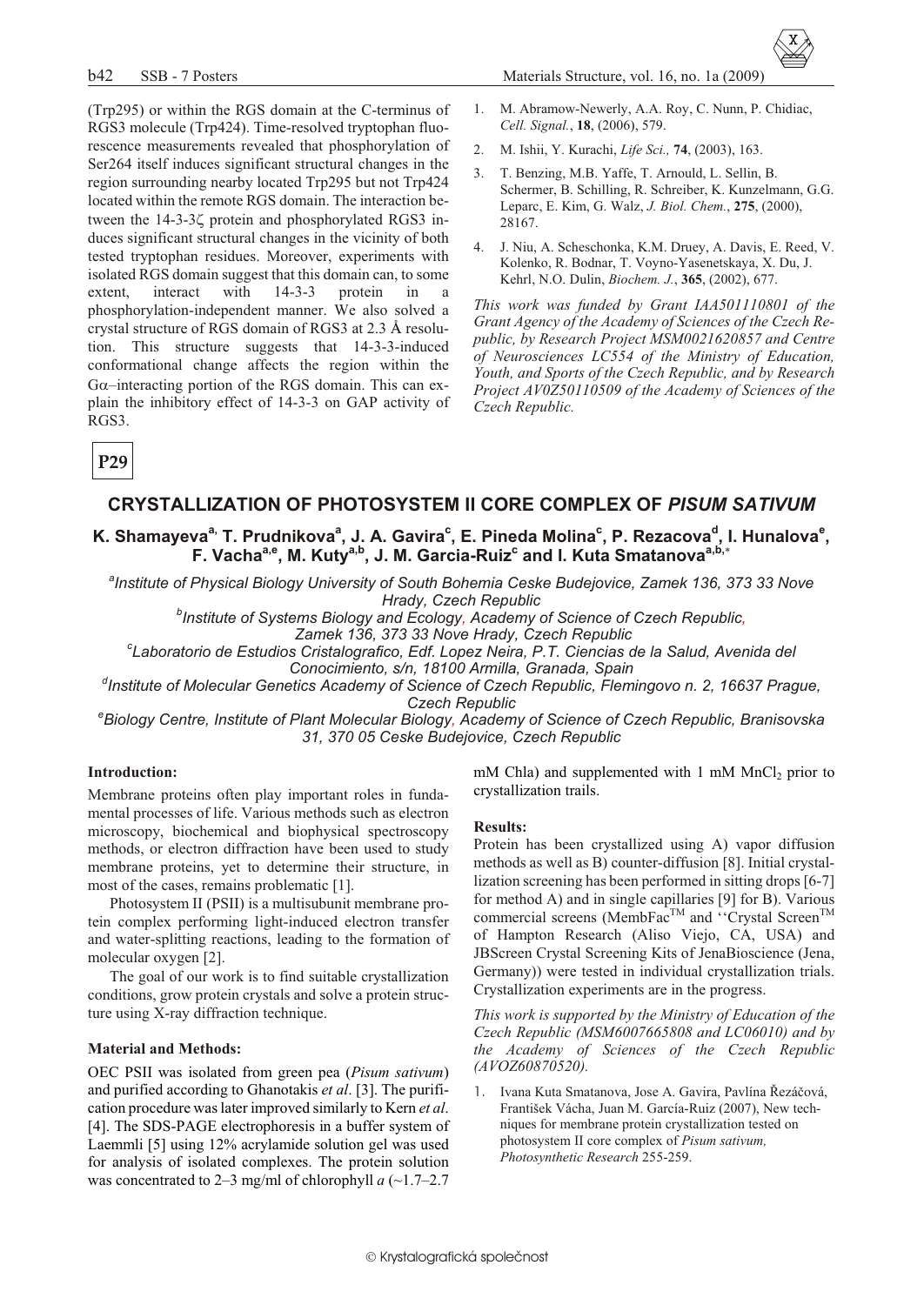- 2. Kamiya N, Shen JR (2003) Crystal structure of oxygen-evolving photosystem II from Thermosynechococcus vulcanus at  $3.7 \text{ Å}$  resolution. PNAS  $100:98-103$
- 3. Ghanotakis DF, Demetriou DM, Yocum CF (1987) Isolation and characterization of an oxygen-evolving photosystem-II reaction center core preparation and a 28 kDa chl-alpha-binding protein. Biochim Biophys Acta 891:15–21
- 4. Kern J, Loll B, Lueneberg C, DiFiore D, Biesiadka J, Irrgang K-D, Zouni A (2005) Purification, characterisation and crystallization of photosystem II from Thermosynechococcus elongates cultivated in a new type of photobioreactor. BBA 1706:147–157
- Laemmli UK (1970) Cleavage of structural proteins during the assembly of the head of bacteriophage T4. Nature 227:680–685
- 6. Bergfors TM (ed) (1999) Protein Crystallization: techniques, strategies, and tips. International University Line, La Jolla
- 7. Ducruix A, Giege R (eds) (1999) Crystallization of nucleic acids and proteins. Oxford University Press, Oxford
- 8. Garcia-Ruiz JM (2003) Counter-diffusion methods for macromolecular crystallization. Methods in Enzymology, vol 368. Academic Press, pp 130-154.
- 9. Lopez-Jaramillo FJ, Garcia-Ruiz JM, Gavira JA, Otalora F (2001) Crystallization and cryocrystallography inside X-ray capillaries. J Appl Cryst 34:365-370.

### **CONFORMATIONAL FREE ENERGY MODELLING USING METADYNAMICS**

#### **V. Spiwok, B. Králová**

#### *Department of Biochemistry and Microbiology, Institute of Chemical Technology Prague spiwokv@vscht.cz*

Molecular dynamics simulation is very important tool of structural biology. Unfortunately, many interesting processes, such as conformational transitions, protein and nucleic acid folding, chemical reactions and others are too slow to be efficiently modelled using conventional simulation techniques. It is also of great interest to predict macroscopic parameters of the system (namely a free energy surface) from microscopic simulations.

Metadynamics methods [1] add an artificial history-dependent bias potential to the studied system to energetically dis fa vour its previously visited states. This helps to efficiently explore all possible states of the studied system. Moreover, the bias potential accumulated over the metadynamics run, approximates the free energy surface of the studied system.

Here we present an application of metadynamics in modelling of conformational equilibria of different system.

Metadynamics was applied in interpretation of gas-phase spectra of a tripeptide Gly-Phe-Ala [2]. In the field of glycochemistry it was applied in modelling of ring puckering and in modelling of primary hydroxyl group conformations. Conformational equilibria of ubiquitin was studied to compare efficiency of metadynamics with the efficiency of conventional simulations and with the experiment.

- 1. A. Laio, M. Parrinello, *Proc. Natl. Acad. Sci. USA*, **99** (2002) 12562.
- 2. H. Valdes, V. Spiwok, J. Øezáè, D. Øeha, A.G. Abo-Riziq, M.S. de Vries, P. Hobza, *Chem. Eur. J.*, **14** (2008) 4886.

*The project was supported by the Ministry of Education, Youth and Sports (MSM 6046137305).*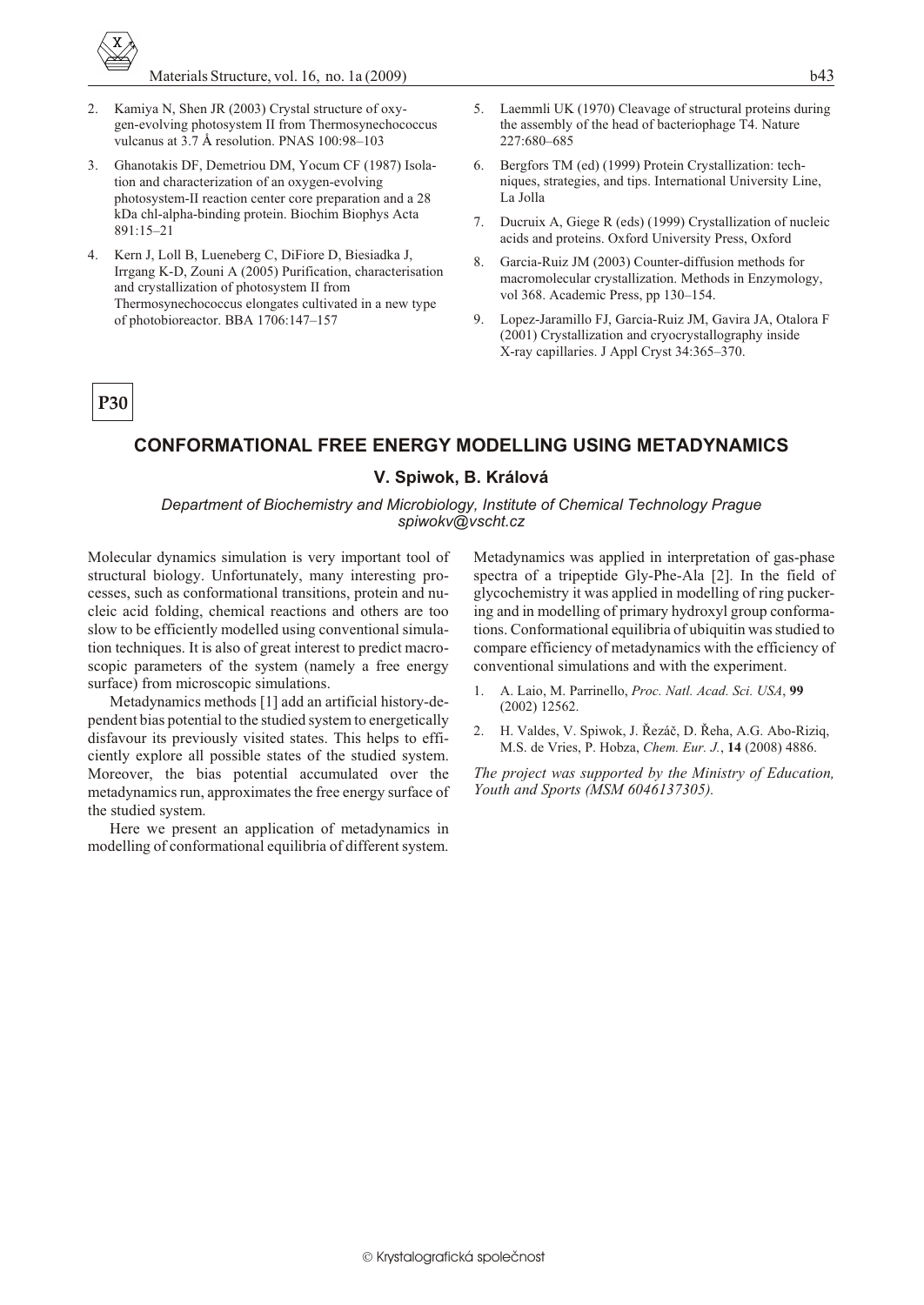## **CRYSTALLIZATION AND PRELIMINARY STRUCTURE ANALYSIS OF SEVERAL** DHAA MUTANTS FROM RHODOCOCCUS RHODOCHROUS

A. Stsiapanava<sup>1</sup>, J. Dohnalek<sup>3</sup>, M. Kuty<sup>1,2</sup>, Jose A. Gavira<sup>4</sup>, Tana Koudelakova<sup>5</sup>, Jiri Damborsky<sup>5</sup> and I. Kuta Smatanova<sup>1,2</sup>

Institute of Physical Biology University of South Bohemia Ceske Budejovice, Zamek 136, 373 33 Nove Hrady, Czech Republic

<sup>2</sup>Institute of Systems Biology and Ecology Academy of Science of the Czech Republic, Zamek 136, 373 33 Nove Hrady, Czech Republic

<sup>3</sup>Institute of Macromolecular Chemistry AS CR, Heyrovskeho nam.2, 162 00, Prague 6, Czech Republic <sup>4</sup>Laboratorio de Estudios Cristalográficos, IACT (CSIC-U, Granada), P.T. Ciencias de la Salud. Granada-18100, Spain

5Loschmidt Laboratories, Faculty of Science, Masaryk University, Kamenice 5/A4, 62500 Brno, **Czech Republic** 

stepanova@greentech.cz

#### **Introduction:**

Haloalkane dehalogenases (EC 3.8.1.5) are members of the

-hydrolase fold family and catalyze hydrolytic conversion of a broad spectrum of hydrocarbons to corresponding alcohols [1]. These enzymes are potentially important biocatalysts for industrial and bioremediation applications. Besides a wide range of haloalkanes, DhaA can slowly convert serious industrial pollutant 1,2,3-trichloropropane (TCP) [2]. Three mutants marked as DhaA04, DhaA14 and DhaA15 were designed and constructed to study the relevance of the tunnels connecting the buried active site with the surrounding solvent for the enzymatic activity.

#### **Results and discussion:**

The three mutants of DhaA were crystallized using the sitting-drop vapor-diffusion technique [3]. Crystal growth conditions were optimized [4] and crystals were used for synchrotron diffraction measurements at the beamline X11 of the DORIS storage ring at the EMBL Hamburg Outstation. X-ray intensities data for DhaA04, DhaA14 and DhaA15 mutants were collected to a resolutions limit of 1.23 Å, 0.95 Å and 1.15 Å, respectively. Crystals of DhaA04 belong to the orthorhombic space group  $P2_12_12_1$ while crystals of DhaA14 and DhaA15 mutants belong to the triclinic space group  $P1$ . The known structure of the haloalkane dehalogenase from Rhodococcus species (PDB code 1bn6) [5] was used as a template for the molecular replacement. Analyses of crystal structures of mutants allow

determine of electron densities observed for the ligands. In the case of DhaA04 the ligand is benzoic acid. DhaA15 protein contains isopropanol in the active site cavity. The refinement for DhaA14 mutant model and the initial interpretation of the structural implication in protein activities is currently in progress.

- D. B. Janssen, Curr. Opin. Chem.l Biol., 8, (2004),  $1<sup>1</sup>$  $150 - 159$ .
- 2. J. F. Schindler, P. A. Naranjo, D. A. Honaberger, C.-H. Chang, J. R. Brainard, L. A. Vanderberg, & C. J. Unkefer, Biochemistry, 38, (1999), 5772-5778.
- A. Ducruix & R. Giegé, Crystallization of Nucleic Acids  $\mathfrak{Z}$ . and Proteins: A Practical Approach, 2nd ed. Oxford: Oxford University Press, (1999).
- $4.$ A. Stsiapanava, T. Koudelakova, M. Lapkouski, M. Pavlova, J. Damborsky & I. Kuta Smatanova, Acta Cryst. F64,  $(2008), 137-140.$
- 5. J. Newman, T. S. Peat, R. Richard, L. Kan, P. E. Swanson, J. A. Affholter, I. H. Holmes, J. F. Schindler, C. J. Unkefer & T. C. Terwilliger, Biochemistry, 38, (1999), 16105-16114.

This work is supported by the Ministry of Education of the Czech Republic (MSM6007665808, LC06010) and the Academy of Sciences of the Czech Republic  $(AV0Z60870520).$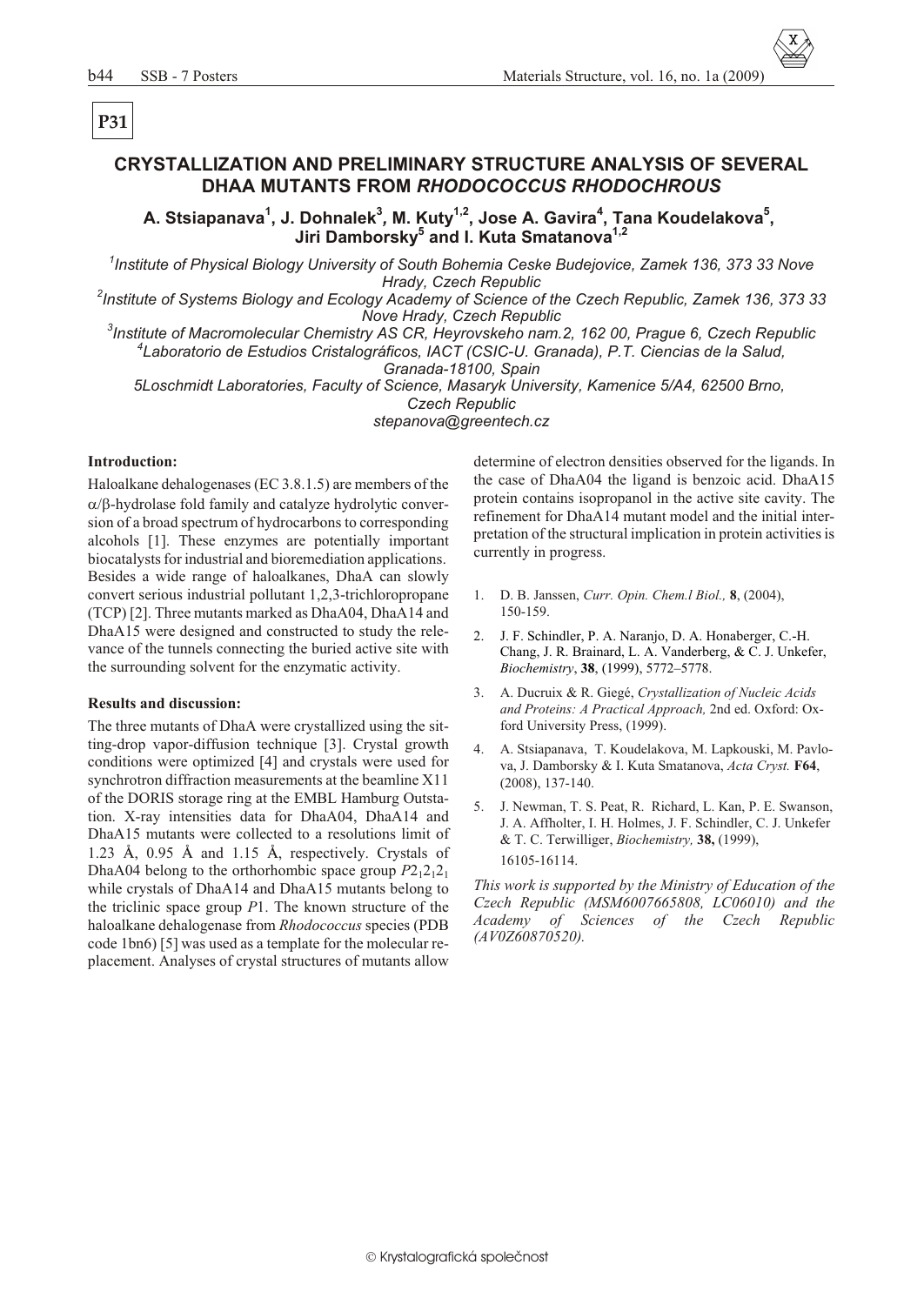# **CRYSTALLIZATION STUDY OF RHODOCOCCUS RHODOCHROUS MUTANT PROTEIN DHAA31**

Maryna Sviatlova<sup>1</sup>, Monika Strakova<sup>3</sup>, Radka Chaloupkova<sup>3</sup> Jiri Damborsky<sup>3</sup> and Ivana Kuta Smatanova<sup>1,2</sup>

Institute of Physical Biology University of South Bohemia Ceske Budejovice, Zamek 136, 373 33 Nove<sup>1</sup> Hrady, Czech Republic

<sup>2</sup>Institute of Systems Biology and Ecology Academy of Science of the Czech Republic, Zamek 136, 373 33 Nove Hrady, Czech Republic

<sup>3</sup>Loschmidt Laboratories, Faculty of Science, Masaryk University, Kamenice 5/A4, 62500 Brno, **Czech Republic** 

DhaA31 is haloalkane dehalogenase isolated from bacterium Rhodococcus rhodochrous NCIMB 13064 [1]. Haloalkane dehalogenases are enzymes that catalyze the cleavage of the carbon-halogen bond by a hydrolytic mechanism [2]. These proteins are key enzymes for the degradation of many halogenated aliphatic pollutants [3]. So haloalkane dehalogenases are potentially important biocatalysts with both industrial and bioremediation applications that could be used for industrial biocatalysis and as active compounds of biosensors, respectively [4].

The goal in our project is produce good crystals of DhaA31 for diffraction experiments. Structure study of DhaA31 allows us to determine importance of protein mutations on enzyme functions.

Standard vapor diffusion technique (sitting drop) has been used for searching and optimization of crystallization conditions [5]. In crystallization experiments have been used Hampton Research Linbro and Cryschem plates (Hampton Research, CA, USA), Emerald BioStructures CombiClover Crystallization Plate (EBS plate, Emerald BioStructures, WA, USA). Microcrystals have been obtained by sparse matrix screening using commercial crystallization kits as Crystal Screen of Hampton Research, Emerald BioSystem and Jena BioScience. Crystallization experiments are in the progress.

1. Kulakova, A. N., Larkin, M. J. & Kulakov, L. A. (1997). Microbiology 143, 109-115.

- Jesenska, A., Pavlova, M., Strouhal, M., Chaloupkova, R.,  $\mathcal{D}$ Tesinska, I., Monincova, M., Prokop, Z., Bartos, M., Pavlik, I., Rychlik, I., Mobius, P., Nagata, Y., Damborsky, J. (2005). Cloning, Biochemical Properties, and Distribution of Mycobacterial Haloalkane Dehalogenases. Appl. Environ. Microbiol. 71: 6736-6745.
- $\mathcal{E}$ Sato, Y., Monincova, M., Chaloupkova, R., Prokop, Z., Ohtsubo, Y., Minamisawa, K., Tsuda, M., Damborsky, J., Nagata, Y. (2005). Two Rhizobial Strains, Mesorhizobium loti MAFF303099 and Bradyrhizobium japonicum USDA110, Encode Haloalkane Dehalogenases with Novel Structures and Substrate Specificities. Appl. Environ. Microbiol. 71: 4372-4379.
- 4. Stsiapanava A., Koudelakova T., Lapkouski M., Pavlova M., Damborsky J. and Kuta Smatanova I. Crystals of DhaA mutants from Rhodococcus rhodochrous NCIMB 13064 diffracted to ultrahigh resolution: crystallization and preliminary diffraction analysis Acta Cryst. (2008). F64, 137-140.
- ucruix, A. & Giegé, R. (1999). Crystallization of Nucleic 5. Acids and Proteins: A Practical Approach, 2nd Ed. Oxford: Oxford University Press.

This work is supported by the Ministry of Education of the Czech Republic (MSM6007665808 and LC06010) and by the Academy of Sciences of the Czech Republic  $(AVOZ60870520).$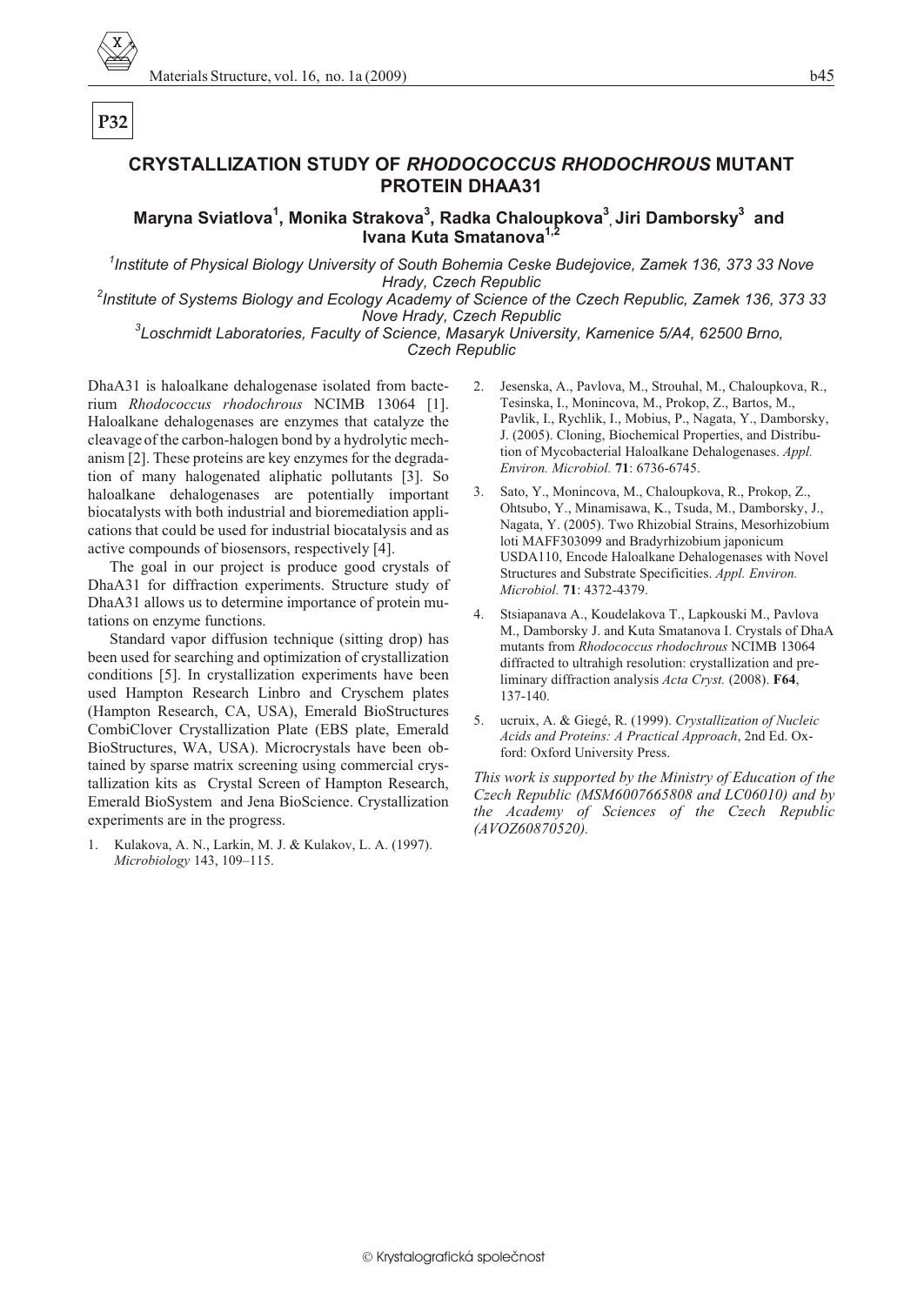# P<sub>33</sub>

# **CRYSTALLIZATION STUDY OF THE IRON-REGULATED OUTER MEMBRANE** LIPOPROTEIN (FRPD) FROM NEISSERIA MENINGITIDIS

### Ekaterina Sviridova<sup>1</sup>, Ladislav Bumba<sup>3</sup>, Peter Sebo<sup>3,4</sup>, Ivana Kuta Smatanova<sup>1,2</sup>

<sup>1</sup>Institute of Physical Biology USB CB, Zamek 136, 373 33 Nove Hrady, Czech Republic <sup>2</sup>Institute of Systems Biology and Ecology AS CR, Zamek 136, 373 33 Nove Hrady, Czech Republic <sup>3</sup>Institute of Microbiology AS CR, Videnska 1083, 142 20 Prague, Czech Republic <sup>4</sup>Institute of Biotechnology AS CR, Videnska 1083, 142 20 Prague, Czech Republic

#### **Introduction:**

Neisseria meningitidis is a Gram-negative bacterium colonizing the nasopharynx of about 10% of healthy humans. Occasionally the meningococci can traverse the mucosal epithelia to reach the bloodstream, eventually cross the blood-brain barrier, and cause rapidly progressing septicemia and/or meningitis. The molecular basis of meningococcal virulence remains difficult to analyze, because human colonization and invasive disease are not adequately reproduced in current animal models. Several traits potentially required for virulence of meningococci have, however, been identified, including production of a capsule conferring resistance to serum, secretion of an IgA protease, the high antigenic variability of pili and non-fimbrial adhesins, and the presence of several iron acquisition systems.

Under conditions of limited iron availability, N. *meningitidis* produces **F**e-regulated proteins, FrpD and FrpC, which both are encoded consecutively in an iron-regulated frpDC operon controlled by a ferric uptake regulator (Fur). FrpC belongs to a family of type I-secreted RTX (Repeat in toxins) proteins and it may be involved in the pathogenesis of meningococcal infection due to the presence of high titers of anti-FrpC antibodies in convalescent-phase sera of a number of patients after invasive meningococcal disease. FrpD is synthesized with a type II signal peptide for export across the cytoplasmic membrane. It is posttranslationaly modified by a lipid molecule and is targeted to the outer bacterial membrane. FrpD is highly conserved in meningococcal strains and its primary amino acid sequence does not exhibit any similarity to any known protein sequences of other organisms. Furthermore, FrpD binds the N-terminal portion of FrpC (first 300 residues) with very high affinity (apparent  $K_d = 0.2$  nM) and probably serves as an accessory lipoprotein involved in anchoring of the secreted RTX protein to the outer bacterial membrane.

#### **Results and discussion:**

The aim of this project is to produce crystals of FrpD protein for X-ray diffraction experiments and to solve the structural features of FrpD protein. The recombinant, truncated version of the FrpD protein lacking the first 21 amino acid residues ( $FrpD_{250}$ ) with the C-terminal polyhistidine tag, was expressed in E. coli BL21 DE3, and purified using a combination of metal affinity and anion-exchange column chromatography. The crystals were obtained using a sitting drop vapour diffusion method. Diffraction data were collected at the beamline MX BL14.1 of synchrotron BESSY (Berlin, Germany) at 100 K to the resolution of 2.27 Å. Crystals of FrpD belong to the hexagonal space group P 6 2, with unit-cell parameters  $a = b = 115.33$  Å,  $c =$ 38.79 Å and  $= 90^{\circ}$  and  $= 120^{\circ}$ . To determine the structure of the FrpD protein, phase problem has to be solved using single/multiple anomalous diffraction (SAD/MAD) experiment hence the preparation of selenomethionine labeling and/or heavy atom derivatives are currently in progress.

- M. Guibourdenche, E. A. Hoiby, J. Y. Riou, F. Varaine, C.  $1.$ Joguet and D. A Caugant, Epidemiology and Infection, 116, (1996), 115-120.
- Y. L.Tzeng, D. S. Stephens, Microbes and Infection, 2, 2.  $(2000), 687 - 700.$
- K. Prochazkova, R. Osicka, I. Linhartova, P. Halada, M. Sulc, and P. Sebo, The Journal of Biological Chemistry, 280, (2005), 3251-3258.

This project was supported by grants MSM6007665808 and LC06010 (Ministry of Education of the Czech Republic), AVOZ60870520 (Academy of Sciences of the Czech Republic) and GACR 310/06/0720.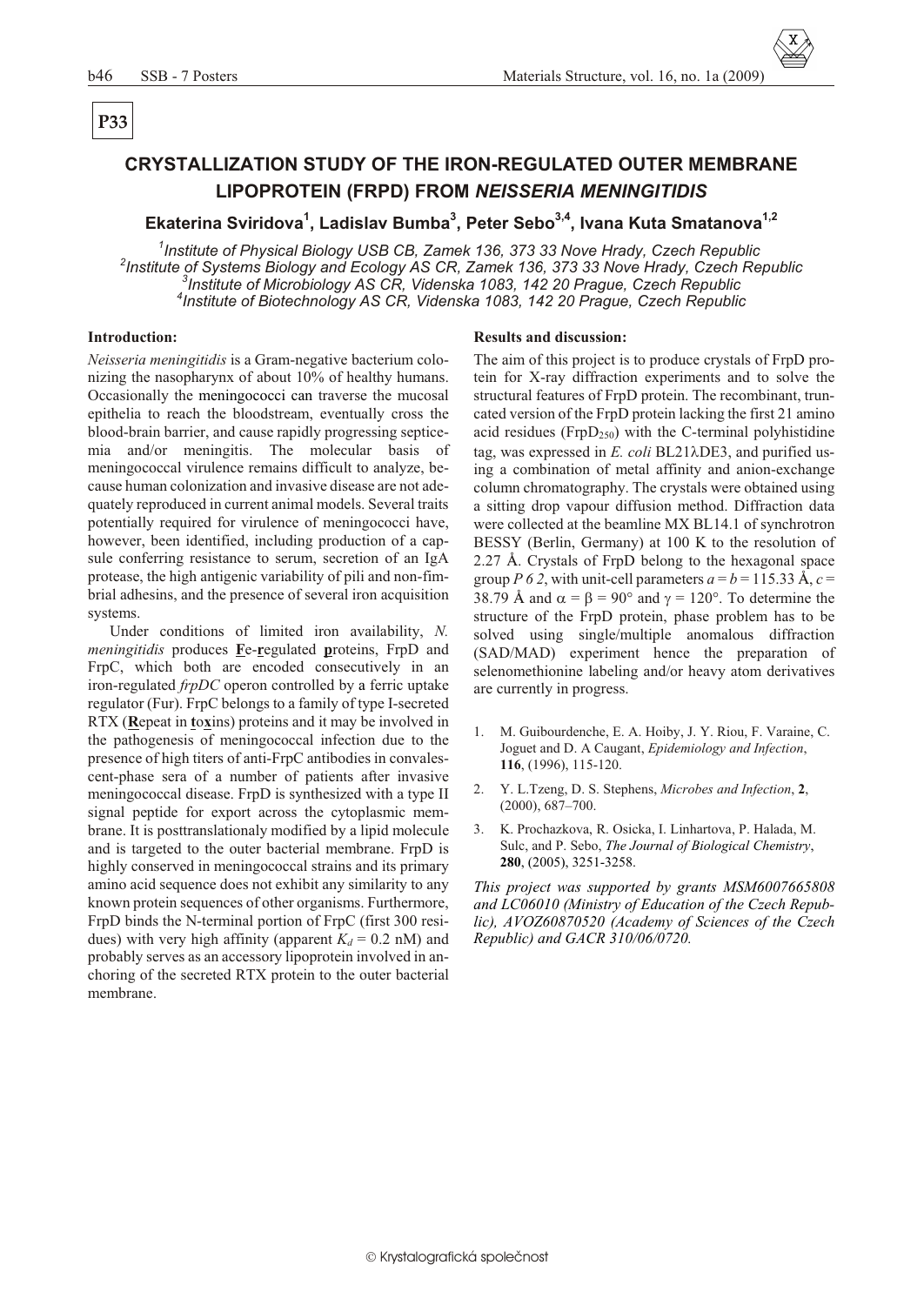# **STRUCTURAL INTERPRETATION OF J-COUPLING CONSTANTS CALCULATED IN GUANOSINE AND DEOXY-GUANOSINE: INFLUENCE OF SUGAR-PHOSPHATE-LIKE BACKBONE CONFORMATION, SUGAR PUCKER AND SOLVENT ENVIRONMENT**

**Zuzana Vokáèová1,2, F. Matthias Bickelhaupt<sup>3</sup> , Jiøí Šponer<sup>4</sup> and Vladimír Sychrovský<sup>1</sup>**

<sup>1</sup> Institute of Organic Chemistry and Biochemistry, v.v.i., Academy of Sciences of the Czech Republic, *Flemingovo sq. 2, 166 10 Prague, Czech Republic,* 

<sup>2</sup> Faculty of Mathematics and Physics, Charles University in Prague, Ke Karlovu 3, 121 16 Praha 2, **Czech Republic,** 

<sup>3</sup>Theoretical Chemistry and Amsterdam Center for Multiscale Modeling, Scheikundig Laboratorium der Vrije *Universiteit, De Boelelaan 1083, NL-1081 HV Amsterdam, The Netherlands,* <sup>4</sup> Institute of Biophysics, Academy of Sciences of the Czech Republic, Kralovopolska 135, 612 65 Brno,

*Czech Republic*

The relationship between the the glycosidic torsion angle , the three-bond couplings  $3J(C8-H1')$  and  $3J(C4-H1')$ , and the four one-bond couplings  ${}^{1}$ J(C8-H8),  ${}^{1}$ J(C1'-H1'),  $1J(C2'$ -H2') and  $1J(C2'$ -H2'2) in deoxyguanosine and the three one-bond couplings  $\frac{1}{J(C8-H8)}$ ,  $\frac{1}{J(C1'-H1')}$  and  $1J(C2' - H2')$  for guanosine has been analyzed using density functional theory - B3LYP /6-31G\*\*. The influence of the backbone conformation, sugar composition and the sugar pucker, and molecular environment including water solvation has been also considered.

*This work was sup ported by the Grant Agency of the Czech Acad emy of (grants no. IAA400550701), by the Grant* Agency of Charles University (grant GAUK nr. 58708), by *the Netherlands Organization for Scientific Research (NWO-CW), and by the Na tional Research School Com bi nation - Catalysis (NRSC-C).* 



**Figure 1:** Numbering of atoms and definition of torsion angles in deoxy-Guanosine.

# **P35**

# **IMPLEMENTATION OF PARALLEL ANALYZES OF MOLECULAR DYNAMICS SIMULATION TRAJECTORIES**

### **J. Štìpán, P. Kulhánek, N. K. Mishra, and J. Koèa**

*Na tional Cen tre for Biomolecular Re search, Fac ulty of Sci ence, Masaryk Uni ver sity, Kotláøská 2, 611 37 Brno, e-mail: xstepan3@chemi.muni.cz*

Molecular dynamics is widely used method of computational chemistry. With growing size of simulated systems and length of simulations, sequential analyzes of resulting trajectories become time demanding. Thus there is a need for tools that speed up trajectory processing and analyzes.

Recently, we have designed, implemented and tested tools for fast analyzes of long molecular simulation trajectories. Our implementation uses parallel processing of trajectories with arbitrary number of processors focused on binding free energy calculations. Moreover this approach can be easily extended to other analyzes, where ana-

lyzes of snapshots are independent on each other, e.g. radius of gyration, solute/solvent contacts, etc.

Developed tools were applied on the calculation of binding free energies using MM/PBSA method. Two biomolecular complexes were selected as a test case: a) LgtC galactosyltransferase from *Niesseria meningitidis* complexed with UDPGal and deoxylactose and b) lectin PA-IIL from *Pseudomonas aeruginosa* complexed with fucose. The 28-times acceleration on 32 processors was achieved, which shows 90 % parallel efficiency proving suitability of used approach.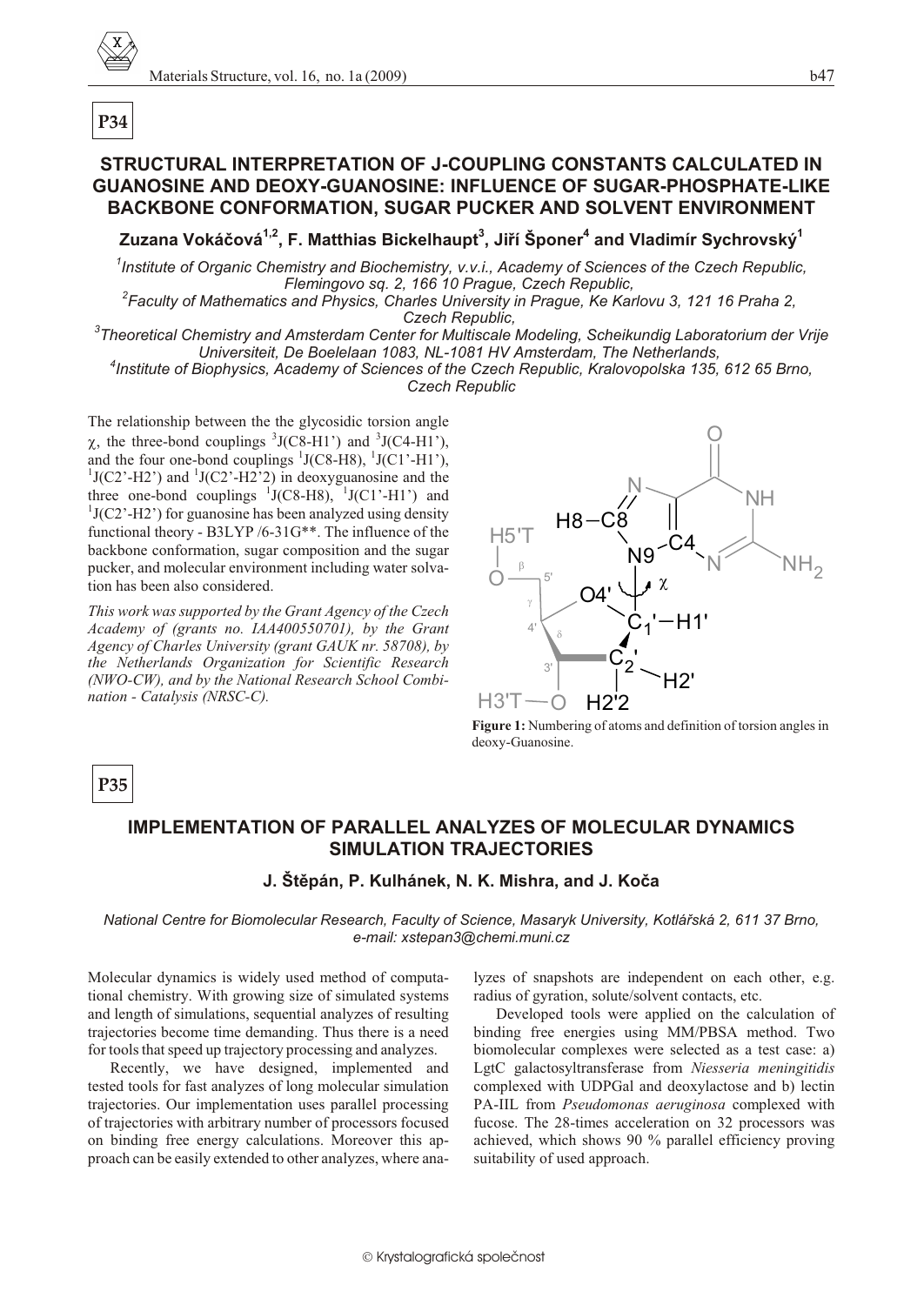# P<sub>36</sub>

# EFFETCS OF MAGNESIUM BINDING AND BERYLLOFLUORIDATION ON A **COMPONENT OF THE CYTOKININ SIGNALING PATHWAY STUDIED BY NUCLEAR MAGNETIC RESONANCE**

# Olga Třísková<sup>1</sup>, Blanka Pekárová<sup>2</sup>, Veronika Motáčková<sup>1</sup>, Lukáš Žídek<sup>1</sup>, Vladimír Sklenář<sup>1</sup>, Jaromír Marek<sup>2</sup>, Lubomír Janda<sup>2</sup>

<sup>1</sup>National Centre for Biomolecular Research and <sup>2</sup>Institute of Experimental Biology, Faculty of Science, Masaryk University, Kotlářská 2, 61137 Brno, Czech Republic

Cytokinins are important regulators of intrinsic developmental programs leading to de- and re-differentiation of plant cells. The cytokinin signal transduction seems to be mediated via multistep phospohorylation, similar to the action of bacterial two-component signalling systems. A soluble receiver domain of CKI1 receptor histidine kinase of Arabidopsis thaliana has been investigated by nuclear magnetic resonance (NMR) in this study. The domain was expressed in *Escherichia coli* and labeled with stable isotopes (C-13, N-15). Resonance frequencies have been assigned using standard strategy and conformational changes were monitored by running  $2D<sup>1</sup>H<sup>-15</sup>N$  HSQC spectra. Effect of  $Mg(2+)$  has been studied in a series of titration experiments and the most significantly affected residues were identified using secondary chemical shift mapping. Activation of the protein, which cannot be studied in real time due to a short life-time of the activated form with

phosphorylated aspartate, was investigated in an artificial system with phosphate replaced by beryllofluoride. In both cases, the observed chemical shift changes were mapped on a recently solved X-ray structure of the non-phosphorylated protein. In addition to the structural studies, molecular motions were investigated by N-15 NMR relaxation experiments. Series of relaxation spectra were obtained for free.  $Mg(2+)$ -bound, and beryllofluorinated protein and interpreted in terms of the Lipari-Szabo model-free approach. The observed changes are discussed in context of the X-ray structure of the free protein.

This work was supported by the Grants MSM0021622413, MSM0021622415, LC06034, and LC06030 of the Ministry of Education, Youth, and Physical Culture of the Czech Re*public.* 

# **P37**

# **LIGUID CHROMATOGRAPHY - MASS SPECTROMETERY EVALUATION BASED ON PROBALISTIC THEORY**

### Jan Urban<sup>1</sup>, Jan Vaněk<sup>1,2</sup>, Jiří Soukup<sup>1</sup> and Dalibor Štys<sup>1</sup>

<sup>1</sup>Institute of Physical Biology, University of South Bohemia, Academic and University Center, Zámek 136, 373 33 Nové Hrady, Czech Republic

<sup>2</sup>Department of Cybernetics, West Bohemia University, Pilsen, 301 00 Czech Republic

Mass spectrometers are sophisticated, fine instruments which are essential in many applications. However, their results are usually interpreted in a rather primitive way. without knowing the errors of the results we get. We divide the output of the LC-MS into three parts: (a) useful output, (b) random noise (c) systemic noise of the instrument related to the particular experiment. The characteristics of the systemic noise change in time and depend on the analyzed substance. This allows us to quantify the probability of error and, at the same time, retrieve some peaks which get lost in the noise when using the existing methods. There are

no user-defined parameters. Our software tool automatically evaluates the given instrument, detects compounds and calculates the probability of individual peaks.

The software automatically evaluates the given instrument, detects peaks, and calculates the probability of error for individual peaks. There are no artificial, user-defined parameters. The program not only quantifies the accuracy of the interpretation, but it also detects many peaks which, using the existing methods, are not distinguished from the noise.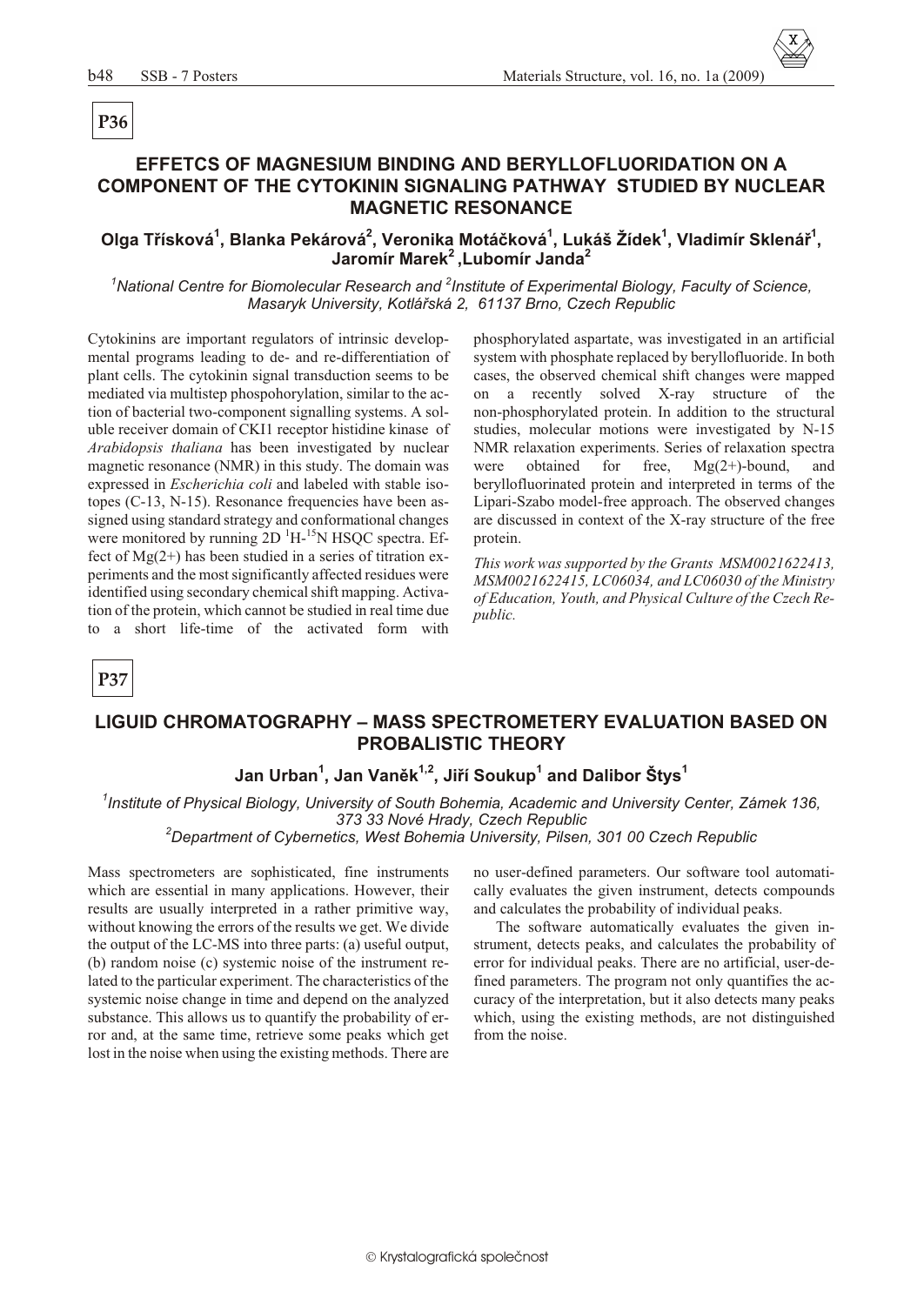# P<sub>38</sub>

# WHAT IS THE FUNCTION OF POLYO STRETCHES IN THE C-TERMINAL TAILS OF YEAST 14-3-3 ISOFORMS?

D. Urychová<sup>1,2</sup>, P. Heřman<sup>3</sup>, J. Večeř<sup>3</sup>, T. Obšil<sup>1,2</sup>, V. Obšilová<sup>1</sup>

<sup>1</sup>Institute of Physiology, Academy of Sciences of the Czech Republic, 14220 Prague 4, Czech Republic <sup>2</sup>Faculty of Science, Charles University, 12843 Prague, Czech Republic <sup>3</sup>Faculty of Mathematics and Physics, Institute of Physics, Charles University; 12116 Prague, Czech Republic

dana urychova@post.cz

The polyglutamine (polyQ) sequences of certain proteins are known to induce protein aggregation that underlies the cytotoxicity of these molecules. It has been shown that peptides containing polyQ stretches adopt -structure and can form -sheets (both antiparallel and parallel), -hairpins, and also highly compact random coil  $[1,2]$ .

14-3-3 proteins are abundant binding proteins involved in many biologically important processes. 14-3-3 proteins bind to other proteins in a phosphorylation-dependent manner and function as scaffold molecules modulating the activity of their binding partners. While lower eukaryotes, e.g. yeast, contain only two 14-3-3 genes, higher eukaryotes possess up to 15 14-3-3 genes. For example, in mammals seven isoforms have been identified to date. The presence of multiple 14-3-3 isoforms over the wide range of species suggests that individual isoforms can interact with different targets. Maximal isoform sequence variability occurs within the C-terminal stretch, a region that is believed to be flexible. The structure of this part of 14-3-3 molecule is unknown because it cannot be seen in any of the available 14-3-3 X-ray structures presumably due to disorder. It has been shown that 14-3-3 C-terminal stretch is involved in the regulation of ligand binding and in the absence of the ligand, the C-terminal stretch occupies the ligand binding groove of 14-3-3 molecule [3].

Yeast 14-3-3 isoforms (BMH1 and BMH2) compared to mammalian and plant isoforms, posses significantly longer C-terminal tails that contain polyQ sequences with unknown function. In this work, we used methods of fluorescence spectroscopy and studied conformational properties of these segments. Site-directed mutagenesis

was used to generate single-tryptophan mutants of BMH proteins with the Trp residue located at both sides of polyQ stretches. Time-resolved fluorescence measurements revealed that ligand (phosphopeptide) binding does not affect the conformation of C-terminal segments of BMH proteins. It seems, therefore, that the C-terminal tails of BMH proteins do not function as autoinhibitors which are ejected from the ligand binding groove during the ligand binding (as has been observed for mammalian isoforms). In addition, fluorescence anisotropy measurements revealed that BMH proteins form oligomers bigger than expected dimmers. The presence of these oligomers was also confirmed using DLS. Therefore we speculate that polyQ stretches located within the C-terminal tails of BMH proteins induce their oligomerization.

- 1. E. Scherzinger, R. Lurz, M. Turmaine, L. Mangiarini, B. Hollenbach, R. Hasenbank, G.P. Bates, S.W. Davies, H. Lerach, E.E. Wanker, Cell., 90, (1997), 549.
- $2.$ C.A. Ross, M.A. Poirier, E.E. Wanker, M. Amzel P.N.A.S. USA., 100, (2003), 1.
- V. Obsilova, P. Herman, J. Vecer, M. Sulc, J. Teisinger, T.  $4.$ Obsil, J. Biol. Chem., 279, (2004), 4531.

This work was funded by Grant IAA501110801 of the Grant Agency of the Academy of Sciences of the Czech Republic, by Research Project MSM0021620857 and Centre of Neurosciences LC554 of the Ministry of Education, Youth, and Sports of the Czech Republic, and by Research Project AV0Z50110509 of the Academy of Sciences of the Czech Republic.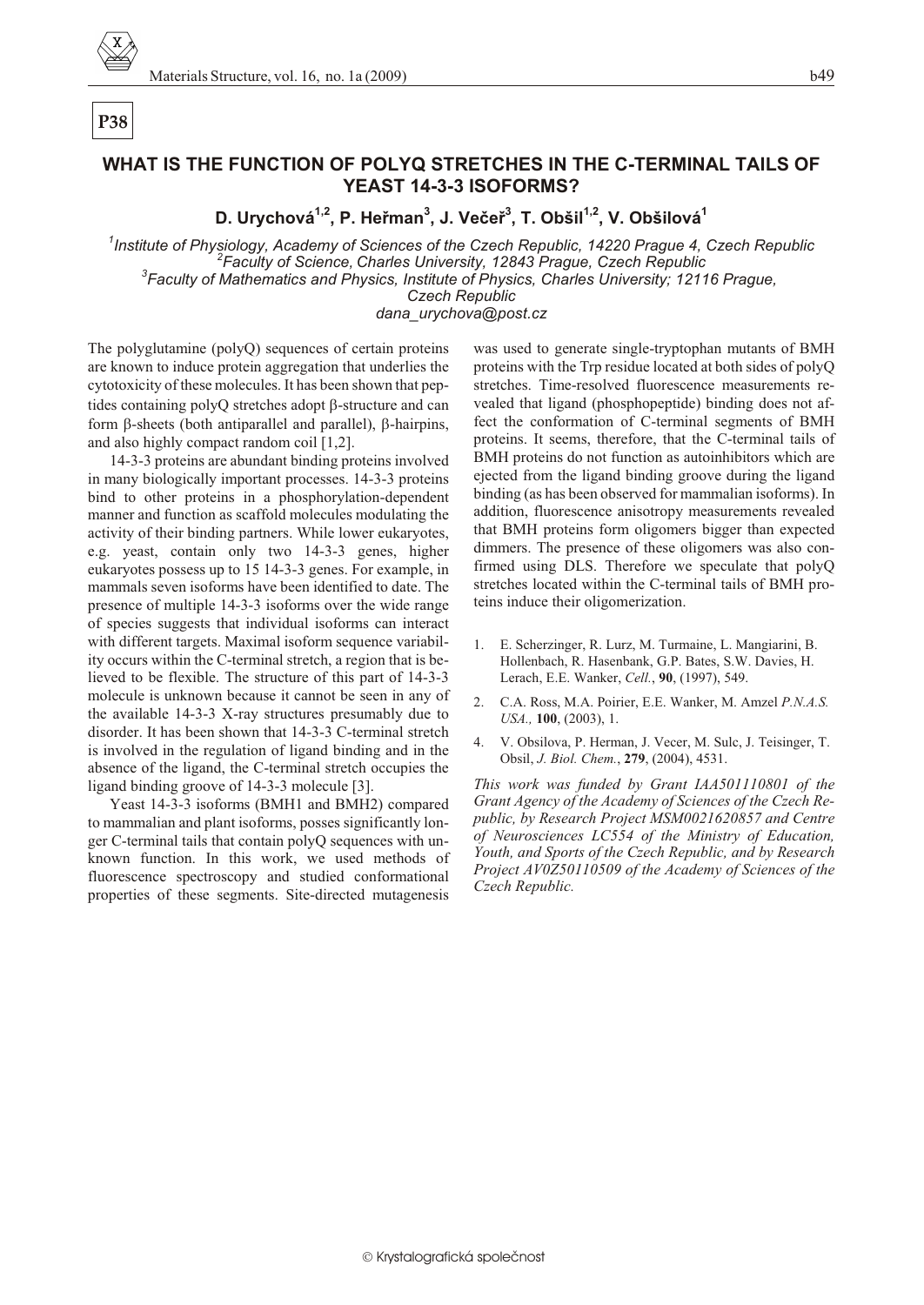### **MAPPING THE INTERACTIONS BETWEEN 14-3-3 PROTEIN AND FORKHEAD TRANSCRIPTION FACTOR FOXO4**

**P. Vácha1,2, J. Šilhan1,2, J. Veèeø<sup>3</sup> , P. Heøman<sup>3</sup> , M. Šulc<sup>4</sup> , V. Obšilová<sup>2</sup> , T. Obšil1,2**

<sup>1</sup> Faculty of Science, Charles University, 12843 Prague, Czech Republic

<sup>2</sup> Institute of Physiology, Academy of Sciences of the Czech Republic, 14220 Prague 4, Czech Republic <sup>3</sup> Faculty of Mathematics and Physics, Institute of Physics, Charles University; 12116 Prague,

**Czech Republic** 

<sup>4</sup> Institute of Microbiology, Academy of Sciences of the Czech Republic; 14220 Prague, Czech Republic *krmelec@volny.cz*

The forkhead family of transcription factors shares a highly conserved 100-amino-acid large DNA binding (DBD) or FOX (Forkhead box) domain. The FOX proteins display large functional diversity and play a wide range of roles in a number of physiological and pathological processes [1]. Among the forkhead family, the FOXO class consists of four members (FOXO1, FOXO3, FOXO4 and FOXO6) that play a central role in cell-cycle control, differentiation, metabolism control, stress response and apoptosis. Transcriptional activity of FOXO proteins is regulated through insulin–phosphatidylinositol 3-kinase–AKT/protein kinase B ( $PI3K-AKT/PKB$ ) signaling pathway. The AKT/PKB-mediated phosphorylation triggers phosphorylation of additional sites by other kinases and induces FOXO binding to 14-3-3 protein. This in turn both promotes the nuclear export of the resulting complex and inhibits the nuclear import of FOXO likely by interfering with the function of its nuclear localization signal (NLS) [2]. In addition to phosphorylation, the function of  $FOXO$ proteins is further controlled by other types of posttranslational modifications including acetylation and ubiquitination [3].

The role of 14-3-3 proteins in the regulation of FOXO forkhead transcription factors is at least twofold. First, the 14-3-3 binding inhibits the interaction between the FOXO and the target DNA. Second, the 14-3-3 proteins prevent nuclear reimport of FOXO factors by masking their NLS. The exact mechanisms of these processes are still unclear, mainly due to the lack of structural data. In this work, we have used fluorescence spectroscopy techniques to investigate the mechanism of 14-3-3 protein-dependent inhibition of FOXO4 DNAbinding properties. We have labeled four different sites within the forkhead domain of FOXO4  $(N$ -terminal region,  $C$ -terminal wing W2, and both sides of helix  $H3$ ) with the extrinsic fluorophore 1,5-IAEDANS and used methods of time-resolved fluorescence spectroscopy to study interaction between FOXO4 and 14-3-3 protein. Our results suggest that 14-3-3 protein physically interacts with all four tested regions of forkhead domain that represent important parts of its DNA-binding interface. Such interactions likely mask the DNA-binding interface thus blocking the FOXO4 binding to the target DNA. In addition, time-resolved tryptophan fluorescence measurements indicate no significant 14-3-3 protein binding-in duced conformational change within the forkhead domain of FOXO4. Thus the 14-3-3 protein functions as a "molecular hood" that covers the DNA-binding interface" of FOXO4 and blocks its interaction with the target DNA.

- 1. D. Weigel, H. Jackle, *Cell*, **63**, (1990), 455.
- 2. V. Obsilova, J. Vecer, P. Herman, A. Pabianova, M. Sulc, J. Teisinger, E. Boura, T. Obsil, *Bio chem is try,* **44**, (2005), 11608.
- 3. T. Obsil, V. Obsilova, *Onco gene*, **27**, (2008), 2263.

*This work was funded by Grant IAA501110801 of the* Grant Agency of the Academy of Sciences of the Czech Republic, by Research Project MSM0021620857 and Centre *of Neurosciences LC554 of the Ministry of Education, Youth, and Sports of the Czech Republic, and by Research* Project AV0Z50110509 of the Academy of Sciences of the *Czech Re pub lic.*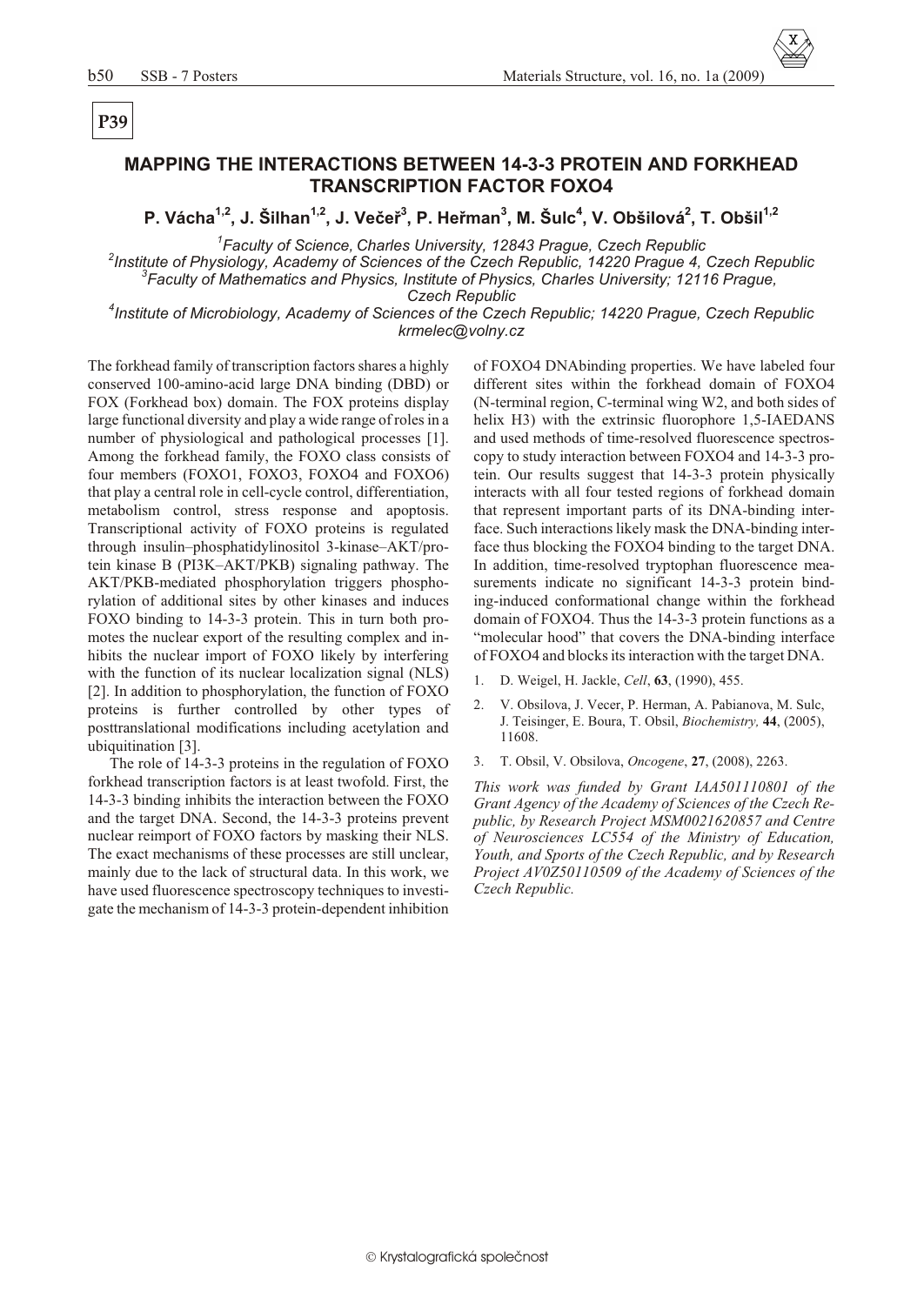# **BACILLUS SUBTILIS AS A PRODUCTION HOST FOR MEMBRANE PROTEIN SPOIISA**

### Ľudmila Vavrová, Stanislava Rešetárová, Patrik Florek, Katarína Muchová and Imrich Barák

Institute of Molecular Biology, Slovak Academy of Sciences, Dúbravská cesta 21, 845 51 Bratislava 45, Slovakia, E-mail: ludmila.vavrova@savba.sk

Gram-positive bacterium Bacillus subtilis has great potential as the host for production of cytoplasmic proteins, protein complexes and membrane proteins assigned for structural and functional analysis.

As a model for studying membrane proteins we have chosen  $B$ . *subtilis* protein complex SpoIISA  $-$  SpoIISB. These proteins belong to bacterial programmed-cell death system, forming a toxin-antitoxin couple. SpoIISA as a toxin has three putative membrane-spanning helices. The remaining two-thirds of the protein are predicted to be localized in the cytoplasm. SpoIISB antitoxin is a small cytosolic protein and it was found, that SpoIISB makes complex with cytosolic part of SpoIISA.

In order to choose the most productive expression system for production of SpoIISA as a membrane protein we have developed its expression in  $B$ . *subtilis*. We were testing different possible expression systems, namely xylose inducible, IPTG inducible and subtilin-regulated system, respectively. We have compared the strength and leakiness

of all three systems. Western blot analysis revealed that the highest level of expression was obtained in SURE system  $($  ~ 10 - 100 g protein/100 ml).

To further study localization of SpoIIS system in  $B$ . subtilis cells we have prepared fusion of transmembrane domain of SpoIISA, under control of its own promoter, with GFP.

- 1. J. C. Zweers, I. Barák, D. Becher, A. J. M. Driessen, M. Hecker, V. P. Kontinen, M.P. Saller, L. Vavrová, J. M. van Dijl, Microbial cell factories, 7, (2008), 10.
- 2. P. Florek, K. Muchová, P. Pavelčíková, I. Barák, FEMS Microbiol. Lett., 278, (2008), 177-184.
- 3. E. Adler, I. Barák, P. Stragier, J. Bacteriol., 183, (2001), 3574-3581.

This work was supported by the grant APVT-51-027804, No. ESF-EC-0106, LPP-0218-06 and VEGA grant 2/7007/27 from the Slovak Academy of Sciences.

P41

# **CHARACTERIZATION OF RECOMBINANT CYSTEINE SYNTHASE IN CAENORHABDITIS ELEGANS**

# R. Vozdek<sup>1</sup>, A. Hnizda<sup>1</sup>, J. Krijt<sup>1</sup>, M. Kodicek<sup>2</sup>, V. Kozich<sup>1</sup>

<sup>1</sup>Institute of Inherited Metabolic Diseases, First Faculty of Medicine, Charles University in Prague <sup>2</sup>Department of Biochemistry and Mikrobiology, Faculty of Food and Biochemical Technology, Institute of Chemical Technology, Prague

Nematode Caenorhabditis elegans could be a suitable model to study metabolic and cellular consequences of homocystinuria due to cystathionine -synthase (CBS) deficiency. However, metabolism of sulfur amino acids in C. *elegans* is as yet unknown, namely the steps in cysteine biosynthetic pathways. Cysteine can be synthesized either via the transsulfuration pathway which utilizes homocysteine by CBS or via the assimilation pathway which uses sulfide by cysteine synthase (CS).

In silico analysis of C. elegans database identified four homologs of human CBS, namely ZC373.1, C17G1.7,  $K10H10.2$  and  $R08E5.2$ . The aim of this study was to express the gene C17G1.7 (predicted CS) in prokaryotic system, to purify and further characterize this recombinant protein. Molecular weight of polypeptide chain was determined to be 37,2 kDa by MALDI-TOF MS. Blue Native electrophoresis revealed a molecular weight of 70 kDa suggesting that recombinant CS is a dimer. Purified protein contains pyridoxal 5'-phosphate (PLP) as determined by UV/VIS absorption spectrometry; circular dichroism showed characteristic PLP maximum confirming its localization in a centre of organized globular protein. We determined that purified enzyme has very specific enzymic activity for CS reaction; other possible activities were not detected. Recombinant CS exhibited  $K_m$  values for O-acetyl-L-serine and sulfide of 5.54 and 4.23 mM, respectively, and a turnover number of 139 and 134  $s^{-1}$ , respectively.

These data show that C17G1.7 could play an important role in cysteine biosynthesis since C. elegans genome contains also a CBS gene, we hypothesize that nematode utilizes both cysteine biosythesis pathways - sulfur assimilation and transsulfuration pathway.

This work was supported by Wellcome trust International senior research fellowship in biomedical science in Central Europe.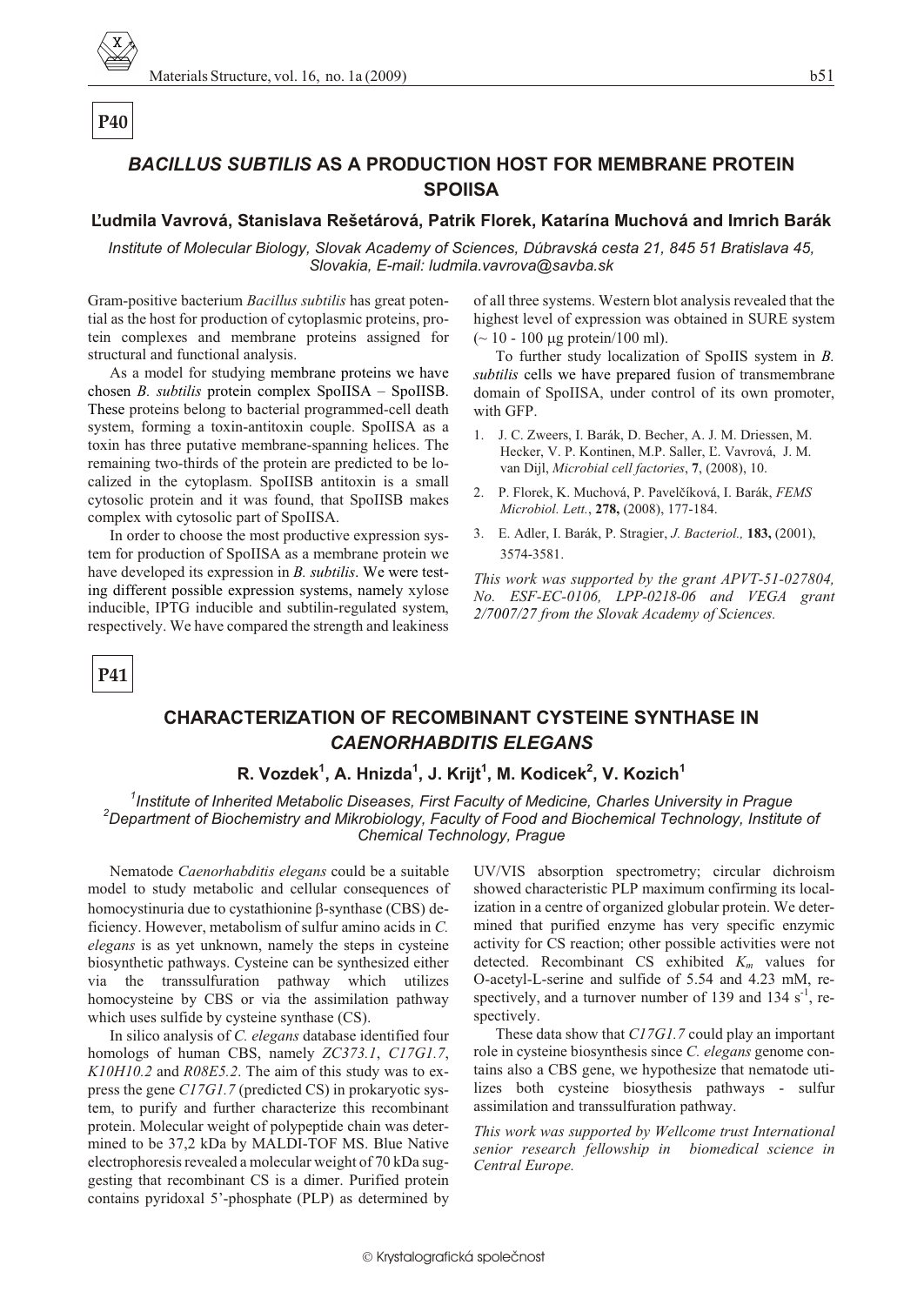# STRUCTURE AND DYNAMICS OF THE APA, APC, CPA AND CPC RNA DINUCLEOSIDE MONOPHOSPHATES RESOLVED WITH NMR SCALAR SPIN-SPIN **COUPLINGS**

Zuzana Vokáčová<sup>1,2</sup>, Bohdan Schneider<sup>1</sup>, Miloš Buděšínský<sup>1</sup>, Ivan Rosenberg<sup>1</sup>, Jiří Šponer<sup>3</sup> and Vladimír Sychrovský

<sup>1</sup>Institute of Organic Chemistry and Biochemistry, v.v.i., Academy of Sciences of the Czech Republic, Flemingovo sq. 2, 166 10 Prague, Czech Republic,

 ${}^{2}$ Fac. Mathematics and Physics, Charles University in Prague, Ke Karlovu 3, 121 16 Praha 2, Czech R. <sup>3</sup>Inst. of Biophysics, Acad. Sci. of the Czech Republic, Kralovopolska 135, 612 65 Brno, Czech Republic

Functional diversity of nucleic acids (NAs) makes their study crucial for deeper understanding of many essential biological processes. Basic structural parameters of NAs are the , backbone torsion angles and the glycosidic torsion angle (Figure 1).

In our previous study we correlated the calculated NMR indirect spin-spin coupling constants (J-couplings) with the backbone torsion angles of ribosomal RNA [1]. Each RNA structural pattern was shown to be in principle. detectable with specific magnitudes of specific J-couplings assigned to the backbone torsions [2].

In the present study we correlated the J-couplings measured in the ApA, ApC, CpA and CpC RNA dinucleoside monophosphates with the calculated ones. Since the four RNA molecules are higly flexible we used the molecular dynamics (MD) for modeling their dynamical behavior, particularly to sample the motions for the torsion angles (Figure 1). The calculated J-couplings were obtained as the dynamically averaged Karplus equations with distributions of the torsion angles modelled with MD. Other structural features, like the rate of base stacking, evolution and mutual coupling of torsional motions were also analyzed including their dependence on sequence of the four RNA molecules.

This work was supported by the IAA400550701Grant Agency of the Czech Academy of Sciences, by the HFSP Grant (VS) and by the Grant Agency of Charles University in Prague (ZV).

- 1. Sychrovský, Vokáčová, Šponer, Špačková, Schneider, Journal of Physical Chemistry B 110, 45 22894-22902, 2006
- $2.$ Vokáčová, Schneider, Buděšínský, Roesenberg, Šponer, Sychrovský, Journal of Physical Chemistry B, 2008 in print.



Figure 1: Backbone torsions of RNA dinucleoside monophosphate